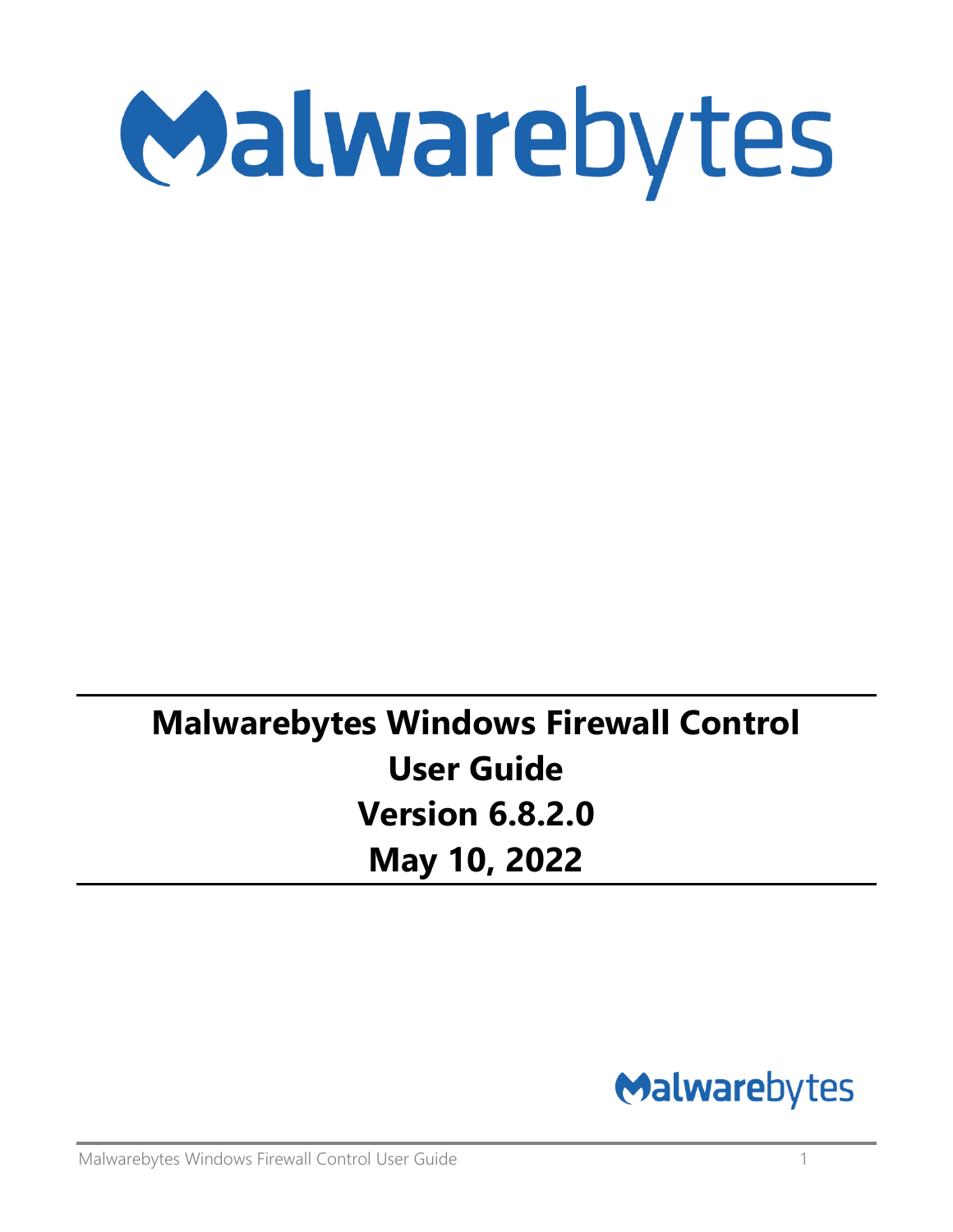# <span id="page-1-0"></span>**Notices**

Malwarebytes products and related documentation are provided under a license agreement containing restrictions on use and disclosure and are protected by intellectual property laws. Except as expressly permitted in your license agreement or allowed by law, you may not use, copy, reproduce, translate, broadcast, modify, license, transmit, distribute, exhibit, perform, publish, or display any part, in any form, or by any means. You may copy and use this document for your internal reference purposes only.

This document is provided "as-is." The information contained in this document is subject to change without notice and is not warranted to be error-free. If you find any errors, we would appreciate your comments; please report them to us in writing.

The Malwarebytes logo is a trademark of Malwarebytes. Windows is a registered trademark of Microsoft Corporation. All other trademarks or registered trademarks listed belong to their respective owners.

Copyright © 2021 Malwarebytes. All rights reserved.

#### <span id="page-1-1"></span>Third Party Project Usage

Malwarebytes software is made possible thanks in part to many open source and third party projects. A requirement of many of these projects is that credit is given where credit is due. Information about each third party/open source project used in Malwarebytes software – as well as licenses for each – are available on the following page.

<https://www.malwarebytes.com/support/thirdpartynotices/>

#### <span id="page-1-2"></span>Sample Code in Documentation

The sample code described herein is provided on an "as is" basis, without warranty of any kind, to the fullest extent permitted by law. Malwarebytes does not warrant or guarantee the individual success developers may have in implementing the sample code on their development platforms. You are solely responsible for testing and maintaining all scripts.

Malwarebytes does not warrant, guarantee or make any representations regarding the use, results of use, accuracy, timeliness or completeness of any data or information relating to the sample code. Malwarebytes disclaims all warranties, express or implied, and in particular, disclaims all warranties of merchantability, fitness for a particular purpose, and warranties related to the code, or any service or software related thereto.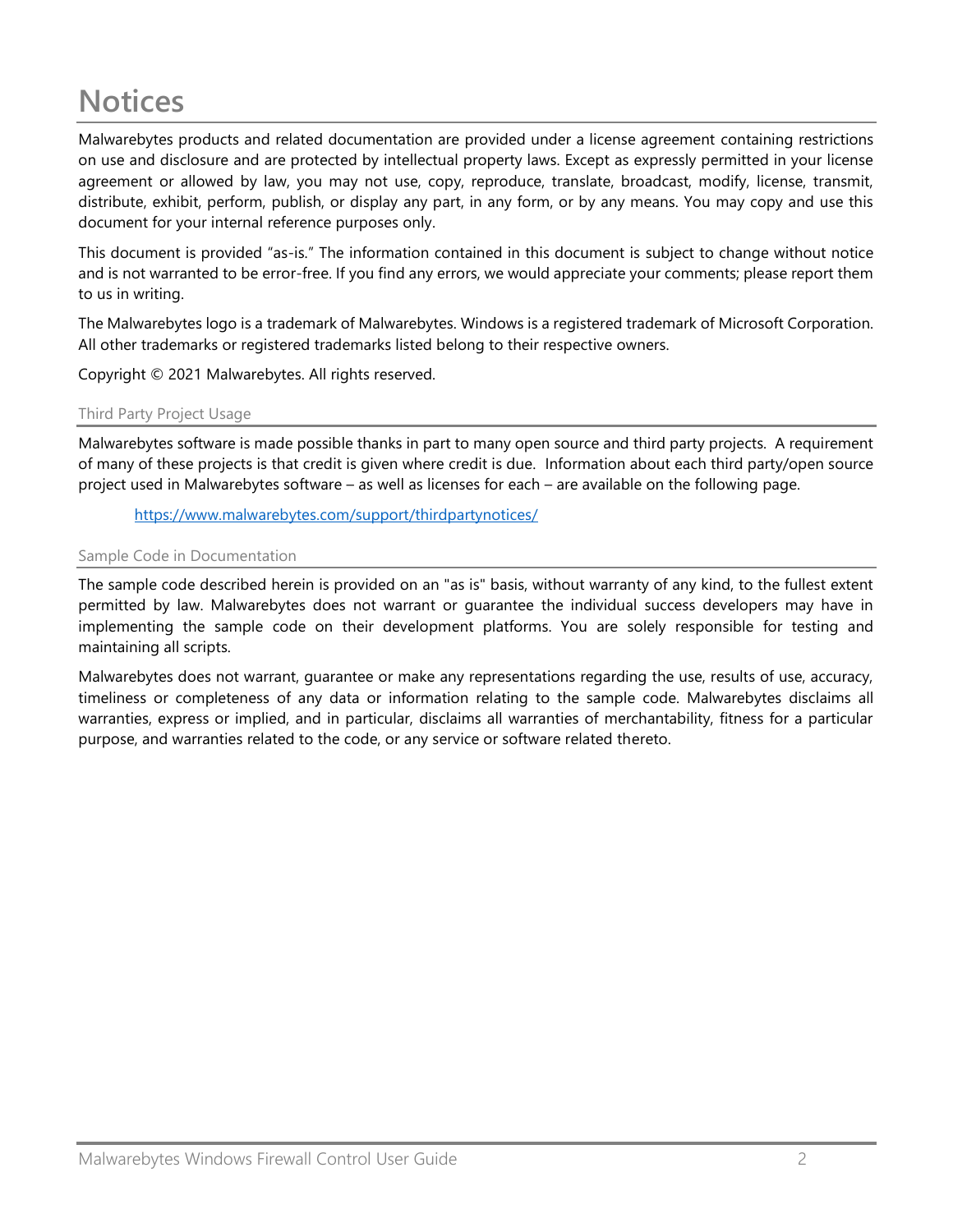| Does the program use a different set of firewall rules than Windows Firewall?34 |  |
|---------------------------------------------------------------------------------|--|
|                                                                                 |  |
|                                                                                 |  |
|                                                                                 |  |
| How to allow Windows Store apps that have a different path after an update? 35  |  |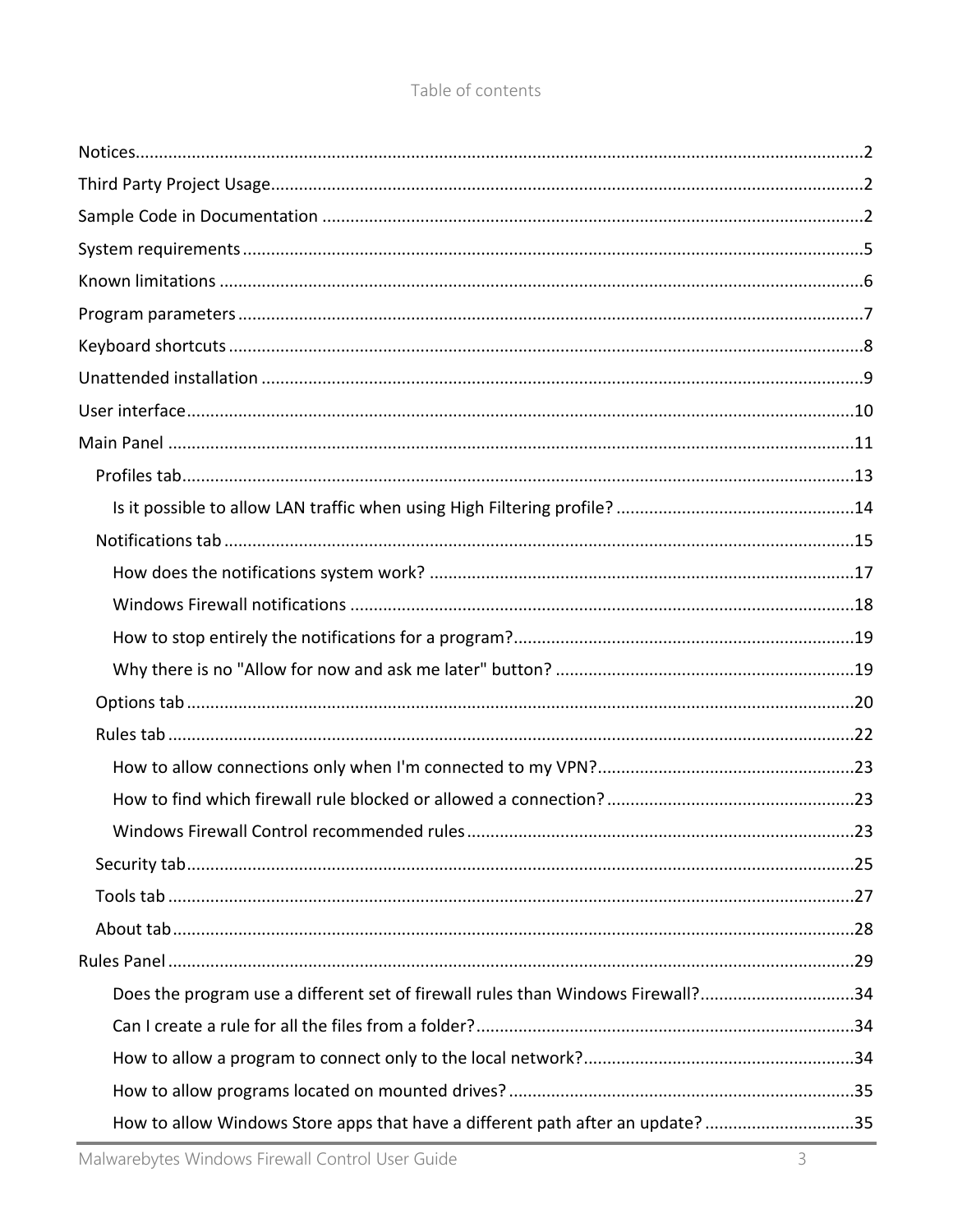| How to create a rule for a program which executes from the temporary folder? 35      |  |
|--------------------------------------------------------------------------------------|--|
|                                                                                      |  |
|                                                                                      |  |
|                                                                                      |  |
|                                                                                      |  |
|                                                                                      |  |
|                                                                                      |  |
|                                                                                      |  |
|                                                                                      |  |
|                                                                                      |  |
|                                                                                      |  |
|                                                                                      |  |
|                                                                                      |  |
|                                                                                      |  |
|                                                                                      |  |
| The system tray icon displays the profile but the context menu does not work47       |  |
| The system tray icon is not displayed even if the program appears in Task Manager 47 |  |
|                                                                                      |  |
|                                                                                      |  |
|                                                                                      |  |
|                                                                                      |  |
|                                                                                      |  |
|                                                                                      |  |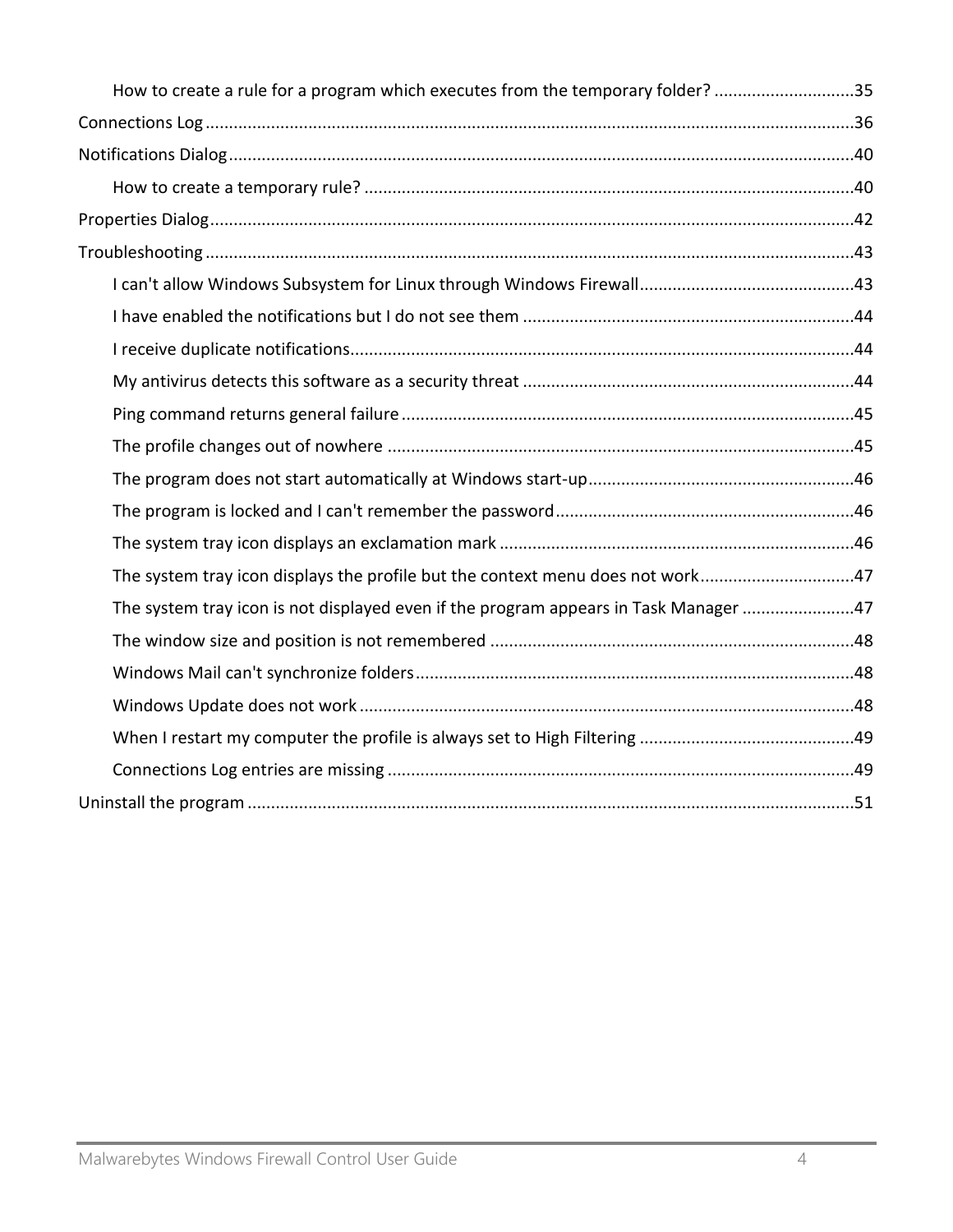# <span id="page-4-0"></span>**System requirements**

Windows Firewall Control is compatible with the x86 and x64 versions of the following operating systems:

- Windows 7
- Windows 8
- Windows 8.1
- Windows 10
- Windows 11
- Windows Server 2012
- Windows Server 2016
- Windows Server 2019
- Windows Server 2022

Windows Firewall Control is developed by using the Windows Presentation Foundation platform and requires .NET Framework 4.5 or a newer version. It is recommended to install the latest .NET Framework version because newer releases of the .NET Framework include speed improvements and also bug fixes.

The following Windows services must be enabled and running:

- **Windows Firewall** service. Windows Firewall Control is not a firewall by itself and requires Windows Firewall to be running.
- **Windows Event Log** service is required for logging purposes. If this service is not started, Malwarebytes Windows Firewall Control service will fail to start.
- **DNS Client** service. This is required for the notifications system to work properly. If you use a router and this service is stopped, the remote IP address of the blocked connections will be the IP address of the router instead of the real IP address. Also, the log entries that are displayed in **Connections Log** will suffer from the same problem. It is recommended to not disable this Windows service.

# **Unsupported operating systems**

- Windows XP and Windows Server 2003 are not supported and were never supported because Windows Filtering Platform was first introduced in Windows Vista.
- Windows Vista and Windows Server 2008 are not supported.
- Hyper-V Server free editions are not supported since they don't have a GUI. However, Windows Server with Hyper-V role installed is supported since this operating system has a desktop and GUI applications are supported.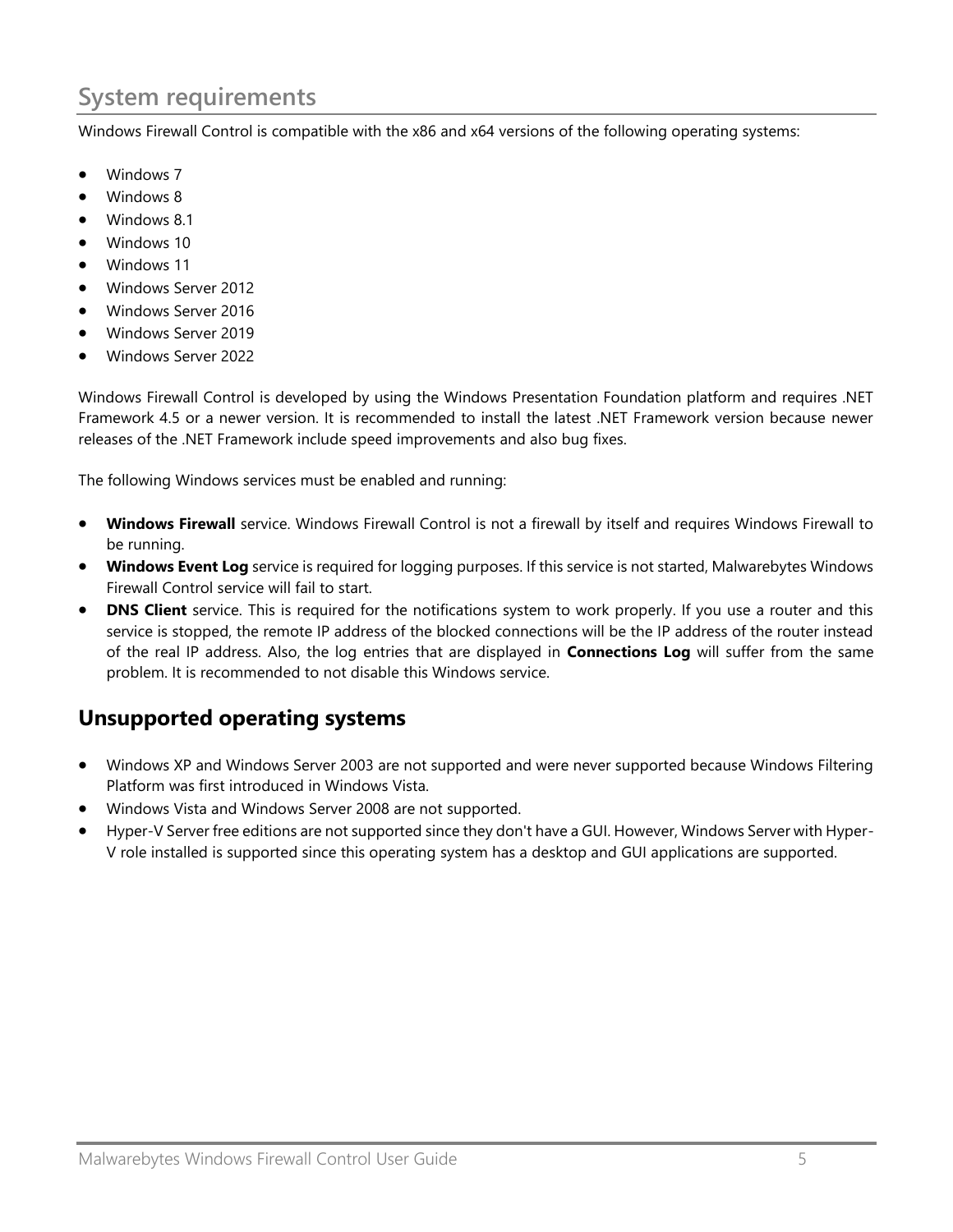# <span id="page-5-0"></span>**Known limitations**

- Windows Firewall is incompatible with software proxies, web filtering modules, NDIS drivers, any filtering modules that intercept network packets. These modules may redirect the network traffic to their proxies and the traffic will not reach anymore the Windows Firewall filtering driver. In this case, Windows Firewall rules do not apply correctly because the traffic appears to be made by the proxy, not by the original program. This incompatibility is between software proxies and Windows Firewall itself, not an incompatibility with Windows Firewall Control which does not have any control over this behavior.
- The notifications system is incompatible with old versions of some encryption programs (BoxCryptor, TrueCrypt) because they encrypt the file paths and the real paths can't be determined by Windows Firewall Control. If you use such security programs you have to try for yourself if this problem applies to your configuration or not.
- Due to multiple system configurations and software installed there may be incompatibility problems. Please report them and help to improve Windows Firewall Control.

# **Windows 10**

• The keywords **Internet**, **Intranet**, **PlayTo Renderers**, **Remote Corp Network** which can be set in the Remote Addresses property of a rule from WFwAS are not visible in Windows Firewall Control. This is a problem caused by Windows Firewall API which does not provide these values at all. Editing or duplicating such rules which have these keywords set (for example, the rules from the default group named **Cast to Device functionality**) will remove them. This problem is also visible when exporting/importing partial policy files because this info is missing. However, when exporting/importing a full policy, this info is preserved.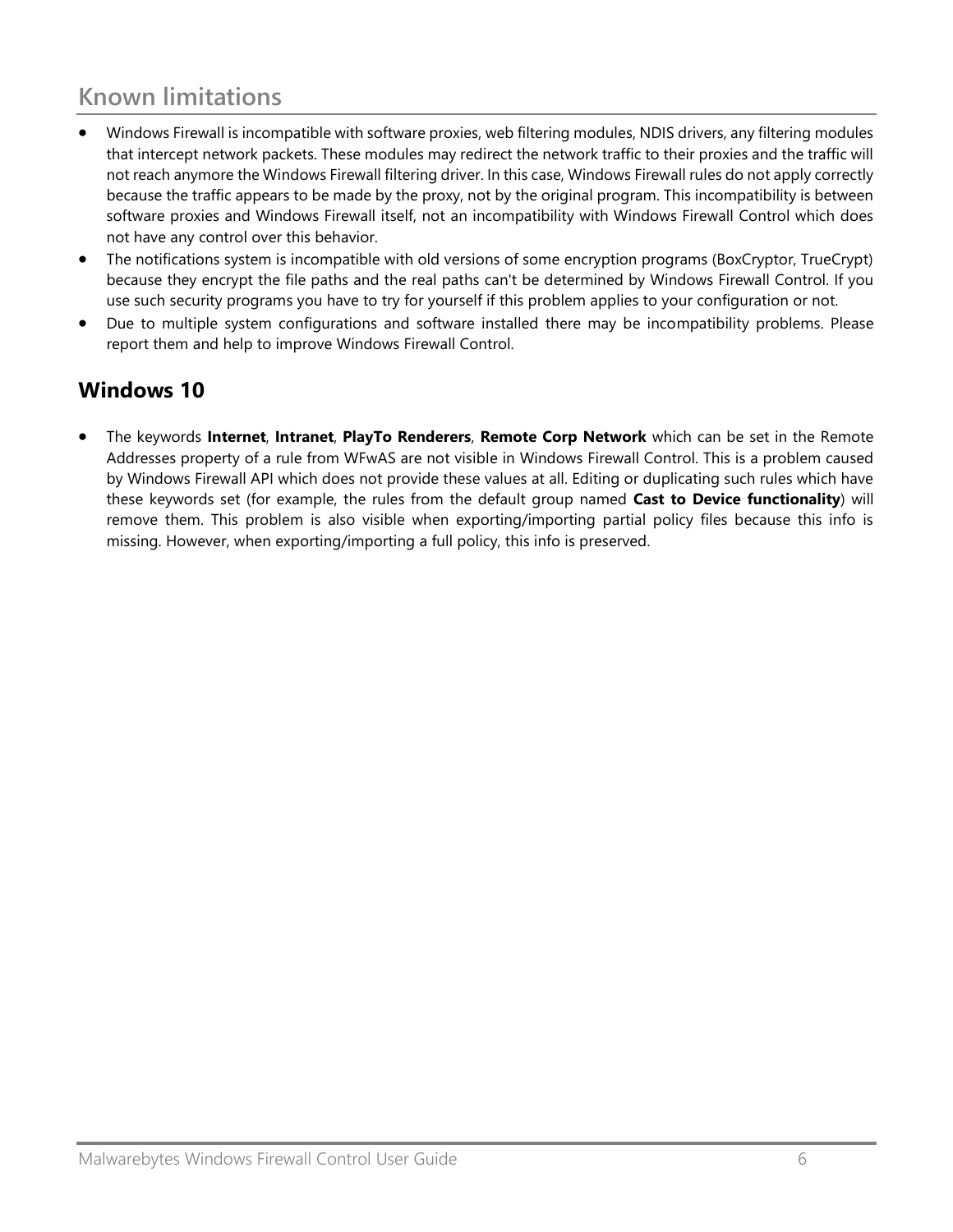# <span id="page-6-0"></span>**Program parameters**

The following command line parameters can be used when launching the file **wfc.exe**. These command line parameters work if the program is not running and also if it is already executing by sending these parameters to the existing running instance. Windows Firewall Control is a single instance application which can't be launched multiple times.

#### **-mp**

Open the **Main Panel**. This can be also achieved with a global hot key defined in the **Options** tab.

#### **-rp**

Open the **Rules Panel**. This can be also achieved with a global hot key defined in the **Options** tab.

#### **-cp**

Open the **Connections Log**. This can be also achieved with a global hot key defined in the **Options** tab.

#### **-uninstall** or **-u**

Launch the uninstall dialog. This works only if the program is not locked with a password. If the program is locked with a password nothing will happen. In this case please unlock the program and then try again to uninstall it.

#### **-nogpu**

Turn off GPU hardware acceleration when rendering WFC and use only the CPU instead. Use this when connecting remotely to a machine where hardware acceleration is not available.

The parameters can be used also in the **Run** dialog with the following syntax. Windows Firewall Control is registered under the App Paths key from Windows Registry, so it can be launched by entering just the exe filename, without the full path.

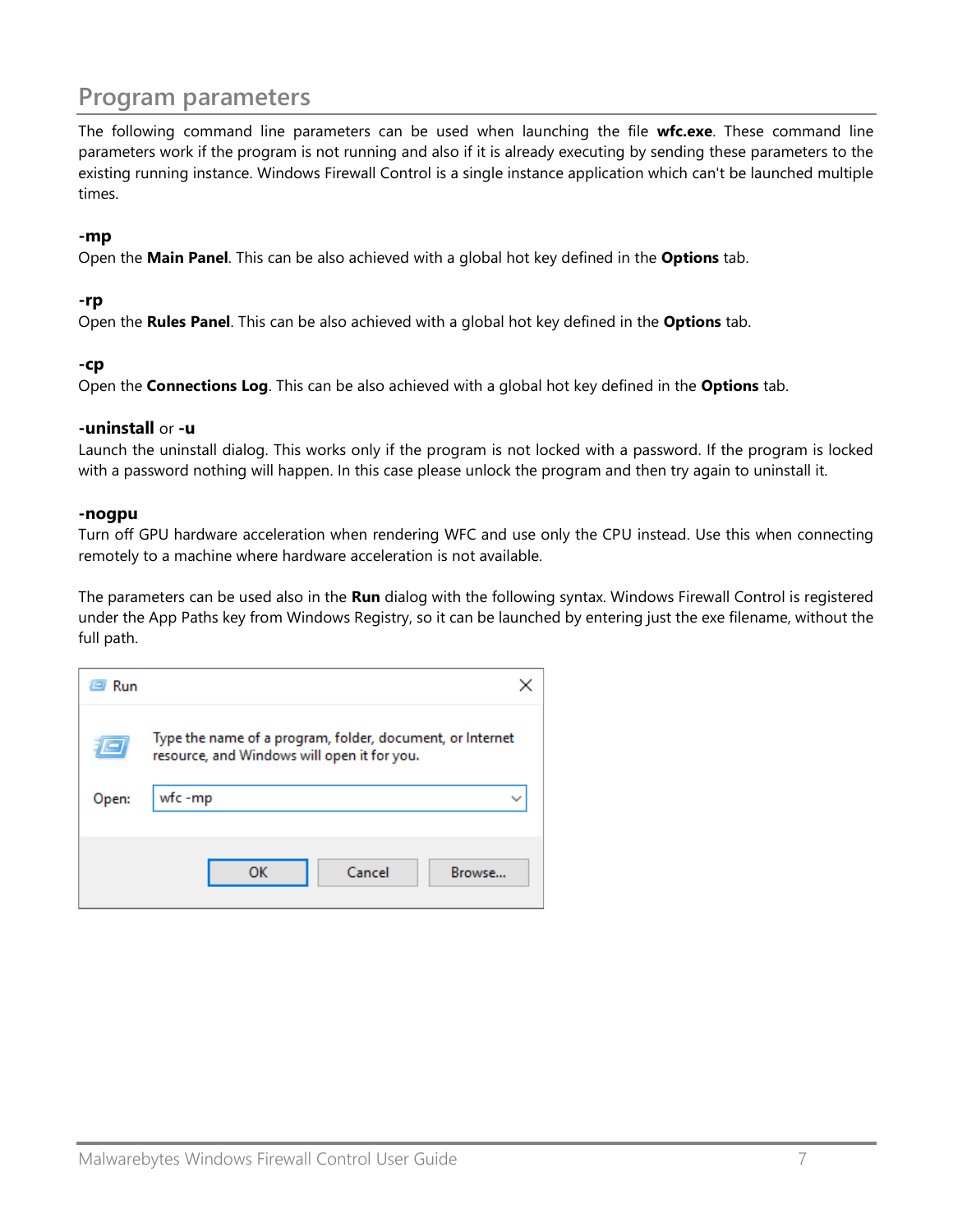# <span id="page-7-0"></span>**Keyboard shortcuts**

The following keyboard shortcuts are defined and accepted by the program:

#### **ESC** or **Middle Mouse Button Click**

Close the active window or dialog. The difference between a window and a dialog is that a window can be resized and moved while a dialog has a fixed location and size.

#### **CTRL + TAB**

Switch between the **Rules Panel** and **Connections Log**. If the other window is not yet displayed it will be opened.

#### **F5** or **CTRL + R**

Refresh the firewall rules displayed in the **Rules Panel** or the log entries from the **Connections Log**.

#### **CTRL + F**

Move the focus to the search box in **Rules Panel** or **Connections Log**.

#### **ENTER**

Open the **Properties Dialog** for the selected entry in **Rules Panel** and **Connections Log**.

#### **F1**

Open the user manual. Available in **Main Panel**, **Rules Panel**, **Connections Log**, **Notification Dialog**.

The following keyboard shortcuts are available in **Notification Dialog**:

#### **CTRL + RIGHT**

Switch to the next notification.

#### **CTRL + LEFT**

Switch to the previous notification.

#### **CTRL + SHIFT + A**

Create a generic allow rule for the current displayed notification.

#### **CTRL + SHIFT + Q**

Create a generic block rule for the current displayed notification.

#### **CTRL + ALT + A**

Create a temporary allow rule that expires on WFC restart, for the current displayed notification.

#### **CTRL + ALT + Q**

Create a temporary block rule that expires on WFC restart, for the current displayed notification.

#### **CTRL + SHIFT + E**

Add the file name from the displayed notification in the Notifications exceptions list.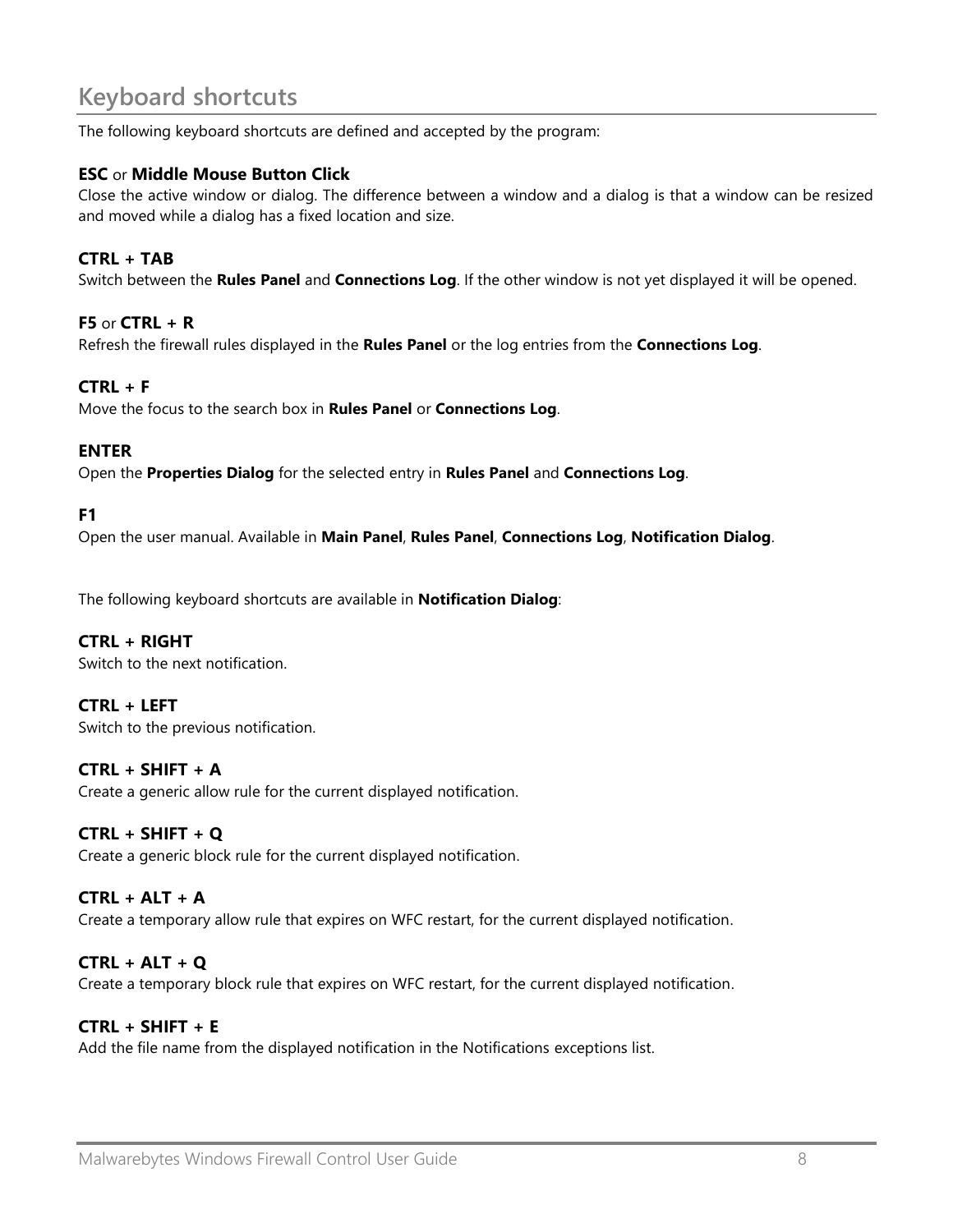# <span id="page-8-0"></span>**Unattended installation**

The following command line parameters can be used when launching the installer **wfc6setup.exe** to install/update Windows Firewall Control without requiring any user input. These command line parameters work only if the installer is launched with administrative privileges, otherwise they will be ignored. The parameters can be used in any order and some of them are optional.

#### **-install** or **-i**

This will launch the installation without asking the user any input. If the program is already installed and this parameter is used, it will be ignored. The installer will install Windows Firewall Control into the default folder, which is **C:\Program Files\Malwarebytes\Windows Firewall Control**.

#### **-update** or **-u**

This will automatically launch the update process without asking the user any input. If the program is not installed and this parameter is used, it will be ignored.

#### **-run** or **-r** (optional)

When using the parameters **-i** or **-u**, the installer window will remain open when the process completes. Use this parameter if you want to automatically launch **wfc.exe** and close the installer window.

#### **-close** or **-c** (optional)

When using the parameters **-i** or **-u**, the installer window will remain open when the process completes. Use this parameter if you want also to close the installer window without executing **wfc.exe**.

#### **-noshortcuts** (optional)

When **-install** parameter is used, use this to disable the creation of Windows Firewall Control shortcuts on Desktop and Start Menu.

#### **-noautostart** (optional)

When **-install** parameter is used, use this to disable the creation of Windows Firewall Control entry in the Startup list of Windows.

#### **-norules** (optional)

When **-install** parameter is used, use this to disable the creation of **Windows Firewall Control recommended rules**.

To install Windows Firewall Control into a different folder than the default one, for example in **C:\Program Files\ WFC**, you can also specify a custom path:

#### **wfc6setup.exe -i -r "C:\Program Files\WFC" -noshortcuts**

- o The path must be enclosed in double quotes if it contains empty spaces.
- o The folder that you specify doesn't have to exist, it will be created by the installer. However, if the provided path is not valid, the installer will append the provided path to the current execution folder and you may end up installing the program into a sub folder of the current path. So, make sure that the path is valid.
- o To proceed with the installation into the default **C:\Program Files\Malwarebytes\Windows Firewall Control**  folder, do not specify any folder in the parameters list. Just call: **wfc6setup.exe -i**

To silently update Windows Firewall Control and automatically launch it, use the following syntax: **wfc6setup.exe -update -run** or **wfc6setup.exe -u -r**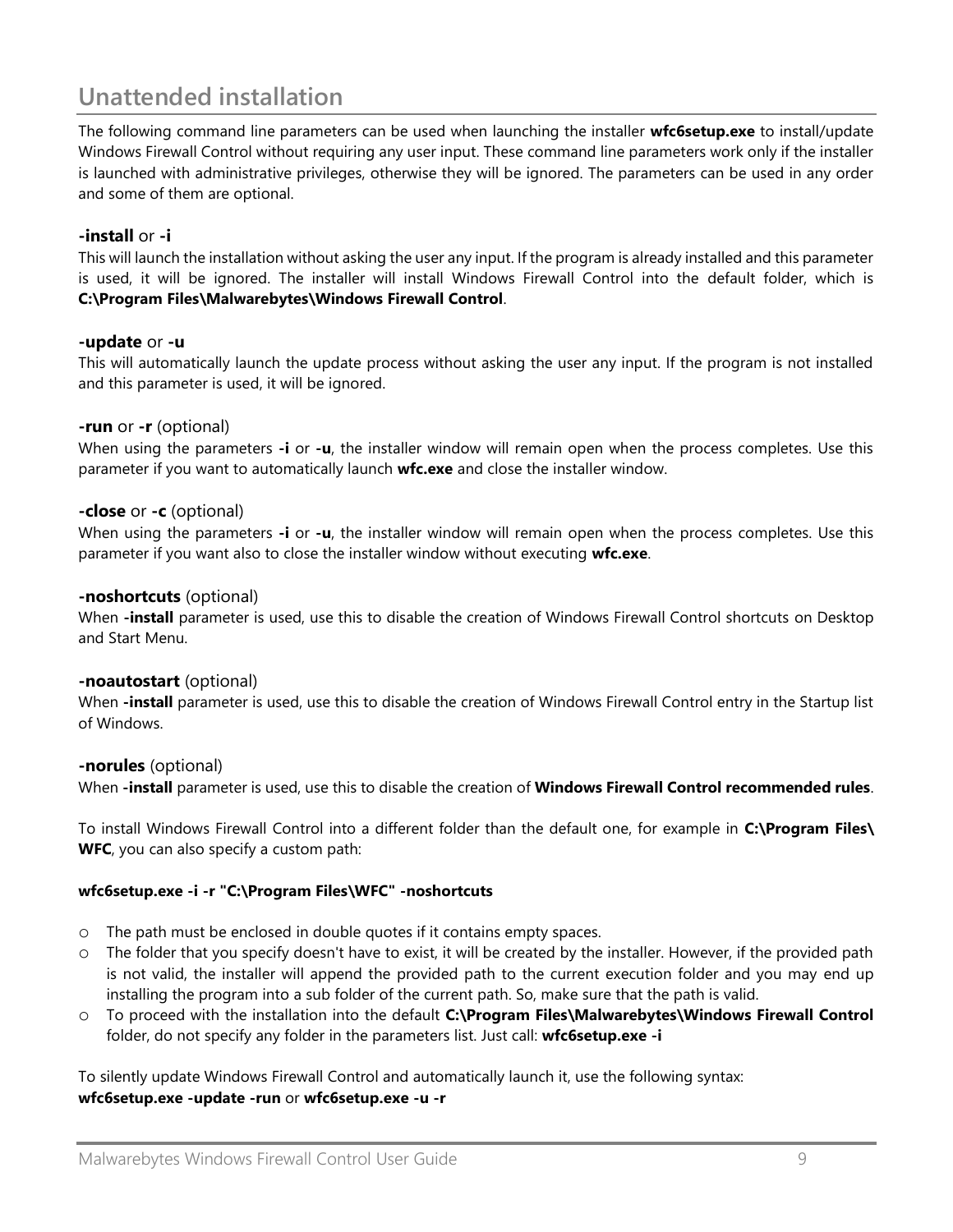# <span id="page-9-0"></span>**User interface**

Windows Firewall Control is a system tray application which sits in the notification area, next to the system clock. The icon of the system tray application displays the current profile that is set in the application.



Pressing the left mouse button on the icon will launch the **Main Panel** window.

Pressing the right mouse button on the icon will open the context menu below.



#### **Profiles**

Can be used to switch between the filtering profiles of the application.

#### **Main Panel**

Can be used to launch the **Main Panel** window.

#### **Rules Panel**

Can be used to launch the **Rules Panel** window.

#### **Connections Log**

Can be used to launch the **Connections Log** window.

#### **User manual**

Can be used to open the online user guide. This context menu item is available only if the system tray application can't connect to Windows Firewall Control service.

#### **Exit**

Can be used to exit the system tray application. This will close the process **wfc.exe**. This does not affect the process **wfcs.exe** which is the background Windows service of Windows Firewall Control.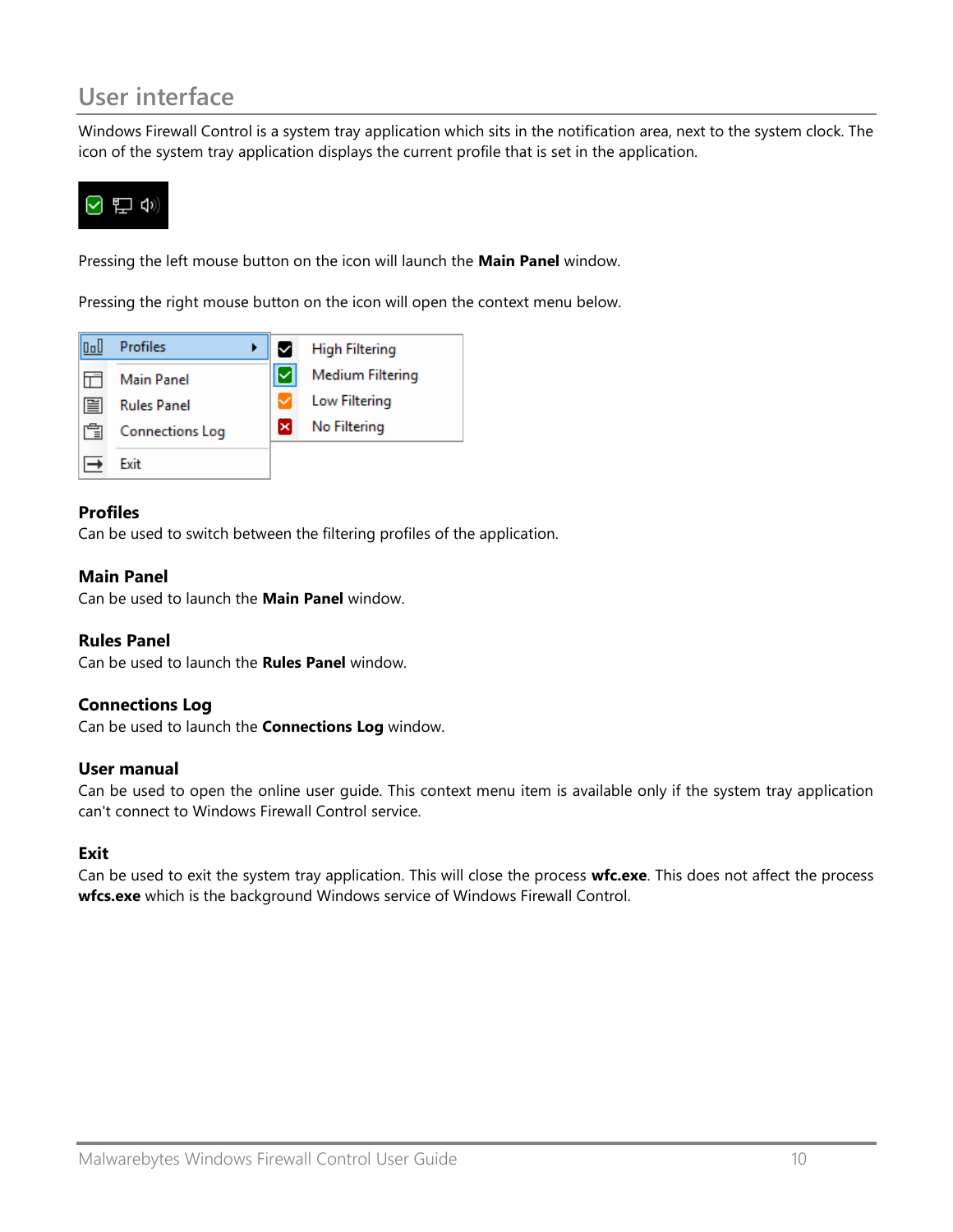# <span id="page-10-0"></span>**Main Panel**

Main Panel is the main place where Windows Firewall Control can be configured. The first tab that is displayed is the **Dashboard tab** which displays the state of Windows Firewall, the status of inbound and outbound connections and the location to which Windows Firewall is located.

| $\checkmark$     | Malwarebytes Windows Firewall Control - Main Panel |              |                          | П | × |
|------------------|----------------------------------------------------|--------------|--------------------------|---|---|
| Malwarebytes     | Windows Firewall Control                           |              | <b>Open Malwarebytes</b> |   |   |
| Dashboard        |                                                    |              |                          |   | 7 |
|                  |                                                    |              |                          |   |   |
| Notifications    |                                                    |              |                          |   |   |
| <b>4</b> Options |                                                    |              |                          |   |   |
| Rules            | <b>Windows Firewall state</b>                      | On           |                          |   |   |
| Security         | Inbound connections                                | <b>Block</b> |                          |   |   |
| Tools<br>ᆔ       | Outbound connections                               | <b>Block</b> |                          |   |   |
| About            | Connected to location                              | Private      |                          |   |   |
|                  |                                                    |              |                          |   |   |

The layout of this window contains:

- a list of available tabs on the left side
- buttons on the lower left part of the window
- the content of the active tab on the right side

The following properties are saved when Main Panel window is closed and reused when the window is opened again:

- the size and the location of the window
- the vertical splitter position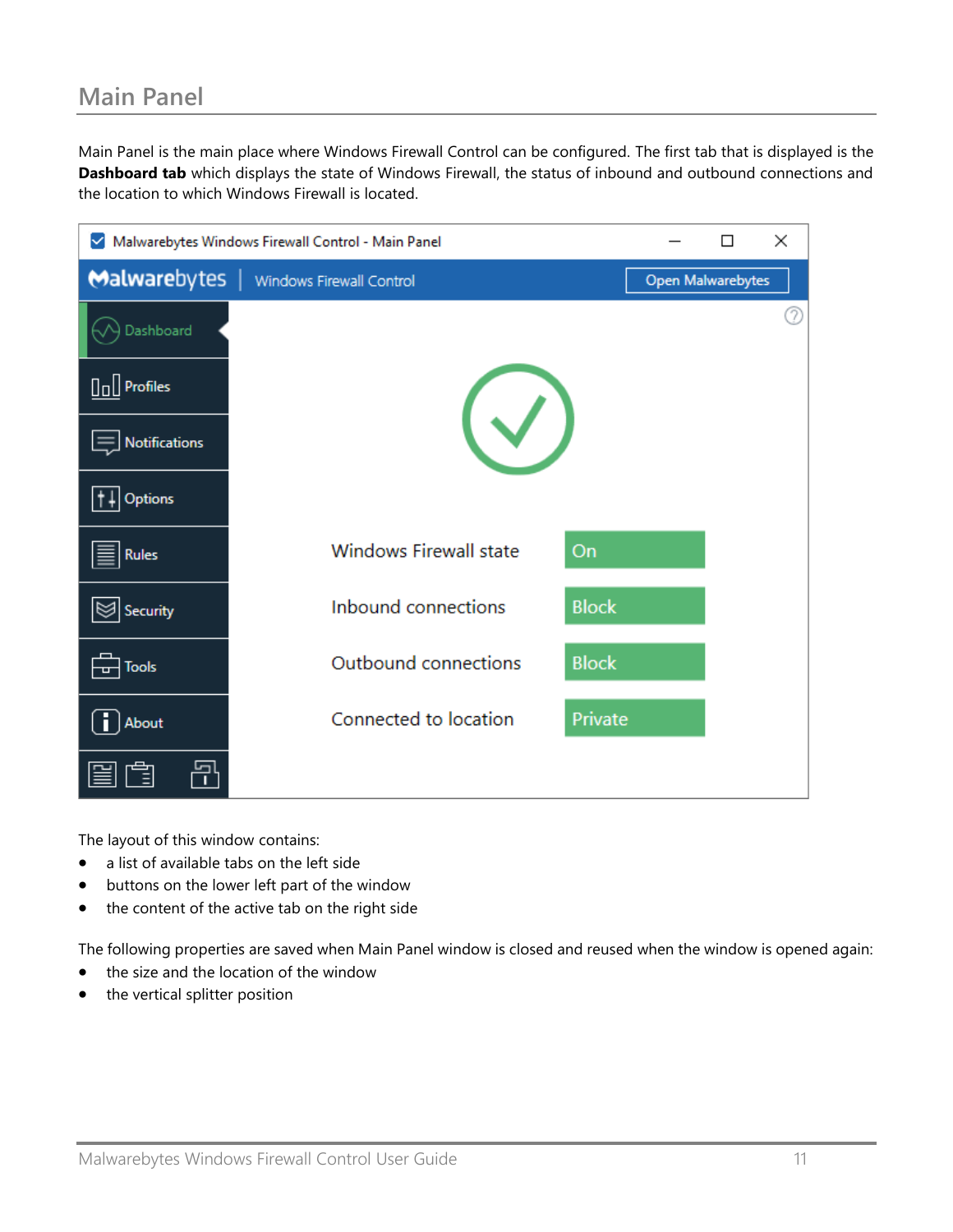# **The buttons**

旨

This will open the **Rules Panel**.

雪

This will open the **Connections Log**.



This will open the lock dialog which can be used to lock the program. By locking the program the following items will become unavailable:

- o the Windows Firewall Control interface
- o the Windows Firewall Control Panel applet
- o the management console snap-in for Windows Firewall with Advanced Security
- o the uninstall dialog of Windows Firewall Control

Note that these will be unavailable even if Windows Firewall Control is closed. While the program is locked with a password do not attempt to force the uninstall of Windows Firewall Control by using a 3rd party software because you will not be able to access Windows Firewall interface any more. If you have forgotten your password, read the topic **The program is locked and I can't remember the password** from the **Troubleshooting** section.

Recommendation: Before setting your password, you can view it in plain text by checking the **Show password** check box. In this way you can be sure that you typed the password correctly.

While the application is in locked mode, instead of the default icons that reflect the profiles, the lock icons will be displayed.

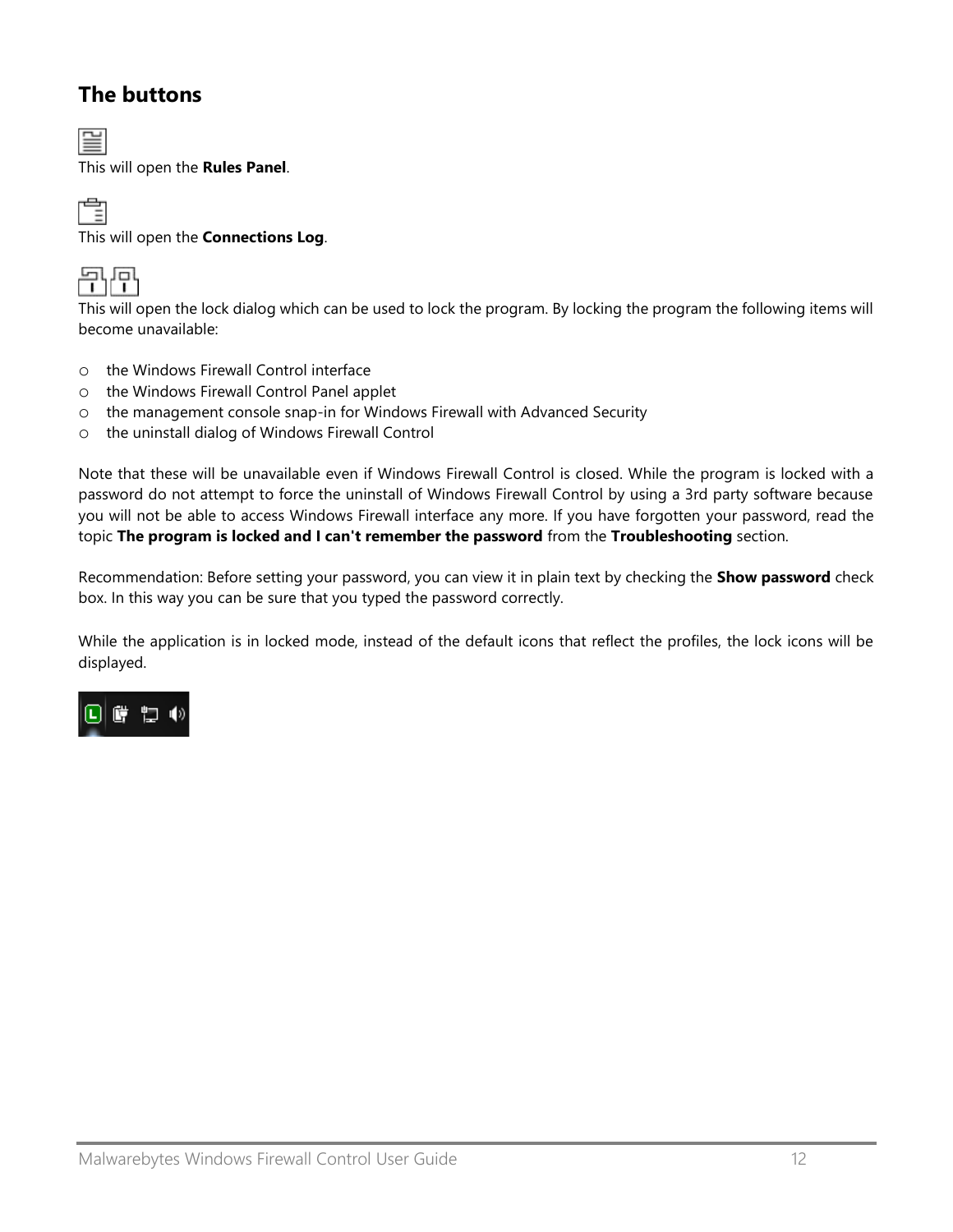# <span id="page-12-0"></span>**Profiles tab**

The **Profiles tab** can be used to configure the current filtering level.

# **Filtering level**

The filtering level specifies which connections should be allowed or blocked. Windows Firewall Control does not do any packet filtering and this means it does not allow or block any connection. This is done by Windows Firewall based on the firewall rules that are defined.

#### **Inbound connections**

In Windows Firewall inbound connections are by default blocked. A program can accept incoming connections only if it has an explicit inbound allow rule that permits the incoming connections to it. Otherwise they are blocked if no rule is defined. Changing the profile in Windows Firewall Control does not affect the filtering of inbound connections.

#### **Outbound connections**

When the profile is changed in Windows Firewall Control, only the outbound filtering capabilities of Windows Firewall is changed.

The following profiles are available in the Profiles tab. The profile can be also changed from the context menu of the system tray icon.

#### **High Filtering**

- o All outbound and inbound connections are blocked. This profile blocks all attempts to connect to and from your computer.
- o Windows Firewall does not contain this mode. To achieve this, when this profile is set in WFC, two new firewall rules are added to the firewall, named *High Filtering profile - Block inbound connections* and *High Filtering profile - Block outbound connections***.** These two rules are defined to block all connections for all programs. These are two special rules and cannot be deleted from the Rules Panel. When the profile is switched to another profile, these two rules are automatically removed.

#### **Medium Filtering**

- o Outbound connections that do not match a rule are blocked.
- o Inbound connections that do not match a rule are blocked.
- o Only the programs that have an allow rule can initiate outbound connections.
- o When this profile is enabled the outbound filtering from Windows Firewall is enabled.
- o When this profile is enabled the user must define an allow rule for each program that he wants to allow to connect to the Internet.

#### **Low Filtering**

- o Outbound connections that do not match a rule are allowed.
- o Inbound connections that do not match a rule are blocked.
- o Only the programs that have a block rule are blocked from initiating outbound connections.
- o When this profile is enabled the outbound filtering from Windows Firewall is disabled and all programs without a block rule can connect to the Internet.
- o When this profile is enabled the user must define a block rule for each program that he wants to block from connecting to the Internet.

#### **No Filtering**

o Windows Firewall filtering is turned off.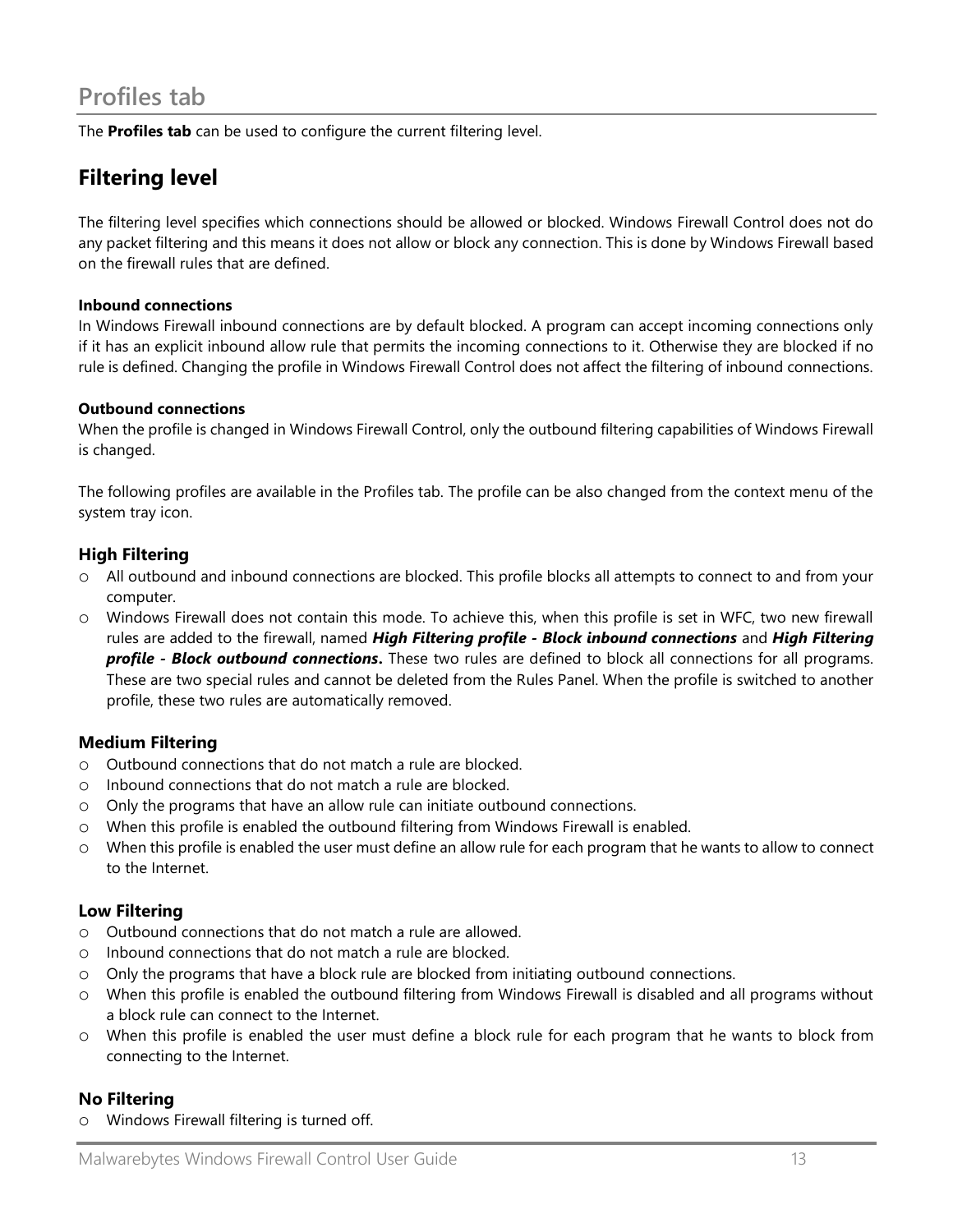- o All programs can connect to the Internet because the inbound and outbound filtering is disabled. This includes programs phoning home, including malware, telemetry traffic, etc.
- o Avoid using this profile unless you have another firewall running on your computer.

# **Revert profile**

Specify the profile that will be reverted in case it is switched to a lower ΙL filtering profile for installing/updating purposes

| $\sqrt{}$ Automatically set   Medium Filtering $\sqrt{}$ after   30   minutes |  |  |  |
|-------------------------------------------------------------------------------|--|--|--|
|                                                                               |  |  |  |

There are situations when the user may want to disable temporarily the firewall protection:

- o While installing a new software without the hassle of creating a new firewall rule for the installer that may download some files from the Internet.
- o While debugging connectivity problems to see if the reason why a software can't connect is the firewall or the software itself which can't connect.

Windows Firewall Control can set an internal timer which can revert the **Medium Filtering** or **High Filtering** profile after a predefined period of time which can be set between 1 and 60 minutes. The timer is activated when the check box is checked or when the profile is switched. In the example above, if the profile is switched after 20 minutes, the timer will start again to count to 30 minutes. Also, if the process **wfc.exe** is restarted, this timer is considered to be elapsed immediately because the program doesn't know how much time it was closed.

# <span id="page-13-0"></span>**Is it possible to allow LAN traffic when using High Filtering profile?**

High Filtering profile is achieved by creating two generic block rules named *High Filtering profile - Block inbound connections* and *High Filtering profile - Block outbound connections***.** These two special rules are removed automatically when the High Filtering profile is changed to a different profile. To allow the LAN traffic while High Filtering profile is enabled it is possible to modify the remote addresses of these two rules from **Rules Panel**. Note that only the **Remote Addresses** property of these rules can be modified, while other properties are read only.

Let's say the local network uses IP addresses from the following IP range 192.168.0.1-192.168.0.254. We have to set the remote IP addresses of these two rules with the following two IP ranges:

#### **1.1.1.1-192.168.0.0,192.168.0.255-255.255.255.255**

This means that the IP addresses from the excluded IP range **192.168.0.1-192.168.0.254** will not be blocked because they are not contained in the block rule, meaning that the LAN traffic will be still allowed while any other connections will be blocked.

The custom IP ranges defined for these two rules are reused when High Filtering is switched on and off until they are updated again.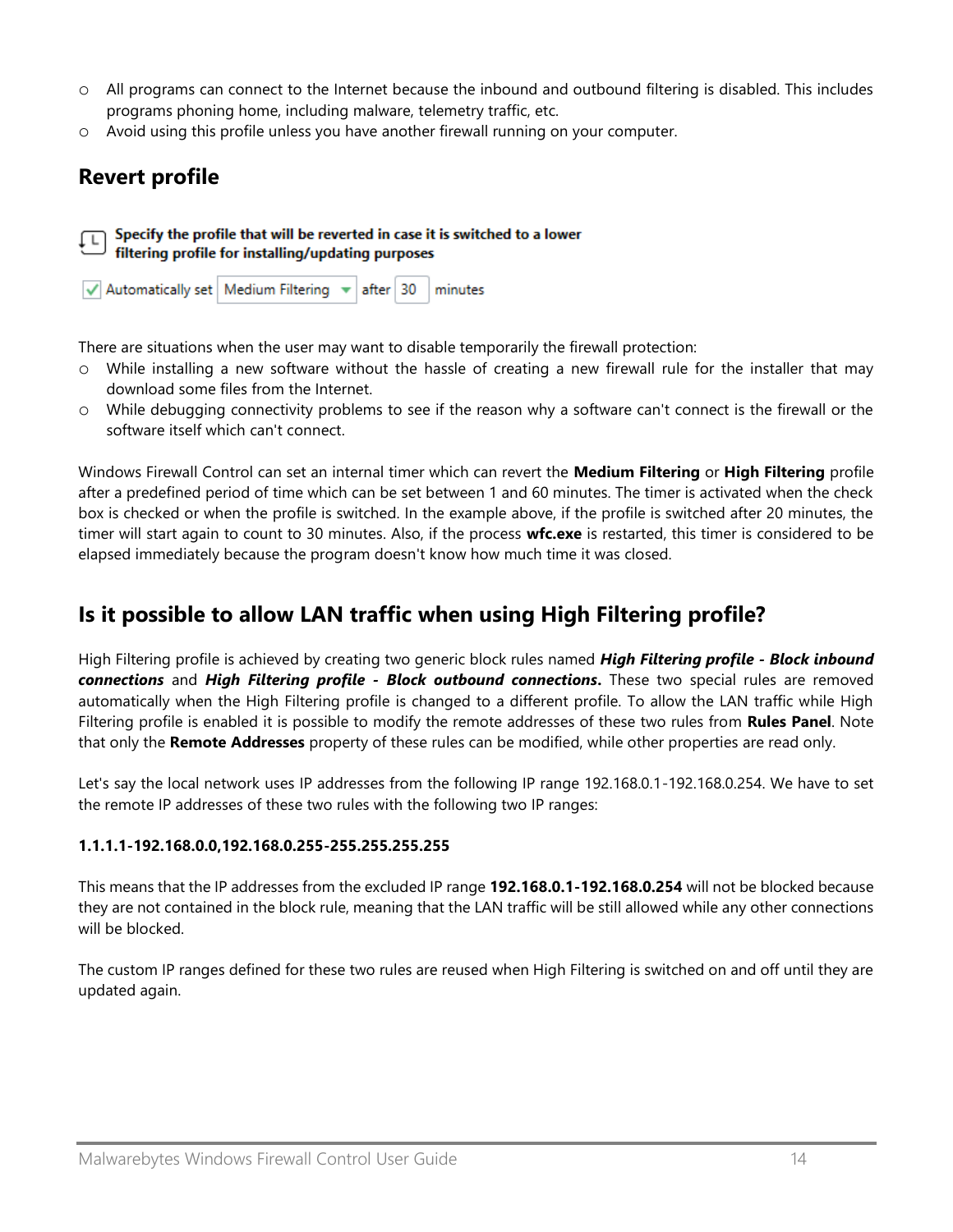<span id="page-14-0"></span>The **Notifications tab** can be used to configure the notifications system.

# **Notifications mode**

The notifications mode sets which blocked connections will generate notifications that will be displayed to the user. Since Windows Firewall Control displays notifications only for outbound blocked connections, the **Connections Log** can be used to debug connectivity problems if an inbound rule is also required.

The following notifications modes are available in the Notifications tab:

#### **Display notifications**

• A new notification is displayed for a blocked outbound connection if there is no matching firewall rule for the program that was blocked. Read below what a matching firewall rule means.

#### **Learning mode**

- When this notification level is used and a digitally signed program is blocked, Windows Firewall Control will automatically create an allow rule which will allow all connections of it. The program must retry the connection in order to connect after the allow rule is created. Most programs have a reconnect mechanism which is triggered automatically but some of them don't. If the program does not reconnect automatically, refreshing or restarting the program will make it to try again to connect.
- If a blocked connection is generated by a program that is not digitally signed or the signature is not valid, a new notification will be displayed to the user.
- It is not recommended to leave this notification level enabled for a long time. Use it for a limited period of time to automatically have created allow rules for the programs that are digitally signed.
- If the program is in the notifications exceptions list, then a new outbound allow rule will not be created when using this mode.

#### **Disabled**

- The notifications are not displayed to the user. The user has to create manually a new allow rule for each program that he wants to allow to connect to the network.
- When the notifications are disabled and some programs are blocked, the **Connections Log** can be used to debug connectivity problems. Use Connections Log to see the recently blocked connections. This will help to make an idea of what rules are still required based on the processes that were recently blocked.

# **Notifications exceptions**

Outbound connections of **svchost.exe** and **System** are generated by the operating system and are related to different functionalities of the operating system, like: Core Networking, File and Printer Sharing, Network Discovery, Telemetry, Windows Update, etc. Because **svchost.exe** is used by all Microsoft Windows services to connect to the network, it may generate endless connections attempts in a very short period of time. Most users are interested in notifications for their custom programs and don't want to be bothered with system notifications. For this reason, certain users may want to disable the notifications of **svchost.exe**, **System** or the notifications of programs which are installed in a certain folder.

Wildcards (\*) are not supported. The current algorithm checks if the path of the program that was blocked starts or ends with one of the strings defined in the notifications exceptions list.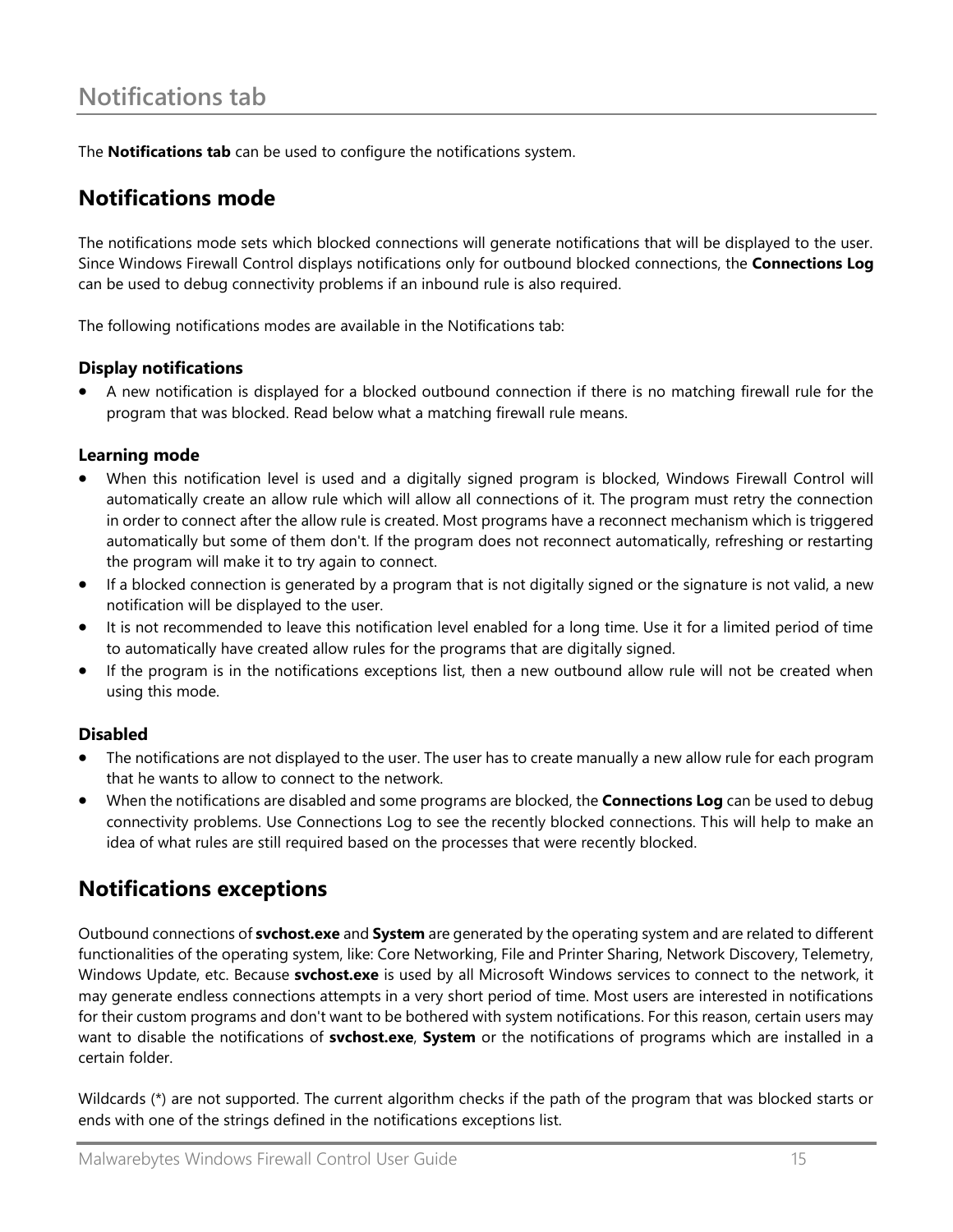# **Notifications options**

#### **Automatic close a notification**

When the notification dialog is displayed on the screen it has a timeout that will automatically close the dialog if there is no user intervention. This timeout is displayed in the **Block for now and ask me later** button from the notification dialog.



This timeout can be set between **1** and **999** seconds. The timeout is automatically removed if the user moves the mouse cursor over the notification dialog or if the timer is set to **0**. If the computer is idle for a long period of time and the user wants to see all notifications that have occurred while he was away from the computer, this timer can be set to **0** to avoid the automatic closing of the notification dialog. However, this is not recommended. Programs that were blocked in the past will be blocked in the future too since they have no rule. These notifications will be displayed again.

#### **Custom timeout for temporary rules**

From the notification dialog the user can create a temporary rule that will be automatically removed when it expires. Creating a temporary rule can be made by pressing on the right side button and choosing one of the options from the context menu that appears.



A temporary rule can be set to expire when Windows Firewall Control is restarted, after 60, 10 or 5 minutes. There is also this custom timeout which can be set between 1 and 60 minutes.

#### **Display notifications on top of other windows**

A program window is displayed by default with the same priority like any other windows. By having this option enabled, the notification dialog will be displayed on screen on top of the other windows. This includes a full screen video that is playing, a game or an application that is running, etc. This setting does not work for metro style applications because they are running on a different screen than the regular desktop. This setting works for desktop application.

#### **Play a sound when a new notification is generated**

It is possible to have an acoustic alert when a new notification is displayed. This can be useful when using metro style applications because the notification dialog can't be displayed on top of metro style applications. The program can play a default sound or a custom sound which must be in **.wav** format. The notification sound can be also played by pressing on the corresponding radio buttons.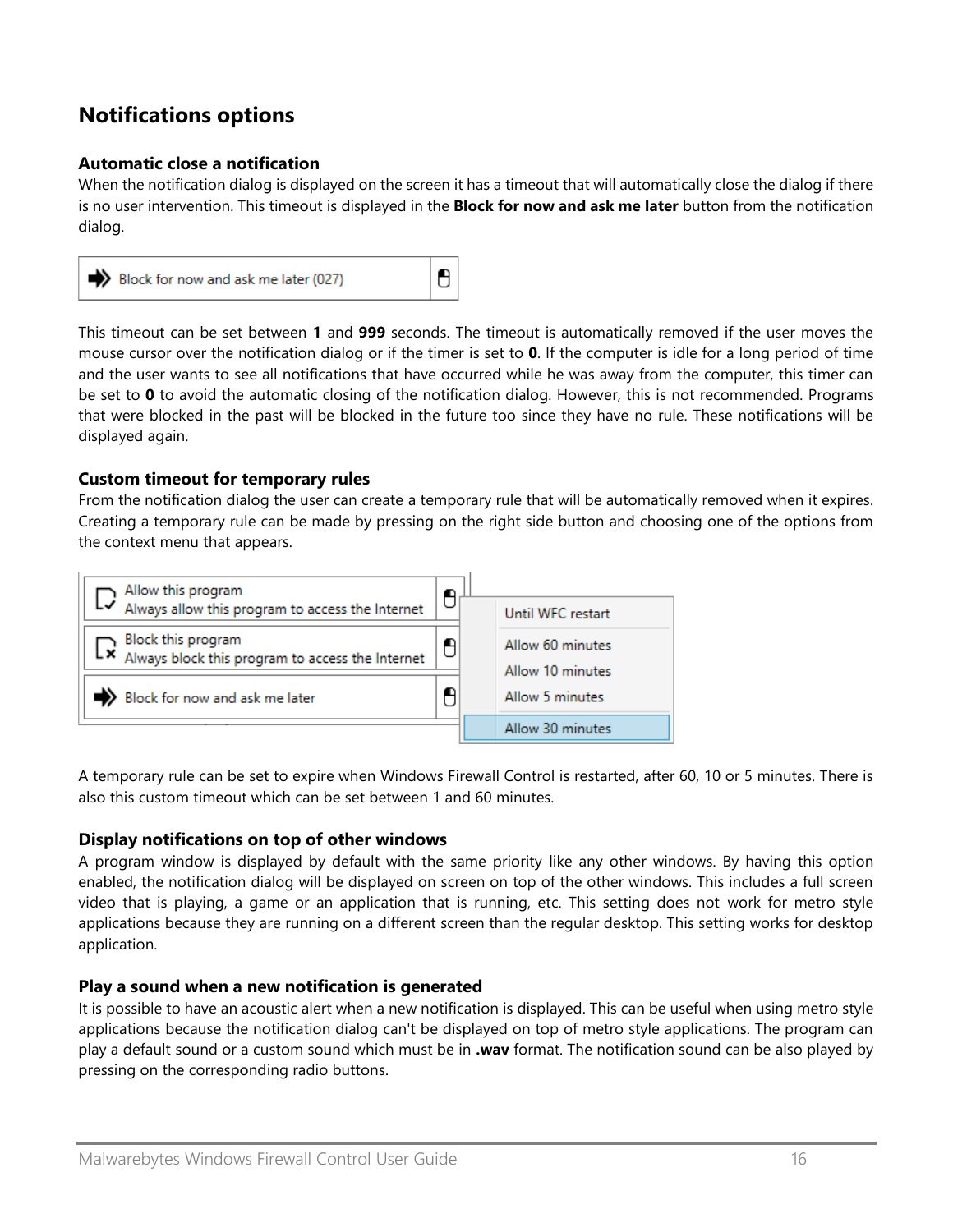# **Advanced notifications settings**

When a new connection is blocked, the notifications system searches through the existing firewall block rules to see if there is a matching block rule for the same file path, which may have blocked the connection. If a matching block rule is found a new notification dialog is not displayed because it means that the user already blocked that connection by a firewall rule and does not want to see again a new notification for it. If a matching rule is not found then a new notification is displayed. The advanced notifications settings can be used to specify which rules should be used when searching for matching rules.

#### **Use allow rules**

All blocked connections are logged into the same Security event log of the system. A blocked connection can be blocked by Windows Firewall, by an external program like PeerBlock, by a custom hosts file, etc. Because all blocked connections are logged into the same place and the source is not available, the notification system doesn't know why a connection was blocked. It just receives a blocked connection event and then it searches if there is a firewall rule that is matching the blocked connection. If an allow rule that matches the blocked connection is found a new notification should not be displayed. This setting is useful for scenarios where blocked connections can be generated from multiple sources.

#### **Use generic block rules**

When searching for a matching block rule, the notifications system searches through the firewall rules that have the same path as the program that was blocked. But the blocked connection could be a result of a firewall block rule that is applied for all programs. By enabling this setting, the notifications system will extend the search for a matching rule also through the firewall block rules that apply to all programs.

#### **Use disabled rules**

This setting will extend the search for matching rules through the disabled rules too. Note that the disabled rules are not applied by Windows Firewall unless they are enabled.

### <span id="page-16-0"></span>**How does the notifications system work?**

Windows Firewall Control doesn't do any packet filtering to inspect the network traffic. This is done by Windows Filtering Platform. Each time a network packet is dropped, Windows Firewall generates a new event in the Security event log of the system. Windows Firewall Control is subscribed to these events and based on the existing firewall rules it decides if a new notification should be displayed or not. This is done by searching through the existing firewall rules to see if there is a rule that matches the blocked connection that was recorded in the Security event log. The events about a blocked outbound connection are raised after the connection is blocked. This means that a notification dialog is displayed for an already blocked connection, not for a paused connection, therefore the notification dialog can't have an **Allow for now and ask me later** option. After creating an allow rule, the program that was blocked must retry the connection in order to connect based on the newly created allow rule.

The notifications displayed by Windows Firewall Control are for outbound blocked connections and they work only when **Medium Filtering** profile is used. When enabling Medium Filtering profile, the outbound filtering is enabled in Windows Firewall and this means that all programs without an allow rule are blocked by default. The **Connections Log** contains the entries filtered from the Security log of the system. The same entries are the source of notifications displayed by Windows Firewall Control.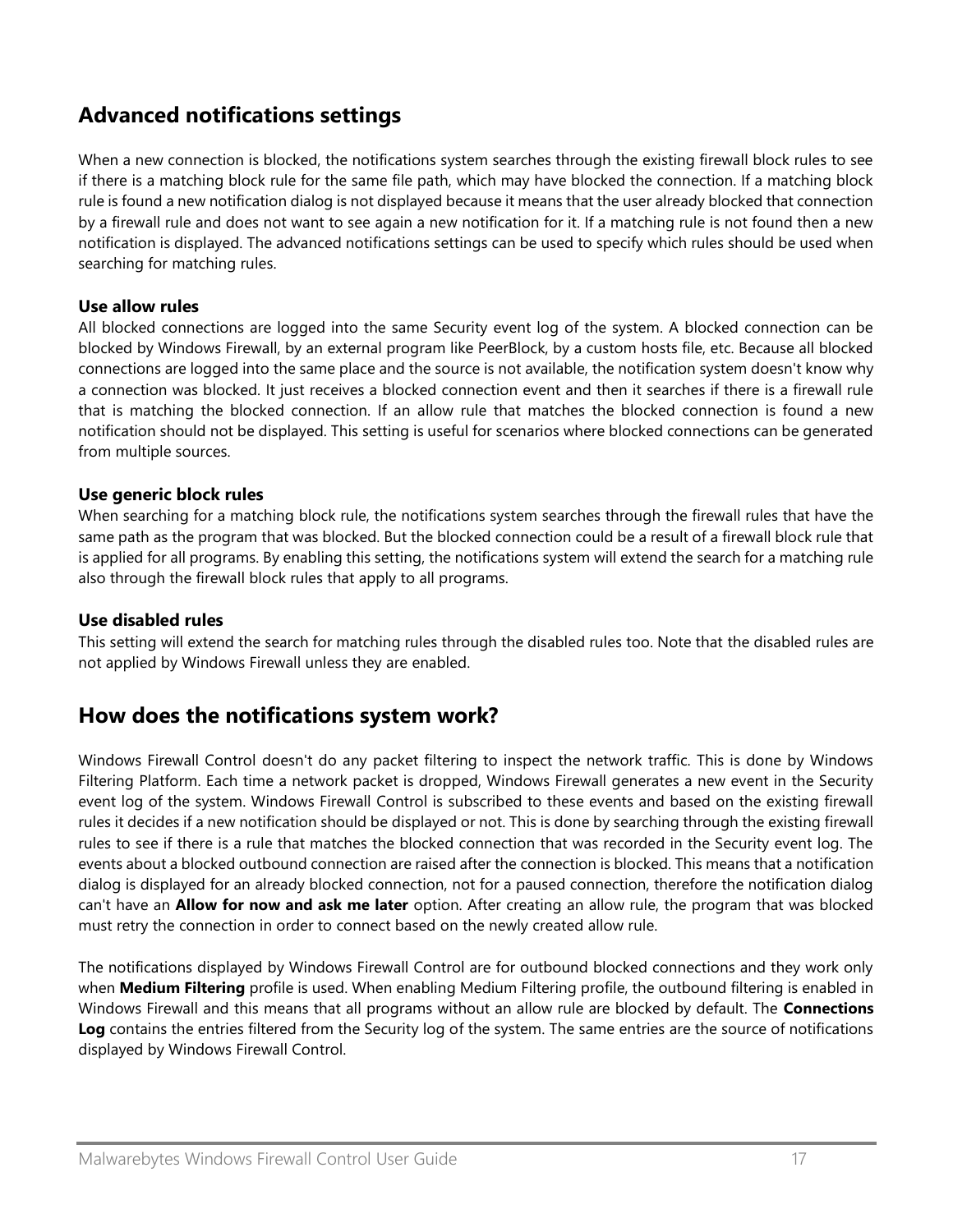|                                                                              | Outgoing connection blocked - 13:39:52              | × |  |  |  |
|------------------------------------------------------------------------------|-----------------------------------------------------|---|--|--|--|
| chrome.exe (x86)<br>Program                                                  |                                                     |   |  |  |  |
| Name                                                                         | Google Chrome                                       |   |  |  |  |
| Source                                                                       | 10.153.0.42:64855                                   |   |  |  |  |
| Remote                                                                       | 66.198.240.5:443                                    |   |  |  |  |
| Protocol<br><b>UDP</b>                                                       |                                                     |   |  |  |  |
| Signed                                                                       | Yes (Google LLC)                                    |   |  |  |  |
| Process ID                                                                   | 13372 (23216 - chrome)                              |   |  |  |  |
|                                                                              | $<$ 1/3  <br>Customize this rule before creating it |   |  |  |  |
| Allow this program                                                           | Always allow this program to access the Internet    |   |  |  |  |
| Block this program<br>Lx<br>Always block this program to access the Internet |                                                     |   |  |  |  |
|                                                                              | Block for now and ask me later                      |   |  |  |  |

# <span id="page-17-0"></span>**Windows Firewall notifications**

Windows Firewall itself displays security alerts for programs, other than Windows services, that attempt to listen for unsolicited incoming traffic and the incoming traffic is blocked. These security alerts can be disabled from Windows Firewall and are not configurable from Windows Firewall Control.

| <b>Windows Security Alert</b>                 |            |                                                                                                                                          |
|-----------------------------------------------|------------|------------------------------------------------------------------------------------------------------------------------------------------|
|                                               |            | Windows Firewall has blocked some features of this program                                                                               |
|                                               |            | Windows Firewall has blocked some features of Skype on all public and private networks.                                                  |
|                                               | Name:      | Skype                                                                                                                                    |
|                                               | Publisher: | Skype Technologies S.A.                                                                                                                  |
|                                               | Path:      | C:\program files (x86)\skype\phone\skype.exe                                                                                             |
| Allow Skype to communicate on these networks: |            |                                                                                                                                          |
|                                               |            | V Private networks, such as my home or work network                                                                                      |
|                                               |            | Public networks, such as those in airports and coffee shops (not recommended<br>because these networks often have little or no security) |
|                                               |            | What are the risks of allowing a program through a firewall?                                                                             |
|                                               |            | Allow access<br>Cancel                                                                                                                   |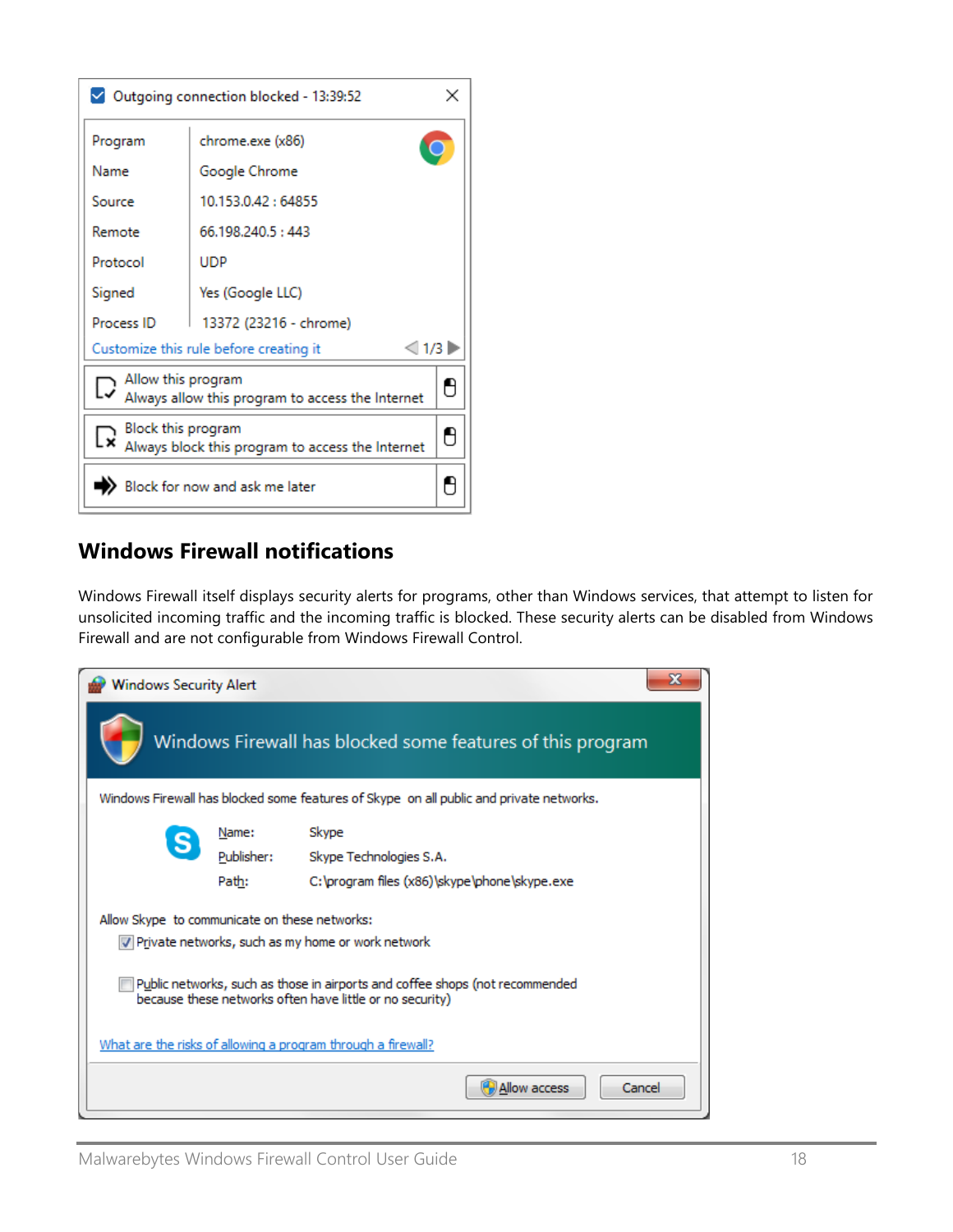Pressing the **Allow access** button will create a new inbound allow rule, while pressing the **Cancel** button will create a new inbound block rule.

### <span id="page-18-0"></span>**How to stop entirely the notifications for a program?**

Let's say that we have a program for which we already defined an allow rule for a specific IP range only. When this program connects to a different IP a new notification will be displayed for it which is correct. But we don't want to see a new notification for this program because we wanted to allow just a specific IP range and that's all. To disable the unwanted notifications for a program, add a new exception in the notifications exceptions list available in the **Notifications tab**.

#### Define below the programs and folders for which the notifications should not be displayed

| Notifications exceptions |  |
|--------------------------|--|
| C:\Program Files\Intel   |  |
| svchost.exe              |  |
| System                   |  |
|                          |  |
|                          |  |

In the example above, all blocked connections that have the path starting with **C:\Program Files\Intel** or ending with **svchost.exe** or **System** will not generate a new notification.

Adding a new notification exception can be done also from the notification dialog.

| $\Rightarrow$ Block for now and ask me later |  |  |                |
|----------------------------------------------|--|--|----------------|
|                                              |  |  | Exclude file   |
|                                              |  |  | Exclude folder |

# <span id="page-18-1"></span>**Why there is no "Allow for now and ask me later" button?**

The notifications are displayed for blocked connections, not for paused connections. It is not possible to resume a connection at Windows Firewall Control level because it doesn't do any packet filtering.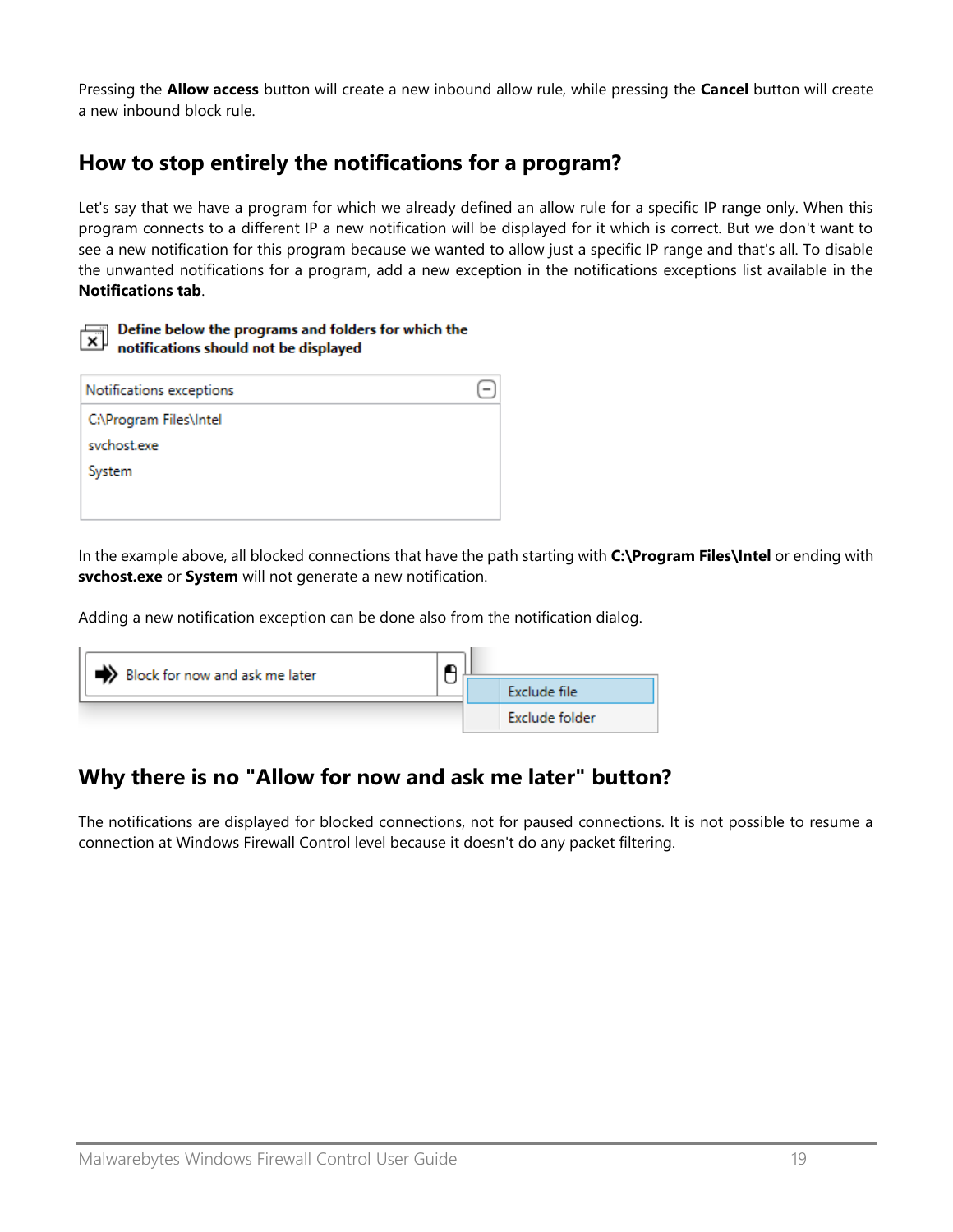# <span id="page-19-0"></span>**Options tab**

The **Options tab** can be used to set various program options.

# **Shell Integration**

This setting will add two new entries into the context menu of the executable files and the context menu of shortcuts to the executable files.



Through these two context menu options, the user can create easily a new allow or block rule when browsing through My Computer or from the desktop shortcuts. Multiple files can be selected but not more than 15 files. If more than 15 files are selected, the operating system hides these entries from the context menu. This setting is applied for all user accounts.

When a new rule is created through the shell context menu, a confirmation dialog is displayed above the system clock. If multiple files were selected, the confirmation dialog will be displayed only for the last selected file.

### **Start automatically at user logon**

When this option is checked a new entry is created for **wfc.exe** in Windows Registry under the following key:

#### **HKEY\_LOCAL\_MACHINE\SOFTWARE\Microsoft\Windows\CurrentVersion\Run**

This entry is available to all Windows user accounts and will launch the program for all user accounts.

### **User interface language**

This can be used to change the user interface language. The combo box loads and displays all valid files with the extension **.lng** which are found in the **lang** subfolder. Please note that some translation files may be outdated. Windows Firewall Control installer contains the last versions of the translations that were received from WFC users. The English version (**wfcEN.lng**) is always the most updated. If you have an updated translation file, please send it to [support@binisoft.org](mailto:support@binisoft.org) and it will be included in the next release.

### **Global Hot-Keys**

The global hot keys are keyboard shortcuts that can be used from any program to launch a specific action. They can be used while having no program open on desktop or while other programs are running and have the focus.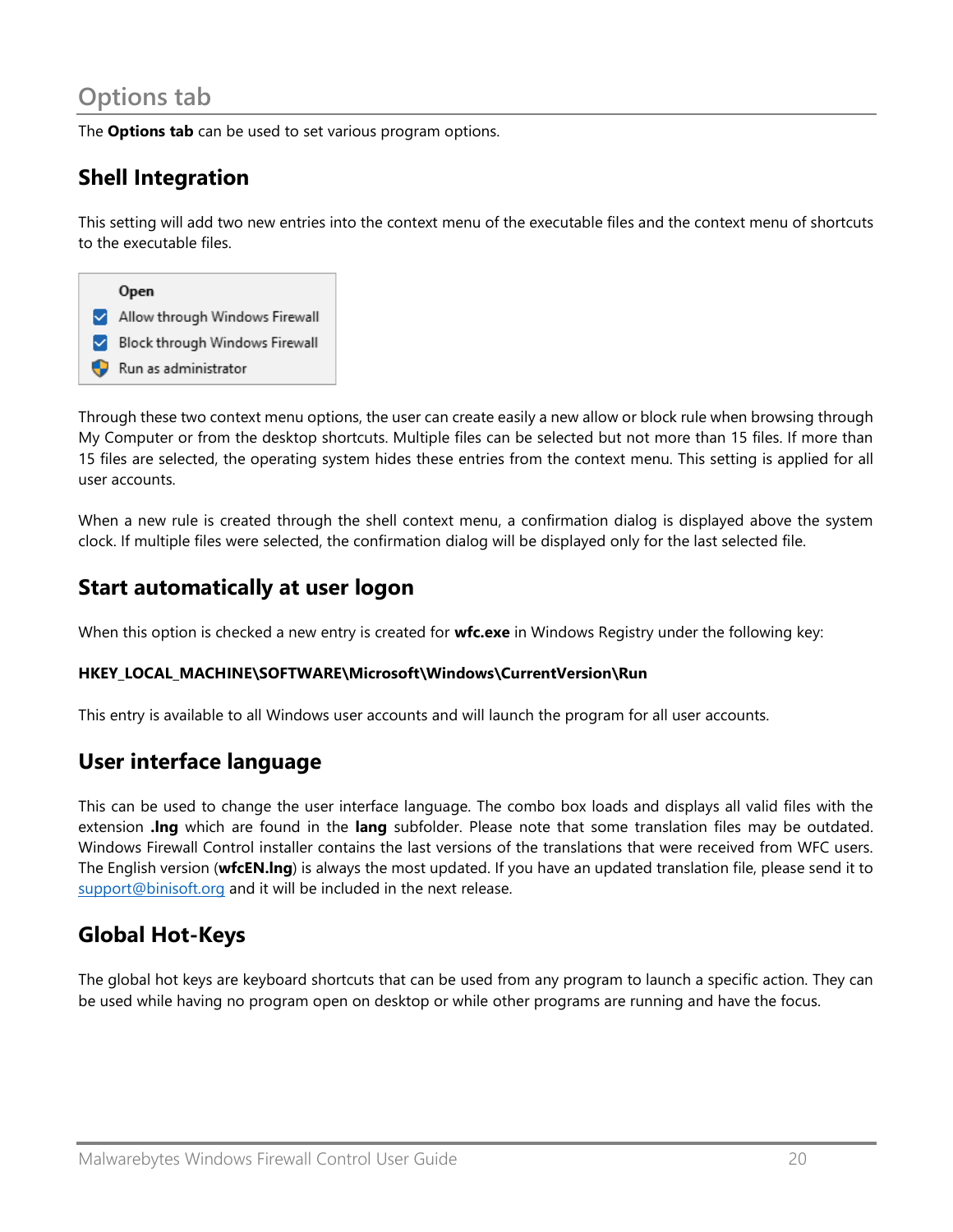| Main Panel         |                                                  |
|--------------------|--------------------------------------------------|
| Ctrl+Alt+Up        |                                                  |
| <b>Rules Panel</b> |                                                  |
| Shift+F11          |                                                  |
| Connections Log    |                                                  |
| Alt+C              |                                                  |
|                    | Toggle between Low and Medium filtering profiles |
| $Ctrl + Shift + L$ |                                                  |

A global hotkey must use at least a modifier key (Alt, Ctrl, Shift) or a combination of them. The global hot keys are defined for the current user account only.

# **User settings**

Windows Firewall Control stores the program settings in Windows Registry. From the Options tab the user can:

#### **Import user settings from a file**

A settings file with the extension **.wfs** must be provided. Importing a settings file will restart the program in order to reload all the global and user settings.

#### **Export user settings to a file**

This will export the program settings to a file with the **.wfs** extension. This file uses an XML format and can be edited in any text editor.

#### **Restore all settings to the default values**

This will remove all the global and user settings that are stored in Windows Registry regarding Windows Firewall Control and will restart the program with the default values.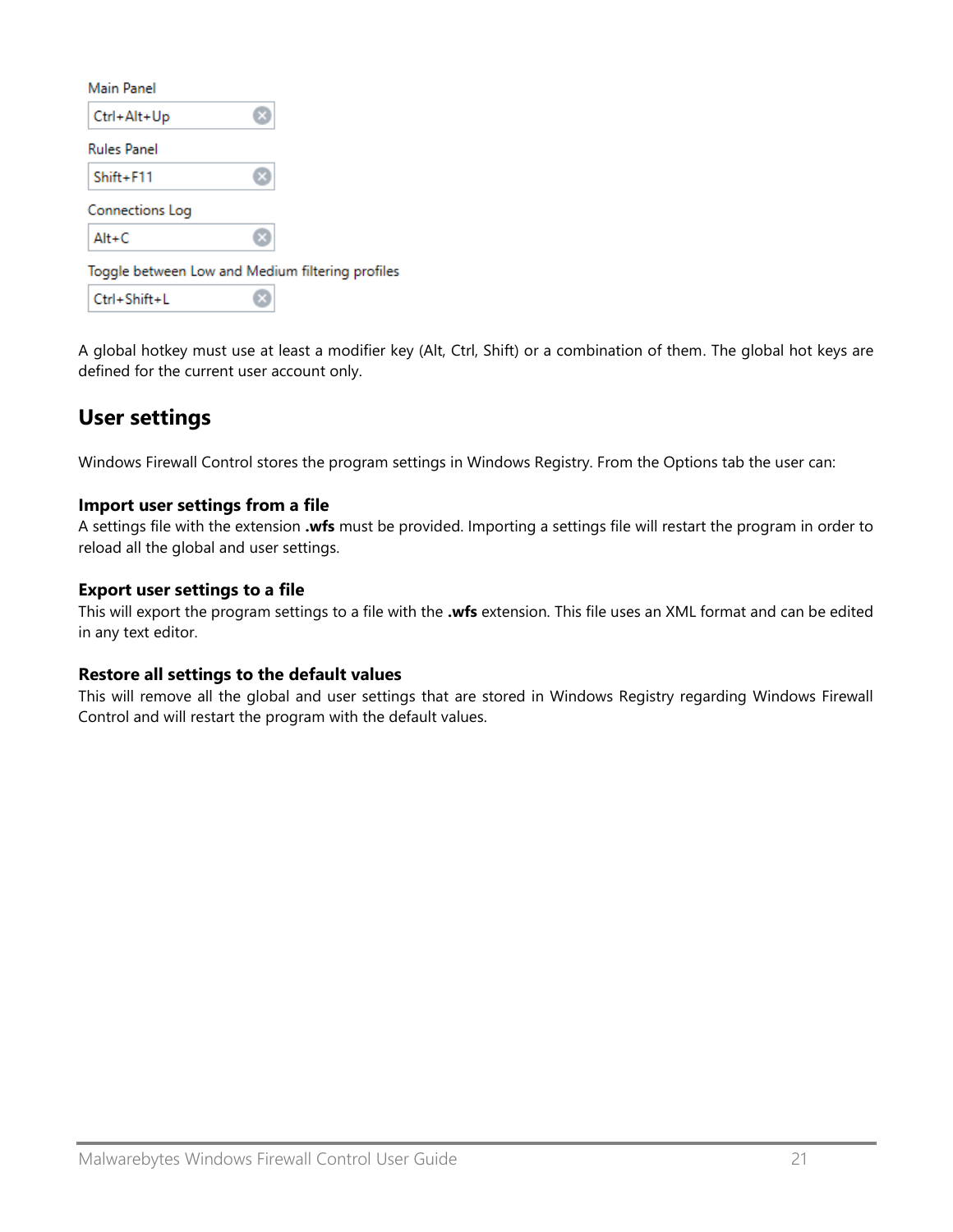<span id="page-21-0"></span>The **Rules** tab can be used to specify some default properties for the newly created firewall rules and also for importing and exporting purposes.

# **Rule direction**

A firewall rule can be defined to allow outbound requests for a program which will allow it to connect to the Internet, or can be defined to allow inbound requests which will allow the connection requests that are sent from the network to your computer.

#### **Outbound (recommended)**

When creating a new firewall rule from Windows Firewall Control it will be created for outbound connections. These kind of rules are required if you want to allow a program to connect to the network/Internet.

#### **Inbound**

When creating a new firewall rule from Windows Firewall Control it will be created for inbound connections. Avoid to create these kind of rules because they allow your computer to be visible and accessible from the network/Internet. Inbound rules are required when you want to be able to ping your computer from another computer or to make it visible into the local network.

#### **Outbound and inbound**

When creating a new firewall rule for a program, two rules will be created: one outbound rule and one inbound rule. This is not recommended since not all programs need inbound access. Having an inbound rule for each program that usually needs outbound access is not required.

### **Rule location**

Windows Firewall supports multiple simultaneously active profiles. Each network adapter card attached to a network is assigned one of the following locations:

#### **Domain**

The domain location applies to a network when a domain controller is detected for the domain to which the local computer is joined.

#### **Private**

The private location applies to a network when it is marked private by the computer administrator and it is not a domain network.

#### **Public**

The public location applies to a network when the computer is connected directly to a public network, such as one available in airports and coffee shops.

### **Import, export or restore firewall rules**

Windows Firewall offers the possibility to export and import all the firewall rules through a proprietary format. This file format has the **.wfw** extension. This functionality can be used to export a copy of the firewall rules which can be used on another computer or as a backup copy. The limitation of this import/export is that it works only for the entire set of firewall rules. From the **Rules Panel** the user can also export only a custom set of firewall rules instead of all of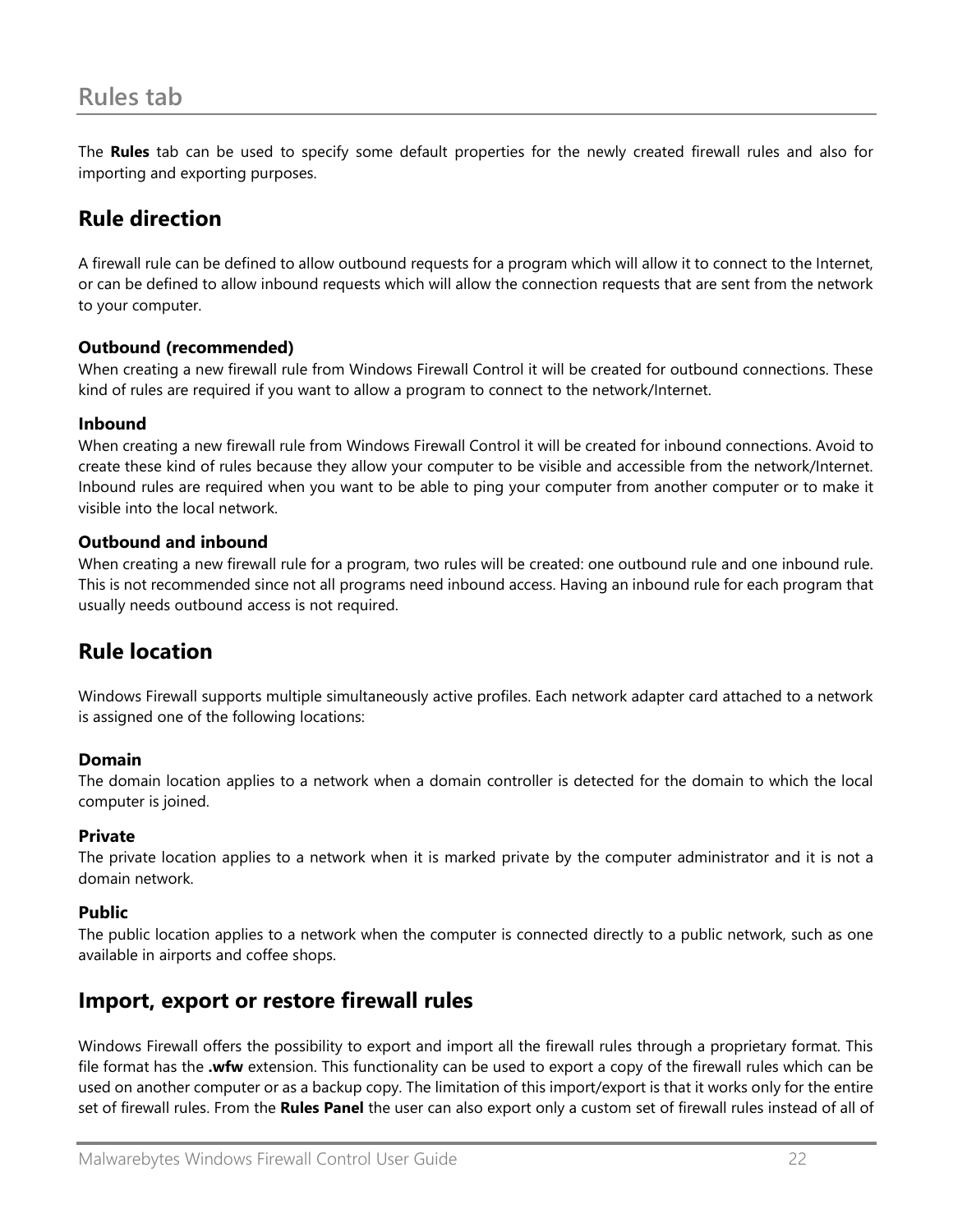them. For this, Windows Firewall Control uses a different file format which has the extension **.wpw**. This is an XML file format and it can be edited in any text editor.

In order to support importing/exporting through files located on network shares, the import and the export are made through temporary files which are created in the temporary folder.

#### **Import Windows Firewall rules from a file**

Importing a policy file has two different results based on the file format that is being imported. Importing a **.wfw** file will overwrite all the existing firewall rules. Importing a **.wpw** file will add the rules contained in the file on top of the existing firewall rules.

#### **Export Windows Firewall rules to a file**

Exporting the Windows Firewall set of rules from this place will generate a **.wfw** file. It can be used for backup purposes or for migrating all the firewall rules to another operating system.

#### **Restore Windows Firewall default set of rules**

Restoring Windows Firewall default set of rules will overwrite all of the existing firewall rules. The Windows Firewall default set of rules includes the firewall rules that are created when the operating system is installed.

#### **Restore Windows Firewall Control recommended rules**

This will recreate a minimal set of firewall rules that are known as **Windows Firewall Control recommended rules**.

### <span id="page-22-0"></span>**How to allow connections only when I'm connected to my VPN?**

Regarding VPN only connections, you can create your rules and play with the Location property of the rules. Usually, when the VPN connects, your Location is Public. When you disconnect the VPN you should be back on Private location. Knowing this, you can create two sets of rules which will apply depending on which Location is set at certain time. Since the connect/disconnect of the VPN will change the Location, then you can use this to make two different set of rules which will apply when the VPN is connected/disconnected.

### <span id="page-22-1"></span>**How to find which firewall rule blocked or allowed a connection?**

Unfortunately, there is no way to say which rule actually blocked or allowed a connection because when Low Filtering profile is used, meaning that outbound filtering is disabled, all connections without a block rule are allowed. So, there is no rule that allowed the connection. The same applies if Medium Filtering profile is used, meaning that outbound filtering is enabled, all connections without an allow rule are blocked. There is no rule that blocked the connection. In Windows Firewall, multiple firewall rules may match a blocked or allowed connection, so, is not that easy to find out which rule actually blocked or allowed a connection.

### <span id="page-22-2"></span>**Windows Firewall Control recommended rules**

Windows Firewall Control recommended rules is a minimal set of firewall rules which can be used with Windows Firewall while the following functionalities are still available:

- Web browsing. An allow rule for the web browser is still required.
- Network discovery Discover other computers from your network and allow other computers to discover your computer.
- Network printing Allow printing on a printer from your network.
- PING other computers and respond to PING command.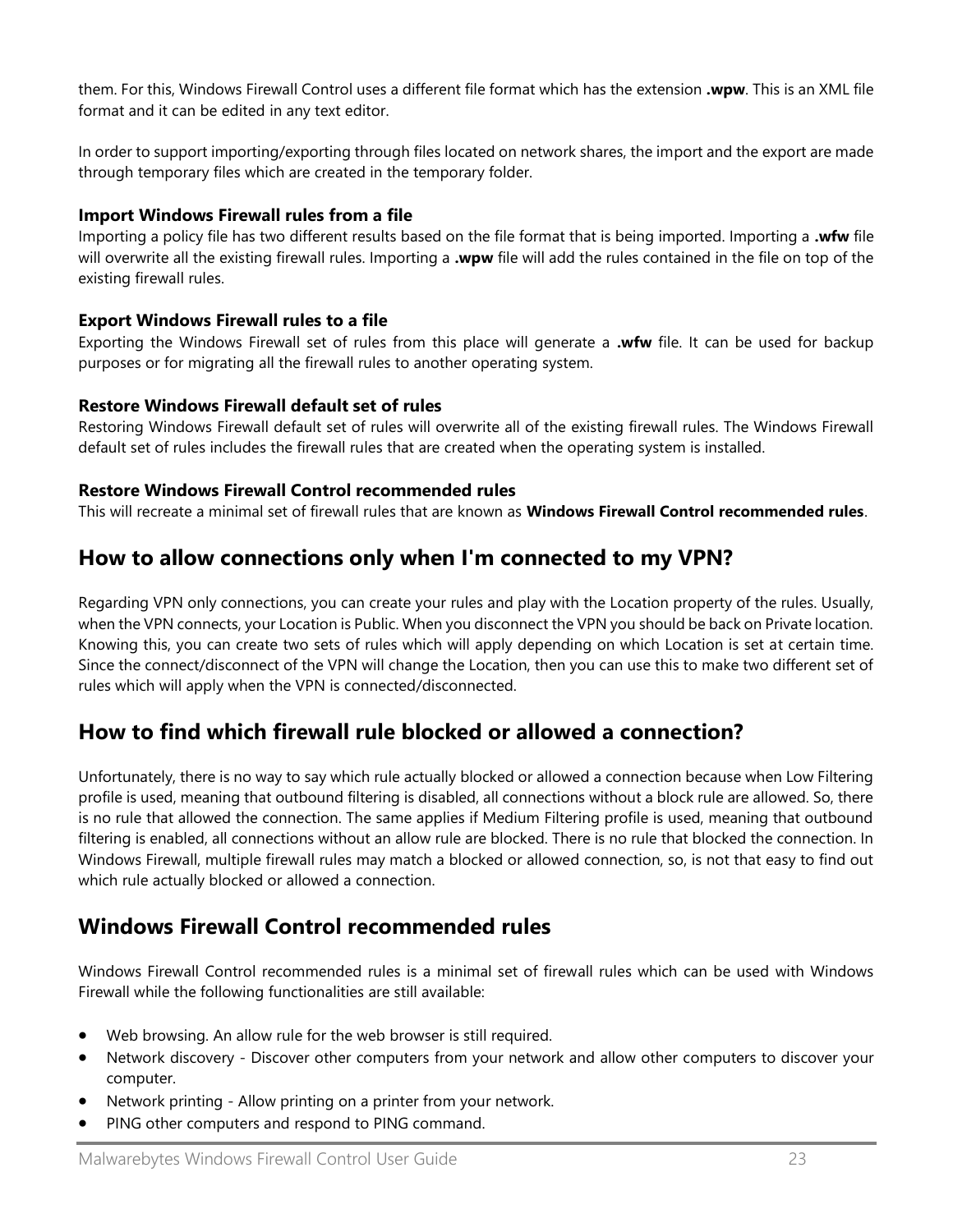- Windows time synchronization.
- Windows updates.

These rules are prefixed with **WFC** and can be easily distinguished in **Rules Panel**.

| Name                                                 | Program                                                 | Location        |            |       |            |      | Enabled   Action   Direction   Local ports   Remote addresses   Remote ports   Protocol |        |                    | Service  |
|------------------------------------------------------|---------------------------------------------------------|-----------------|------------|-------|------------|------|-----------------------------------------------------------------------------------------|--------|--------------------|----------|
| WFC - Core Networking - DNS (UDP-Out)                | C:\WINDOWS\system32\svchost.exe                         | All             | <b>Yes</b> | Allow | Out        |      |                                                                                         | 53     | <b>UDP</b>         | dnscache |
| WFC - Core Networking - Dynamic Host Configuration   | C:\WINDOWS\system32\svchost.exe                         | All             | <b>Yes</b> | Allow | Out        | 68   |                                                                                         | 67     | <b>UDP</b>         | dhcp     |
| WFC - File and Printer Sharing (NB-Session-Out)      | System                                                  | Domain, Private | <b>Yes</b> | Allow | Out        |      | LocalSubnet                                                                             | 139    | <b>TCP</b>         |          |
| WFC - File and Printer Sharing (SMB-Out)             | System                                                  | Domain, Private | <b>Yes</b> | Allow | Out        |      | LocalSubnet                                                                             | 445    | <b>TCP</b>         |          |
| WFC - File and Printer Sharing (Spooler-Out)         | C:\WINDOWS\system32\spoolsv.exe                         | Domain, Private | <b>Yes</b> | Allow | Out        |      | LocalSubnet                                                                             |        | Any                |          |
| WFC - Internet Control Message Protocol (ICMPv4-Out) | System                                                  | All             | <b>Yes</b> | Allow | Out        |      |                                                                                         |        | ICMP <sub>v4</sub> |          |
| WFC - Internet Control Message Protocol (ICMPv6-Out) | System                                                  | All             | <b>Yes</b> | Allow | Out        |      |                                                                                         |        | ICMP <sub>v6</sub> |          |
| WFC - Network Discovery (NB-Name-Out)                | System                                                  | Domain, Private | <b>Yes</b> | Allow | Out        |      | LocalSubnet                                                                             | 137    | <b>UDP</b>         |          |
| WFC - Network Discovery (SSDP-Out)                   | C:\WINDOWS\system32\svchost.exe                         | Domain, Private | <b>Yes</b> | Allow | Out        |      | LocalSubnet                                                                             | 1900   | <b>UDP</b>         | Ssdpsrv  |
| WFC - Windows Time Service                           | C:\WINDOWS\system32\svchost.exe                         | All             | <b>Yes</b> | Allow | Out        |      |                                                                                         | 123    | <b>UDP</b>         | W32Time  |
| WFC - Windows Update                                 | C:\WINDOWS\system32\svchost.exe                         | All             | <b>Yes</b> | Allow | Out        |      |                                                                                         | 80.443 | <b>TCP</b>         |          |
| <b>V</b> WFC - Windows Firewall Control Updater      | C:\Program Files\Windows Firewall Control\wfc.exe   All |                 | Yes.       | Allow | <b>Out</b> |      |                                                                                         | 80.443 | <b>TCP</b>         |          |
| WFC - File and Printer Sharing (SMB-In)              | System                                                  | Domain, Private | <b>Yes</b> | Allow | In         | 445  | LocalSubnet                                                                             |        | <b>TCP</b>         |          |
| WFC - Internet Control Message Protocol (ICMPv4-In)  | System                                                  | All             | <b>Yes</b> | Allow | In.        |      |                                                                                         |        | ICMP <sub>v4</sub> |          |
| WFC - Internet Control Message Protocol (ICMPv6-In)  | System                                                  | All             | Yes.       | Allow | In.        |      |                                                                                         |        | ICMP <sub>v6</sub> |          |
| WFC - Network Discovery (NB-Name-In)                 | System                                                  | Domain, Private | Yes        | Allow | In         | 137  | LocalSubnet                                                                             |        | <b>UDP</b>         |          |
| WFC - Network Discovery (SSDP-In)                    | C:\WINDOWS\system32\svchost.exe                         | Domain, Private | Yes.       | Allow | In         | 1900 | LocalSubnet                                                                             |        | <b>UDP</b>         | Ssdpsrv  |

- This minimal set of rules contain only a few outbound and inbound rules. When only these rules are used, some of the features of the operating system may not work unless other required rules are added. This is a minimal set of firewall rules that can be used as a starting point. On top of these firewall rules, add new firewall rules for your custom programs when they require access. All those hundreds of firewall rules that Windows Firewall has by default are not required.
- The recommended inbound rules are required if you want to allow other computers from your network to access your computer. If you don't want other computers to PING your computer or connect to your shared folders, then these inbound rules can be removed.
- The firewall rules for ICMPv4 and ICMPv6 protocols are used strictly for PING command. If you don't use this functionality, they can be removed.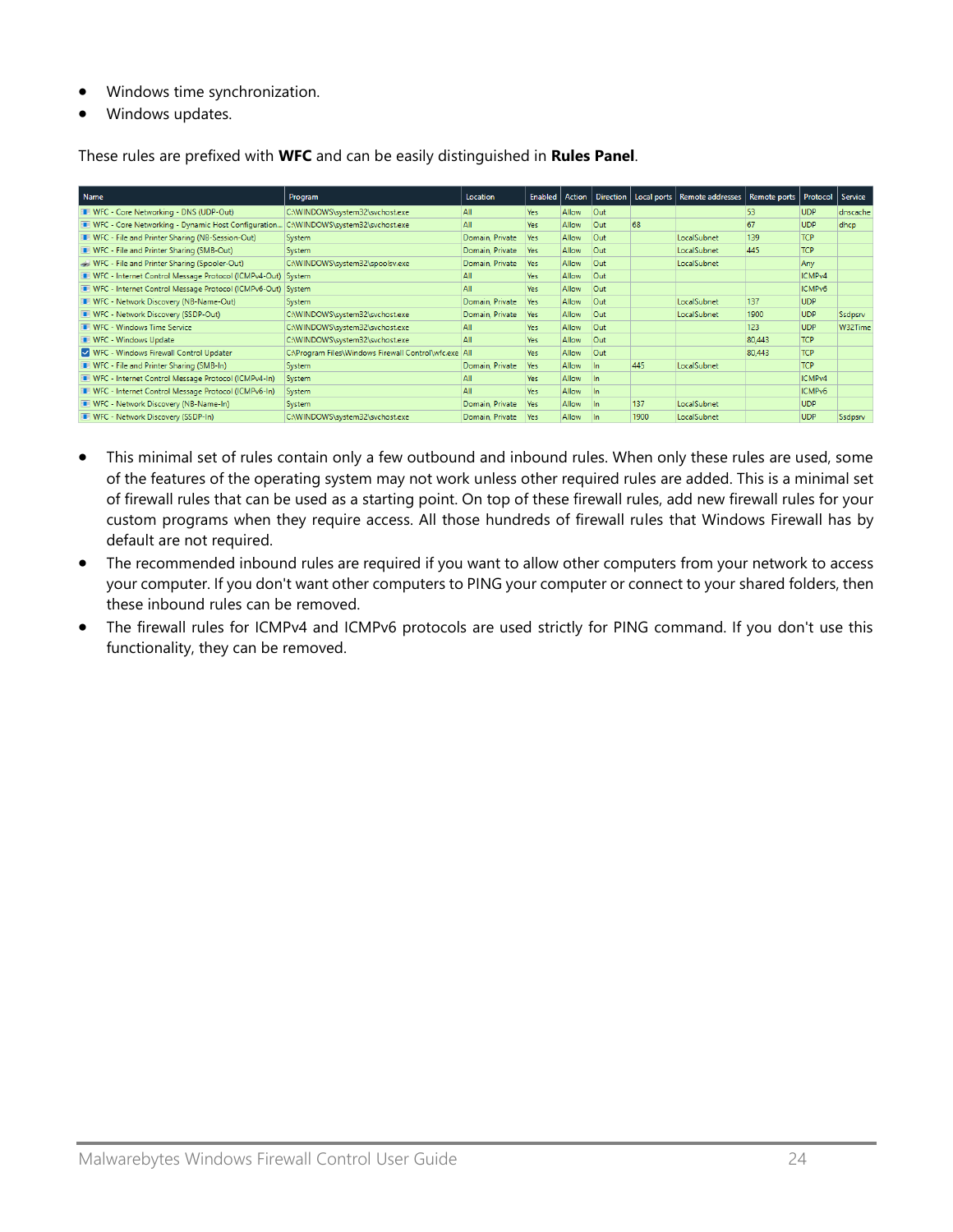# <span id="page-24-0"></span>**Security tab**

The **Security tab** can be used to specify the security enhancements that will be enforced by Windows Firewall Control.

# **Secure Boot**

Secure boot will automatically set High Filtering profile when a system shut down event is detected by the program. The network connections will be blocked at Windows start-up until the user manually changes the profile to another filtering profile. While the High Filtering profile is enabled, when Windows Firewall Control is started, a notification will be displayed informing the user about this.



# **Secure Profile**

In Windows, a software executed with administrative privileges can import a custom policy file and modify outbound and inbound filtering settings of the firewall, or can even disable Windows Firewall. Windows Firewall Control can prevent these external changes. When this feature is enabled, changing the filtering mode of Windows Firewall can be done only through the Windows Firewall Control user interface, from the **Profiles tab**. Also, importing a policy file with the wfw extension is possible only from Windows Firewall Control. This feature is automatically disabled when Windows Firewall Control is uninstalled.

# **Secure Rules**

In Windows, all programs executed with administrative privileges can add Windows Firewall rules. There is no way to prevent this in Windows Firewall. One way to protect against this is to have UAC enabled which will inform the user each time an application requires elevated privileges.

Windows Firewall Control is notified when a new firewall rule is added and can delete or disable any unauthorized rule that is being added by other programs. Any rule which is created with the group name different than the defined authorized group names is considered to be an unauthorized rule. Based on the user choice, these unwanted firewall rules will be deleted or disabled. Disabling the rules instead of deleting them is useful for reviewing purposes because the user has the opportunity to see which programs have this hidden behavior. Usually, a software should not add new firewall rules without asking the user, but unfortunately there are programs that try to enforce their own created firewall rules no matter what. One example is Steam service.

The list of authorized groups contain the following predefined group names which can't be removed: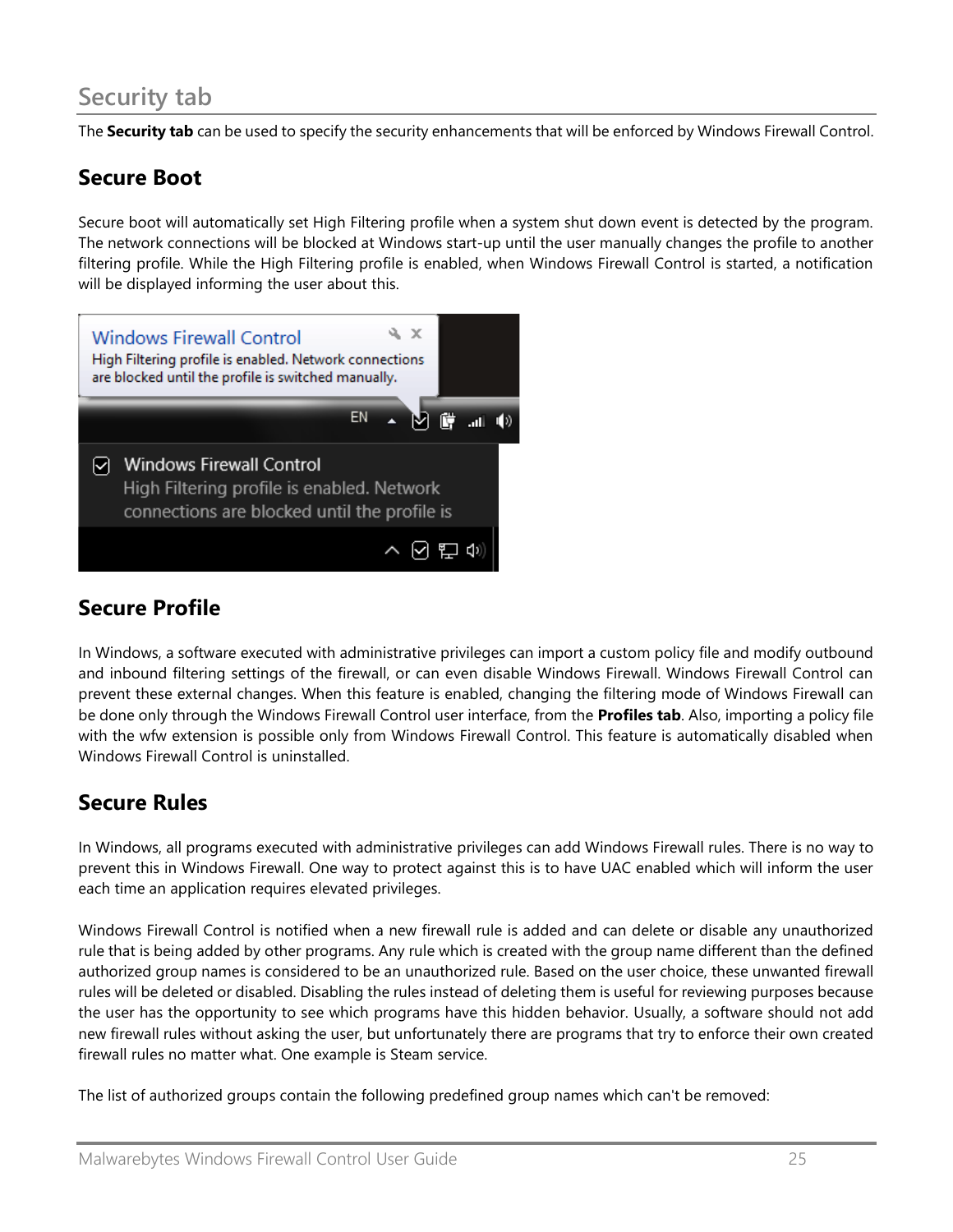- **Windows Firewall Control** This group name is used by default for all firewall rules created from Windows Firewall Control.
- **Temporary Rules** This group name is used when creating temporary rules from the notification dialog.

When Secure Rules is set to disable unauthorized rules, Windows Firewall Control will automatically disable these rules and will add the "U - " prefix to the rule description. This applies to the newly created firewall rules and to existing ones.

**Allow Windows Store rules** - Ensures that Windows Store apps are excluded from the logic of Secure Rules. The firewall rules created when a new Windows Store application is installed will not be disabled or deleted.

#### **Import group names from the current existing rules**

The group names from the existing firewall rules that are displayed in Rules Panel will be added in alphabetical order to the list of the authorized group names.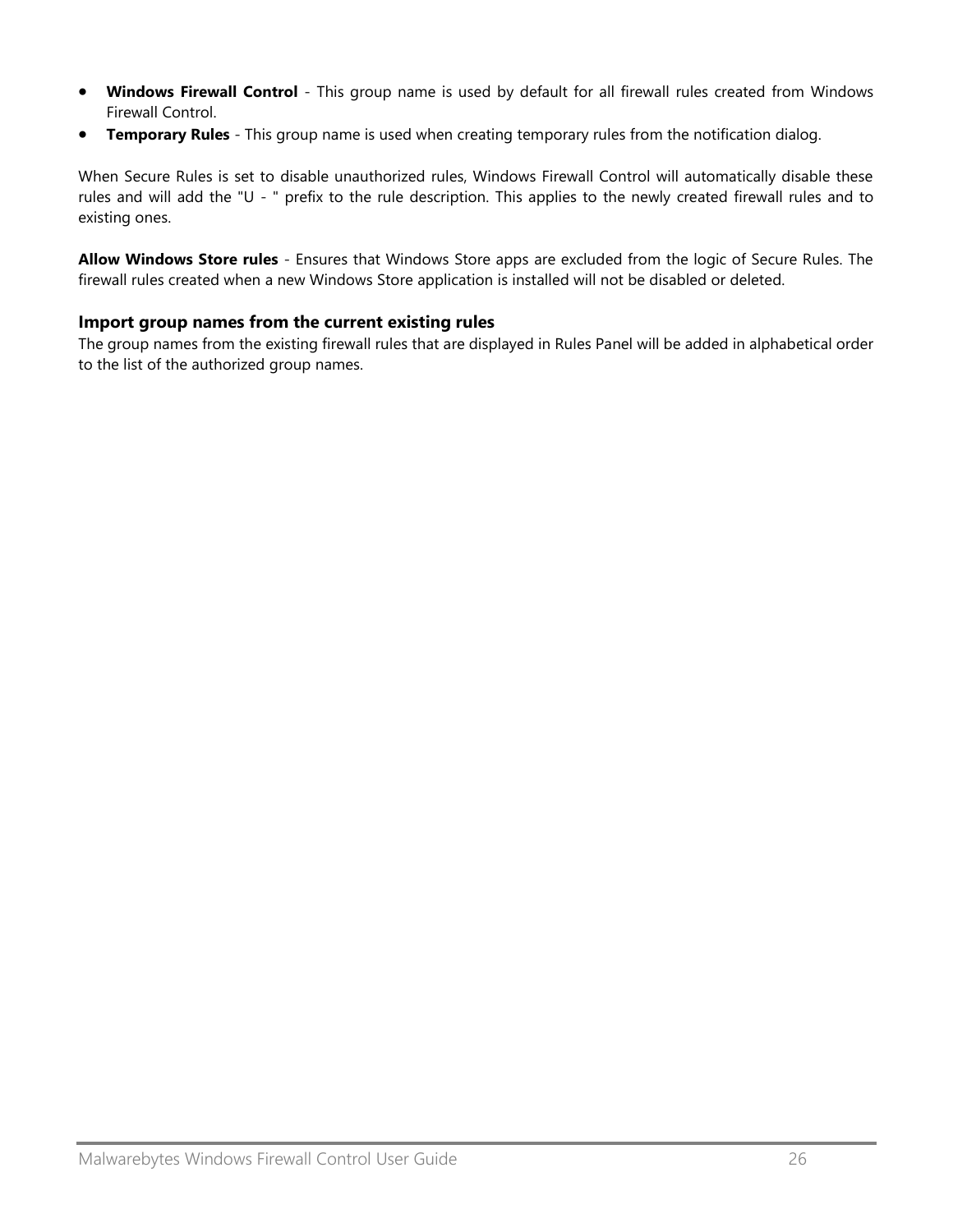# <span id="page-26-0"></span>**Tools tab**

The **Tools tab** can be used to launch various system tools and to specify the online services that are used by the program.

# **System utilities**

The existing shortcuts can be used to launch various system utilities. These programs will be started by the Windows Firewall Control service and will be executed with the highest privileges available. The following tools are available:

#### **Windows Firewall with Advanced Security**

This will launch the management console snap-in which provides access to Windows Firewall advanced options. This is the integrated user interface of Windows Firewall.

#### **Windows Firewall Control Panel applet**

This will launch the control panel applet of Windows Firewall.

#### **Event Viewer**

This is a component of the operating system that lets administrators and users view the event logs on a local or remote machine.

#### **Resource Monitor**

This is an utility from Windows that displays information about the use of hardware (CPU, memory, disk and network) and software (file handles and modules) resources in real time. This utility can display the current active network connections, which is a feature often requested by Windows Firewall Control users. This is already available and there is no plan to implement this functionality in Windows Firewall Control.

### **Online services**

The user can configure several online services that are used from the **Notifications Dialog**, **Rules Panel** or **Connections Log**. Since there are not many alternatives for these online services, all of them are already defined and the user can only choose which one to use. Custom providers can't be defined by the user.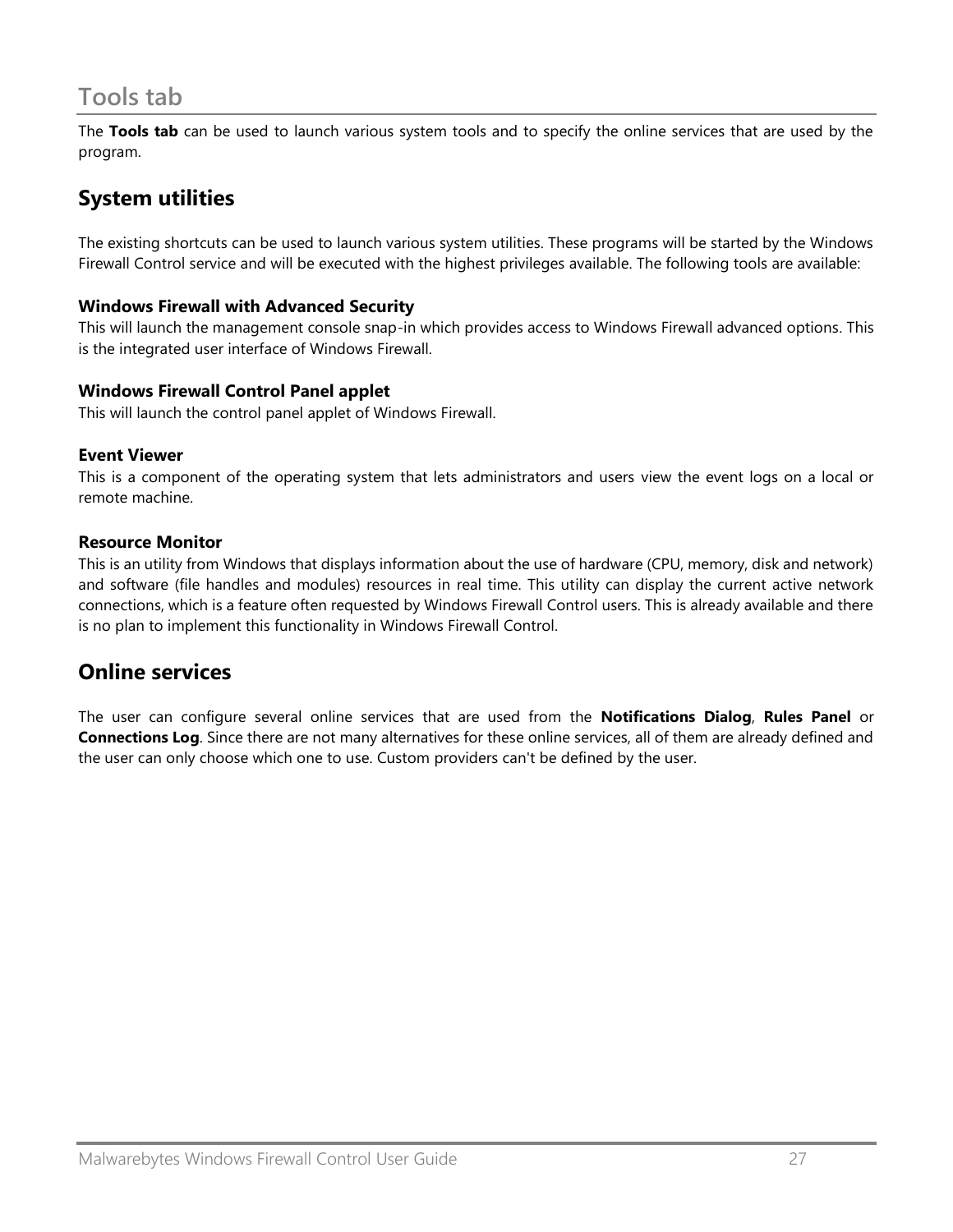<span id="page-27-0"></span>The **About tab**, besides the regular info about the program, can be used to update the program.

#### **Check now if a new version is available**

This button can be used to check online if a new version of the program is available. This will connect to an XML file from the website and will compare the version specified in that file with the current version of the program. While using Medium Filtering profile, to be able to check for an updated version, a firewall rule for **wfc.exe** is required. This rule should allow all connections on TCP protocol and remote ports 80,443. Windows Firewall Control recommended rules contain a rule named **WFC - Windows Firewall Control Updater** for this purpose.

#### **Automatic check for updates**

When this option is enabled, the program will check automatically if a new version is available. This is done only once, a minute after the program is started.

#### **Use proxy configuration**

This will open a proxy configuration dialog where the user can enter the proxy address, port, username and password. If no proxy configuration is required, leave this check box unchecked.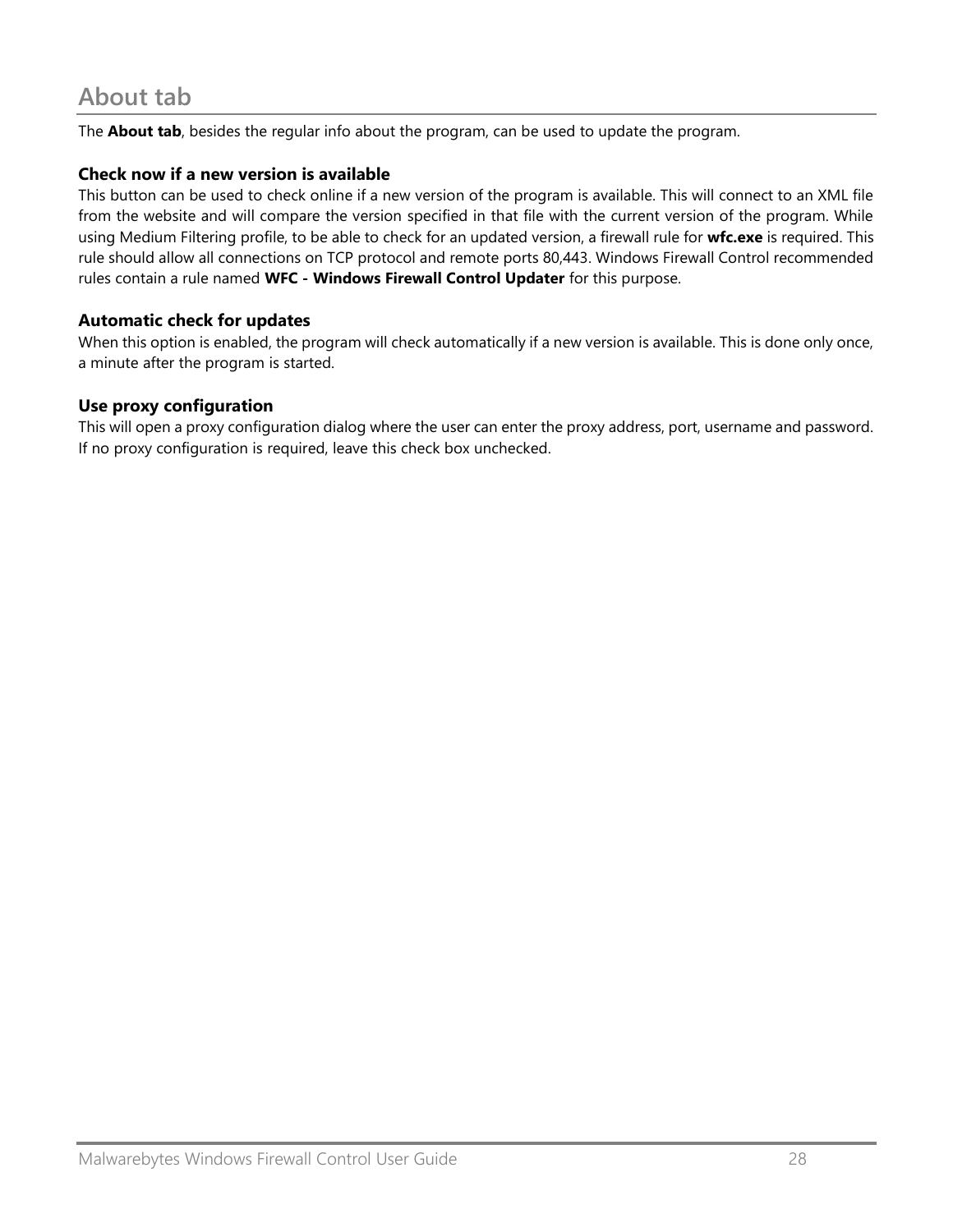# <span id="page-28-0"></span>**Rules Panel**

Rules Panel offers an integrated an easier way to manage Windows Firewall rules. The firewall rules displayed are the same firewall rules that Windows Firewall uses. There are three color codes used for the firewall rules: **green rules** represent active allow rules, **red rules** represent active block rules, **gray rules** represent the rules that are disabled. Disabled rules are not used until they are enabled. Invalid rules are displayed with **red** text color and temporary rules are displayed with **blue** text color.

| Malwarebytes Windows Firewall Control - Rules Panel                             |                                 | ×                            |  |
|---------------------------------------------------------------------------------|---------------------------------|------------------------------|--|
| <b>Name</b>                                                                     | Program                         | <b>View</b>                  |  |
| Remote Assistance (TCP-In)                                                      | C:\WINDOWS\system32\msra.exe    | 回筒                           |  |
| Remote Assistance (TCP-Out)                                                     | C:\WINDOWS\system32\msra.exe    |                              |  |
| <b>B</b> Distributed Transaction Coordinator (TCP-In)                           | C:\WINDOWS\system32\msdtc.exe   | <b>Actions</b>               |  |
| <b>B</b> Distributed Transaction Coordinator (TCP-Out)                          | C:\WINDOWS\system32\msdtc.exe   |                              |  |
| Wi-Fi Direct Spooler Use (In)                                                   | C:\WINDOWS\system32\spoolsv.exe | $\overline{+1}$ Refresh list |  |
| Wi-Fi Direct Spooler Use (Out)                                                  | C:\WINDOWS\system32\spoolsv.exe | O-Show invalid rules         |  |
| Remote Scheduled Tasks Management (RPC)                                         | C:\WINDOWS\system32\svchost.exe | O- Show duplicate rules      |  |
| Remote Scheduled Tasks Management (RPC-EPM C:\WINDOWS\system32\svchost.exe      |                                 |                              |  |
| Remote Scheduled Tasks Management (RPC)                                         | C:\WINDOWS\system32\svchost.exe | Display - 193 rules          |  |
| Remote Scheduled Tasks Management (RPC-EPM C:\WINDOWS\system32\svchost.exe      |                                 | Display                      |  |
| Windows Peer to Peer Collaboration Foundation ( C:\WINDOWS\system32\p2phost.exe |                                 | All rules<br>▼               |  |
| Windows Peer to Peer Collaboration Foundation ( C:\WINDOWS\system32\p2phost.exe |                                 |                              |  |
| Windows Peer to Peer Collaboration Foundation ( C:\WINDOWS\system32\p2phost.exe |                                 | Filter                       |  |
| Windows Peer to Peer Collaboration Foundation ( C:\WINDOWS\system32\p2phost.exe |                                 | No filter<br>v               |  |
| Windows Peer to Peer Collaboration Foundation ( C:\WINDOWS\system32\svchost.exe |                                 |                              |  |
| Windows Peer to Peer Collaboration Foundation ( C:\WINDOWS\system32\svchost.exe |                                 | Search                       |  |
| Windows Peer to Peer Collaboration Foundation ( C:\WINDOWS\system32\svchost.exe |                                 | B                            |  |
| Windows Peer to Peer Collaboration Foundation ( C:\WINDOWS\system32\svchost.exe |                                 |                              |  |
| Hyper-V - WMI (DCOM-In)                                                         | C:\WINDOWS\system32\svchost.exe | Create new rule              |  |
| <b>M. MARINTON LA</b><br><b>Section</b>                                         | CONTRACTOR AND ALLEN.           | <b>Rlank rule</b>            |  |

The layout of this window contains:

- o a data grid on the left side which displays the firewall rules
- o a toolbox area on the right side which contains the available actions

The following properties are saved when Rules Panel window is closed and reused when the window is opened again:

- o the size and the location of the window
- o the columns size, order and visibility
- o the last values of the toolbox combo boxes
- o the toolbox width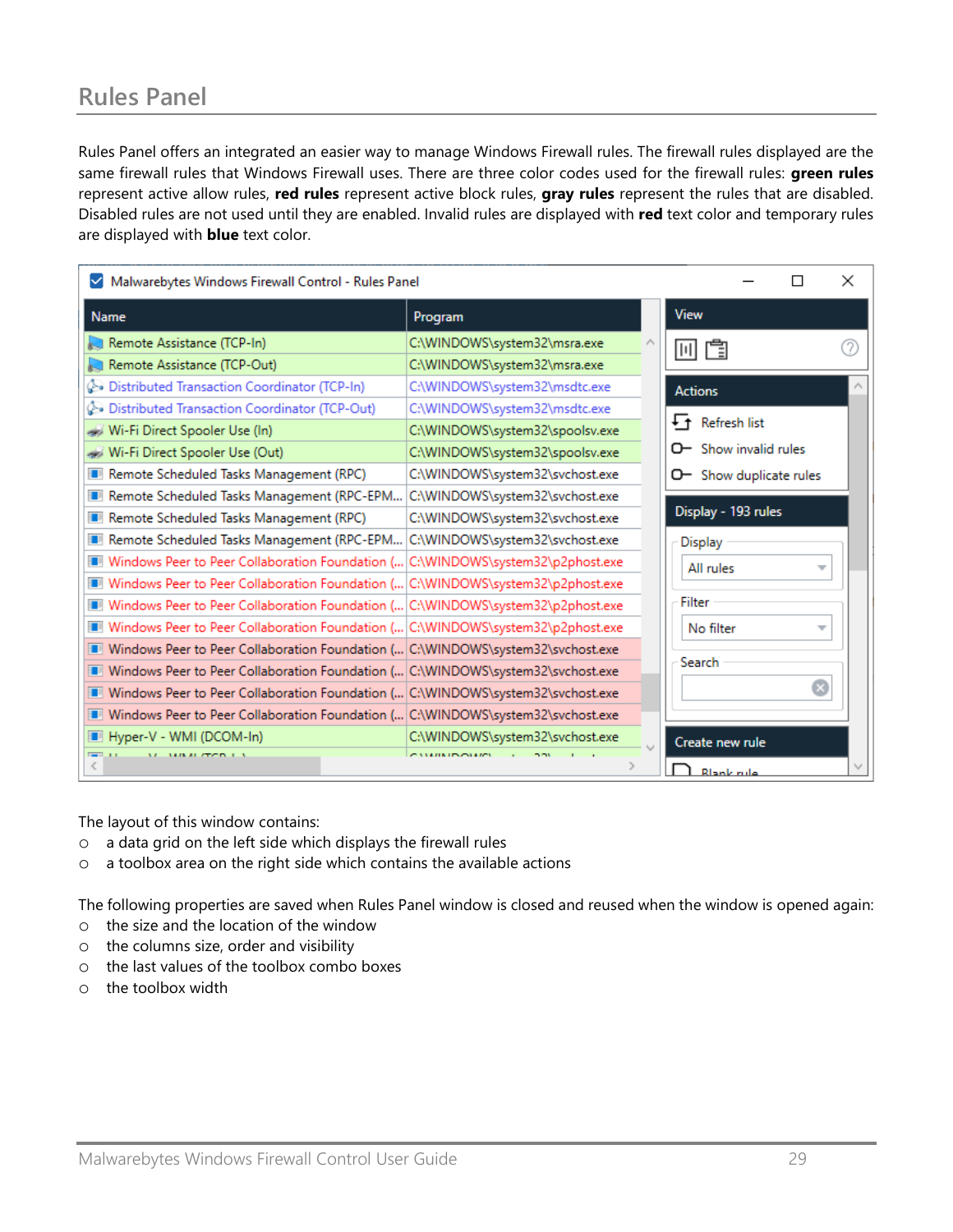# **Data grid columns**

The columns header have a context menu which can be opened by right mouse click. **Reset sorting** menu item can be used to remove any existing sorting. **Freeze first column** menu item can be used to keep always visible the first column. The other menu items can be used to show or hide the data grid columns.

|              | <b>Reset sorting</b>       |
|--------------|----------------------------|
| $\sqrt{ }$   | Freeze first column        |
|              | Name                       |
|              | $\checkmark$ Group         |
|              | Program                    |
|              | Description                |
| √            | Location                   |
| $\checkmark$ | Enabled                    |
| V            | Action                     |
| ✓            | Direction                  |
|              | Local addresses            |
| ✓            | Local ports                |
| √∣           | Remote ports               |
| V            | Remote addresses           |
| $\checkmark$ | Protocol                   |
| $\checkmark$ | Service                    |
|              | Edge traversal             |
|              | <b>ICMP</b> settings       |
|              | Interface types            |
|              | <b>Extended properties</b> |

A special mention must be made for the **Extended properties** check box column. A rule with this check box checked informs the user that the rule contains some extra properties which can't be configured from Windows Firewall Control. These extra properties can be found for some Windows 10 firewall rules. These properties can be imported/exported from Windows Firewall Control but they can't be modified.

### **Rules entries context menu**

Each entry from the data grid has a context menu which can be opened by right mouse click. The context menu is available also when selecting multiple entries but based on the selection, some menu items may be disabled or enabled.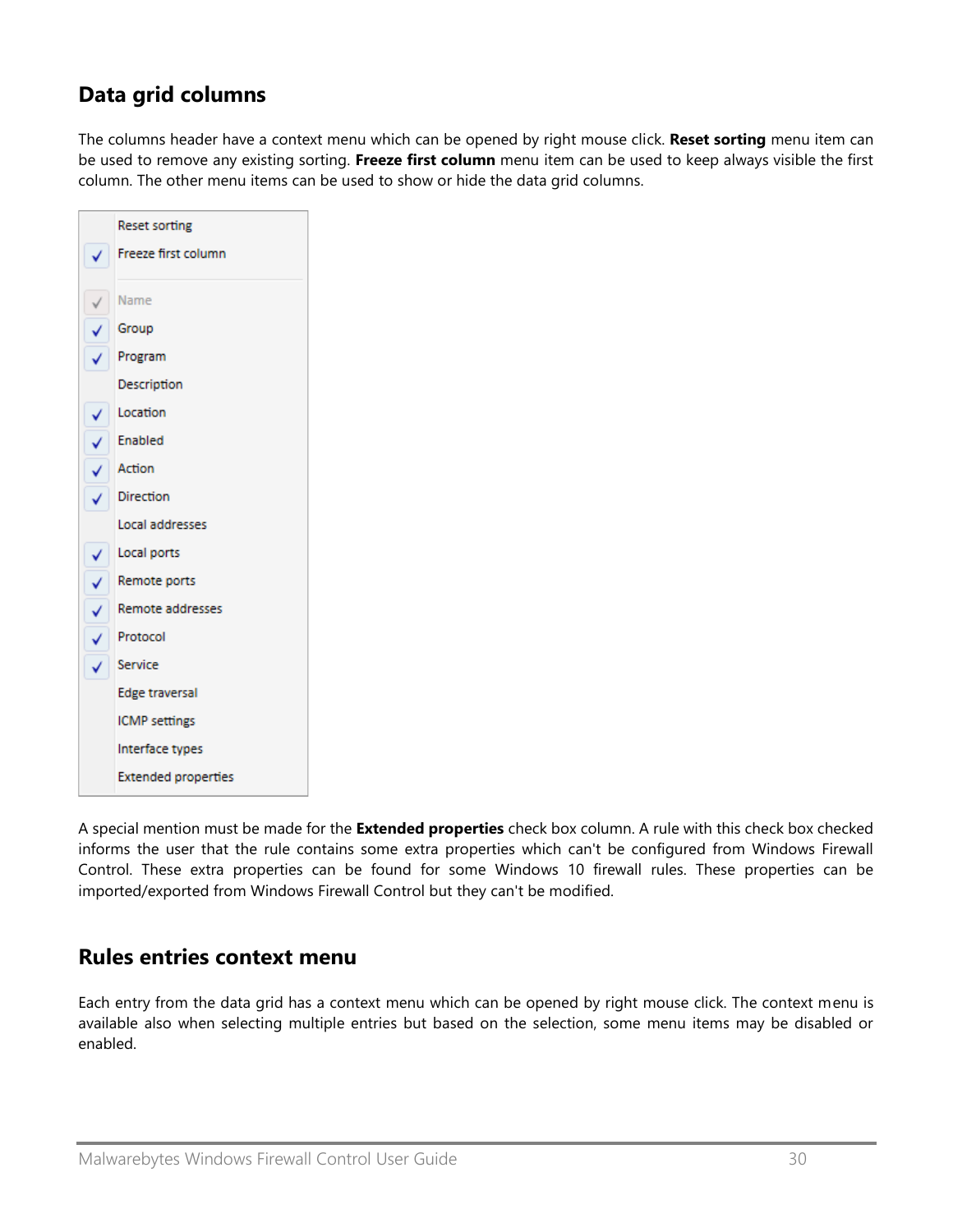

#### **Allow**

This action will change the selected rules to allow connections. This menu item is disabled if the selected rule is already an allow rule.

#### **Block**

This action will change the selected rules to block connections. This menu item is disabled if the selected rule is already a block rule.

#### **Enable**

This action will enable the selected rules. This menu item is disabled if the selected rule is already enabled.

#### **Disable**

This action will disable the selected rules. This menu item is disabled if the selected rule is already disabled.

#### **Properties**

This action will open the **Properties** dialog which can be used to customize an existing rule. This menu item is disabled if multiple rules are selected.

#### **Create duplicate**

This action will create a new copy of each of the selected rules.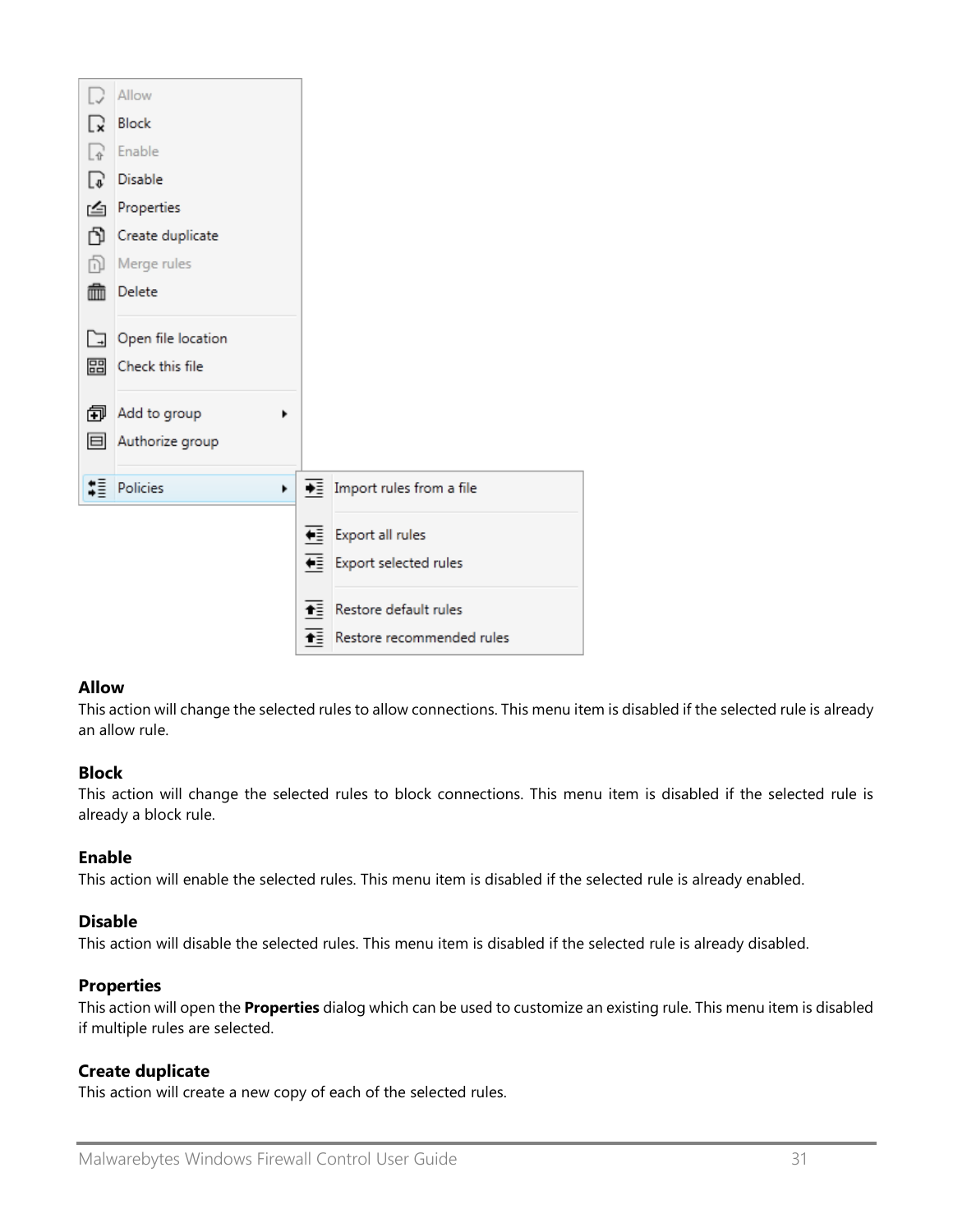#### **Merge rules**

This action will open the **Merge rules** dialog which can be used to review the rule before the merge. Merging multiple rules is available only for similar rules. The selected rules must have the same: **Program**, **Direction**, **Action**, **Protocol**.

#### **Delete**

This action will delete the selected rules.

#### **Open file location**

This action will open and select the file from the **Program** column in My Computer.

#### **Check this file**

This action will check the file from the **Program** column based on the SHA256 checksum. The check is made with the online service set in the **Tools tab**.

#### **Add to group**

This action will set the group name for the selected rules. The list contains **all the group names from the current existing firewall rules** and all **authorized groups names** which are defined in the **Security tab**. The first entry is an empty group name which can be used to unset the group name.

#### **Authorize group**

This action will add the group of the selected rule to the list of **authorized groups names** which are defined in the **Security tab** and will enable the selected rule.

#### **Import rules from a file**

This action will import a policy file which contains firewall rules. You can read more about the supported file formats in the **Rules tab** section.

#### **Export all rules**

This action will export a full policy file in the **.wfw** format. This file will contain all the firewall rules.

#### **Export selected rules**

This action will export a partial policy file in the **.wpw** format. This file will contain only the selected firewall rules.

#### **Restore default rules**

This action will restore Windows Firewall default set of rules. This will overwrite all of the existing firewall rules.

#### **Restore recommended rules**

This action will the Windows Firewall Control recommended firewall rules. You can read more about these rules in the **Rules tab** section.

### **Toolbox controls**

#### **Refresh list button**

Based on the applied filters it requests the firewall rules from the Windows Firewall Control service.

#### **Show invalid rules button**

Can be used to automatically find and select invalid rules. Are considered invalid rules the rules for which the program does not exist on the disk anymore.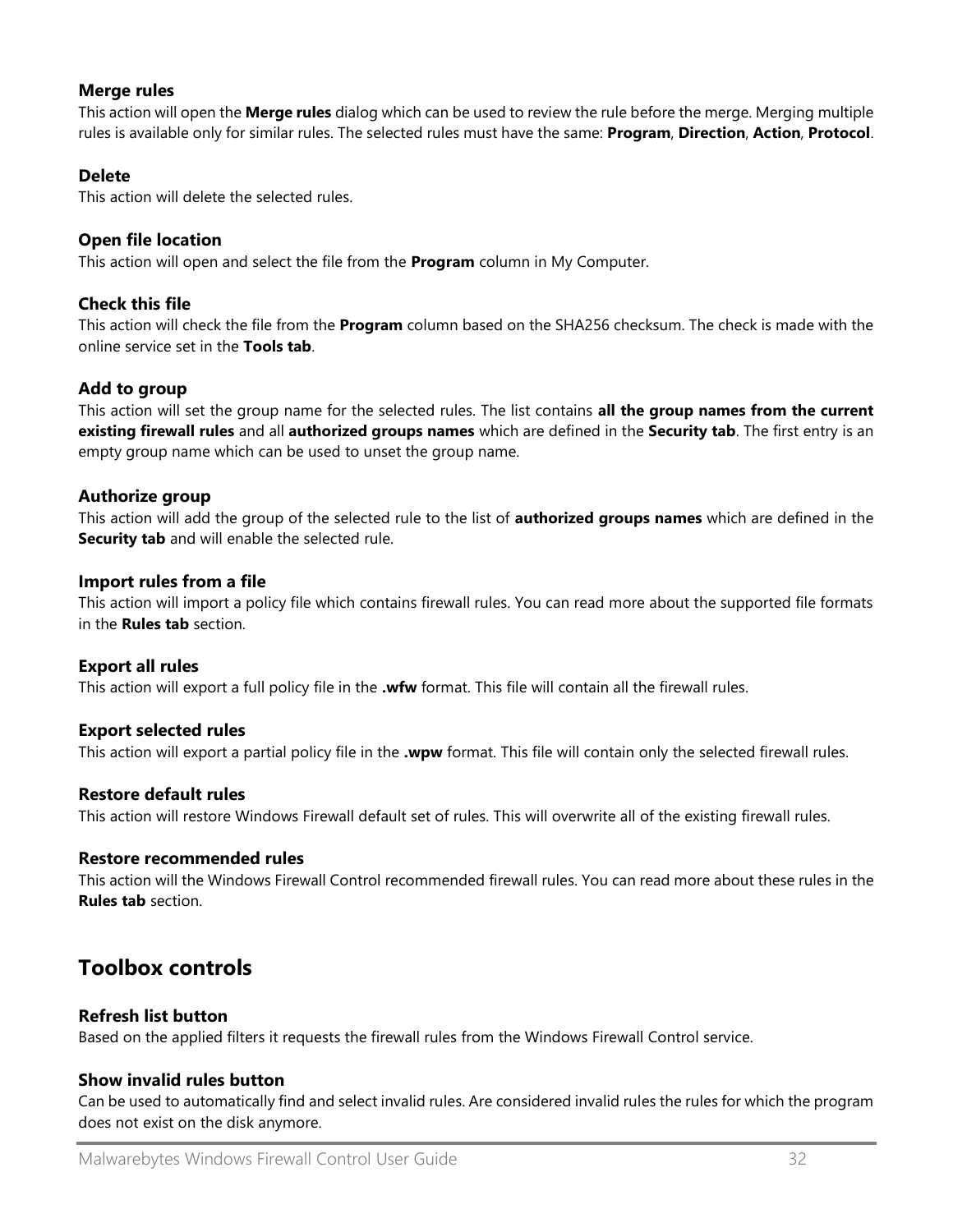#### **Show duplicate rules button**

Can be used to find duplicate rules. The search for duplicate rules is made on the following columns: **Program**, **Location**, **Action**, **Direction**, **Local addresses**, **Local ports**, **Remote ports**, **Remote addresses**, **Protocol**, **Service**, **Edge traversal**, **ICMP settings**, **Interface types**. The following columns are not taken into consideration during the search: **Name**, **Group**, **Description**, **Enabled**. The results contain only the rules for which at least two similar rules were found.

#### **Display combo box**

Can be used to filter the firewall rules based on their direction. The user can choose between displaying inbound rules, outbound rules or all rules.

#### **Filter combo box**

Can be used to filter the firewall in order to display the rules which are enabled or the ones that are disabled. User created rules are considered the rules created in the group named **Windows Firewall Control**.

#### **Search text box**

Can be used to search a string through the firewall rules. The search is made in the following columns: **Name**, **Program**, **Group**, **Local ports**, **Local addresses**, **Remote ports**, **Remote addresses**, **Service**.

#### **Blank rule**

This will open the **Create new rule dialog** allowing the user to define a new rule from scratch.

#### **Browse to allow**

This will launch an open file dialog which will create a generic\* allow rule for each of the selected files. The following file types are supported: .**exe**, .**dll**, .**bin**, .**setup**, .**scr**, .**tmp**.

#### **Click to allow**

This will open a dialog which will wait for the user to click on a program's window in order to create a new generic\* allow rule for the program that was clicked.

#### **Browse to block**

This will launch an open file dialog which will create a generic\* block rule for each of the selected files. **Multiple files are supported.**

#### **Click to block**

This will open a dialog which will wait for the user to click on a program's window in order to create a new generic\* block rule for the program that was clicked.

#### **Allow button**

The same as the context menu item.

#### **Block button**

The same as the context menu item.

#### **Enable button**

The same as the context menu item.

#### **Disable button**

The same as the context menu item.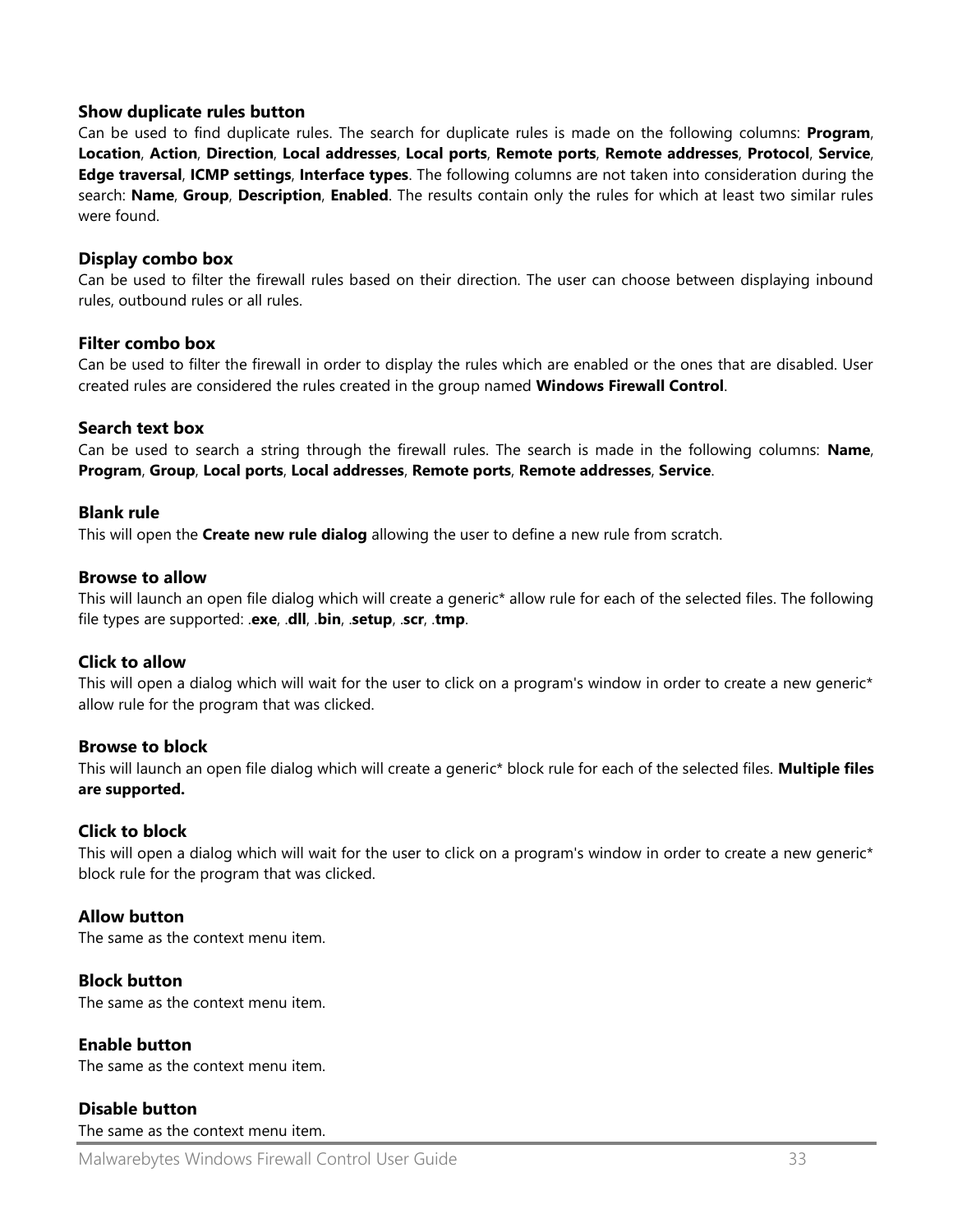**Properties button** The same as the context menu item.

**Create duplicate button** The same as the context menu item.

**Merge rules button** The same as the context menu item.

**Delete button** The same as the context menu item.

#### **Open file location button** The same as the context menu item.

### **Check this file button**

The same as the context menu item.

\*A **generic rule** means a rule for a program that is defined for all locations, all local and remote ports, all local and remote IP addresses, all protocols. A **custom rule** means a rule that is customized with specific values.

# <span id="page-33-0"></span>**Does the program use a different set of firewall rules than Windows Firewall?**

Windows Firewall Control is not a firewall by itself. It is just a front end for Windows Firewall which makes things easier and also adds some new extra features. The rules that you see in Rules Panel are the same rules that Windows Firewall uses. These rules are applied even if Windows Firewall Control is not running.

# <span id="page-33-1"></span>**Can I create a rule for all the files from a folder?**

No. Windows Firewall does not support wildcards. Because the Windows Firewall rules are applied per path basis you have to create a rule for each program that you want to allow or block. From Windows Firewall Control you can browse for the files for which you want to create a new rule and you can select multiple files at once. This will create a new rule for each file that was selected.

# <span id="page-33-2"></span>**How to allow a program to connect only to the local network?**

Define a firewall rule for the required program and open the **Properties Dialog** to edit the rule. Set the **Remote addresses** field to **Custom Addresses** and use the keyword **LocalSubnet**. Many default Windows Firewall rules use the **LocalSubnet** keyword to allow only local network connections. **LocalSubnet** is a special keyword which represents the local network based on the IP Address and the Subnet Mask configuration.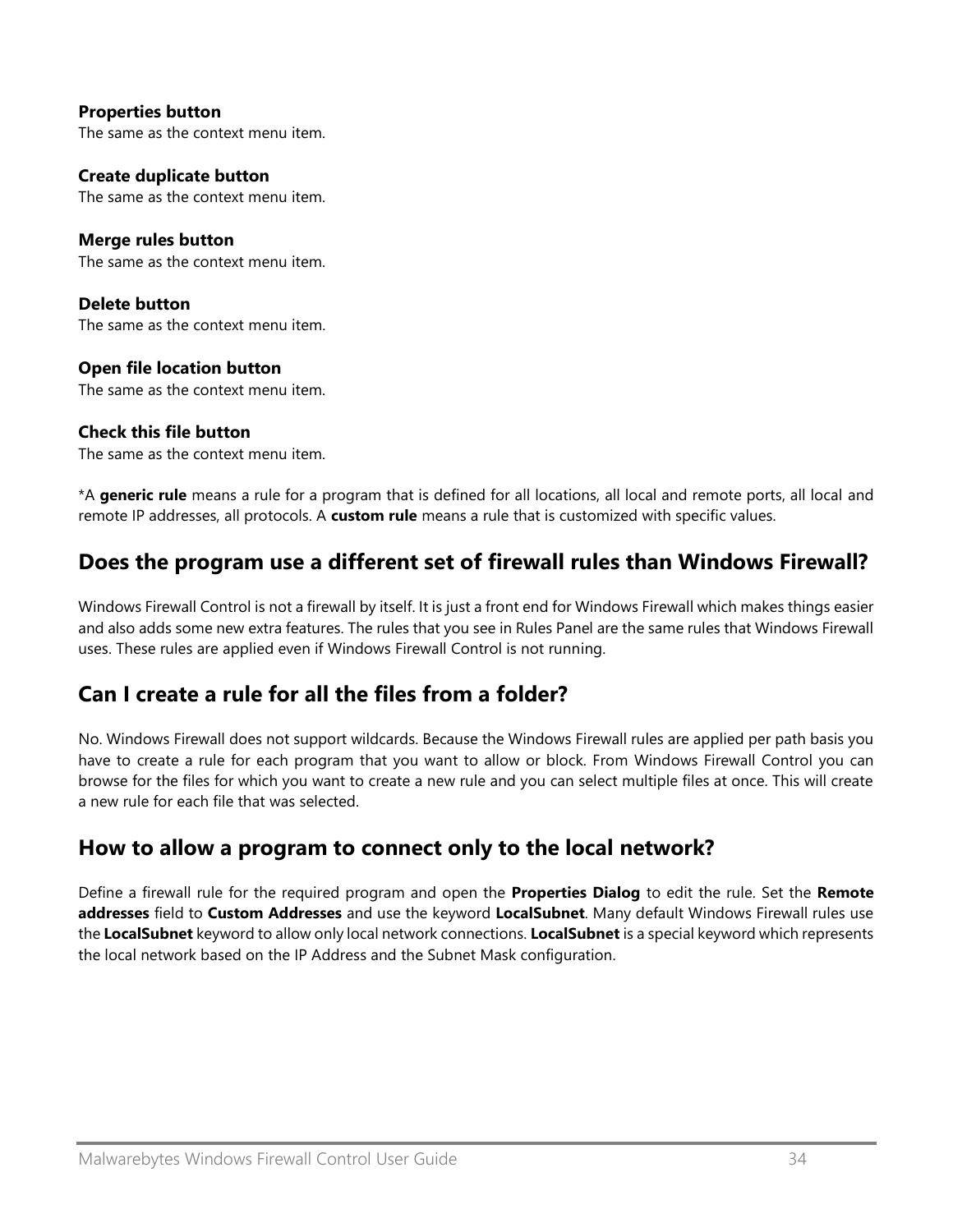| Local and remote IP addresses |                         |  |
|-------------------------------|-------------------------|--|
| Local addresses :             | Anv                     |  |
| Eg: 66.198.240.5              |                         |  |
| Remote addresses :            | <b>Custom Addresses</b> |  |
| Eg: 66.198.240.5              | LocalSubnet             |  |
|                               |                         |  |

To restrict the allowed connections even more, you can specify an IP range. For example, if your network has IP addresses only in the following range **192.168.0.100-192.168.0.200**, you can specify this IP range in the **Remote addresses** field.

### <span id="page-34-0"></span>**How to allow programs located on mounted drives?**

Unfortunately, this is not possible. This is a problem of Windows Firewall itself with the way it handles the actual paths. While outbound filtering is enabled in Windows Firewall, you can't define a working rule for a file located in a mounted drive. This kind of rules can be created, however, they won't work. There is nothing that Windows Firewall Control could fix/extend to support this. The solution is to store the programs for which you want to create working firewall rules on a volume that has a drive letter, otherwise the rules won't work. The fix must come from Microsoft.

### <span id="page-34-1"></span>**How to allow Windows Store apps that have a different path after an update?**

When a new version of a Windows Store application that you have installed is receiving an update, the path of the executable file changes. Because Windows Firewall rules are applied per path basis, after such an update a new rule is required. This can become very annoying especially if an application is updated very often. This is how Windows Firewall works and this is not something that Windows Firewall Control can change.

As a workaround, instead of creating a firewall rule for a specific executable file:

- o Create a rule that applies to all programs and set an empty group name for this rule. Setting an empty group name is important for the next step.
- o Launch Windows Firewall with Advanced Security (**wf.msc**) and edit your newly created rule.
- o In the **Programs and Services** tab, press on the **Settings** button under the **Application Packages** group box, select your specific application package and save the rule. Now you will have a working firewall rule, even if the program gets updated and the path changes. Now, you can add this firewall rule in any Group you want.

Note: The rules with a group name set can't be modified from Windows Firewall with Advanced Security. Also, the application package can't be set from Windows Firewall Control.

# <span id="page-34-2"></span>**How to create a rule for a program which executes from the temporary folder?**

Windows Firewall rules are applied per path basis, so even if you create a rule for an executable file, if this file is executed from a different path (different folder or filename in the temporary folder), a new rule is required for each file path. This is how Windows Firewall works and this is not something that Windows Firewall Control can change. For this scenario the only solution is to use Low Filtering profile when such software is used. You may try to see if you can configure this software to use only a specific port, for example 44444. Then you can create a rule that apply to all programs but which allows only the connections for local port 44444. In this way you can define a working rule for such programs.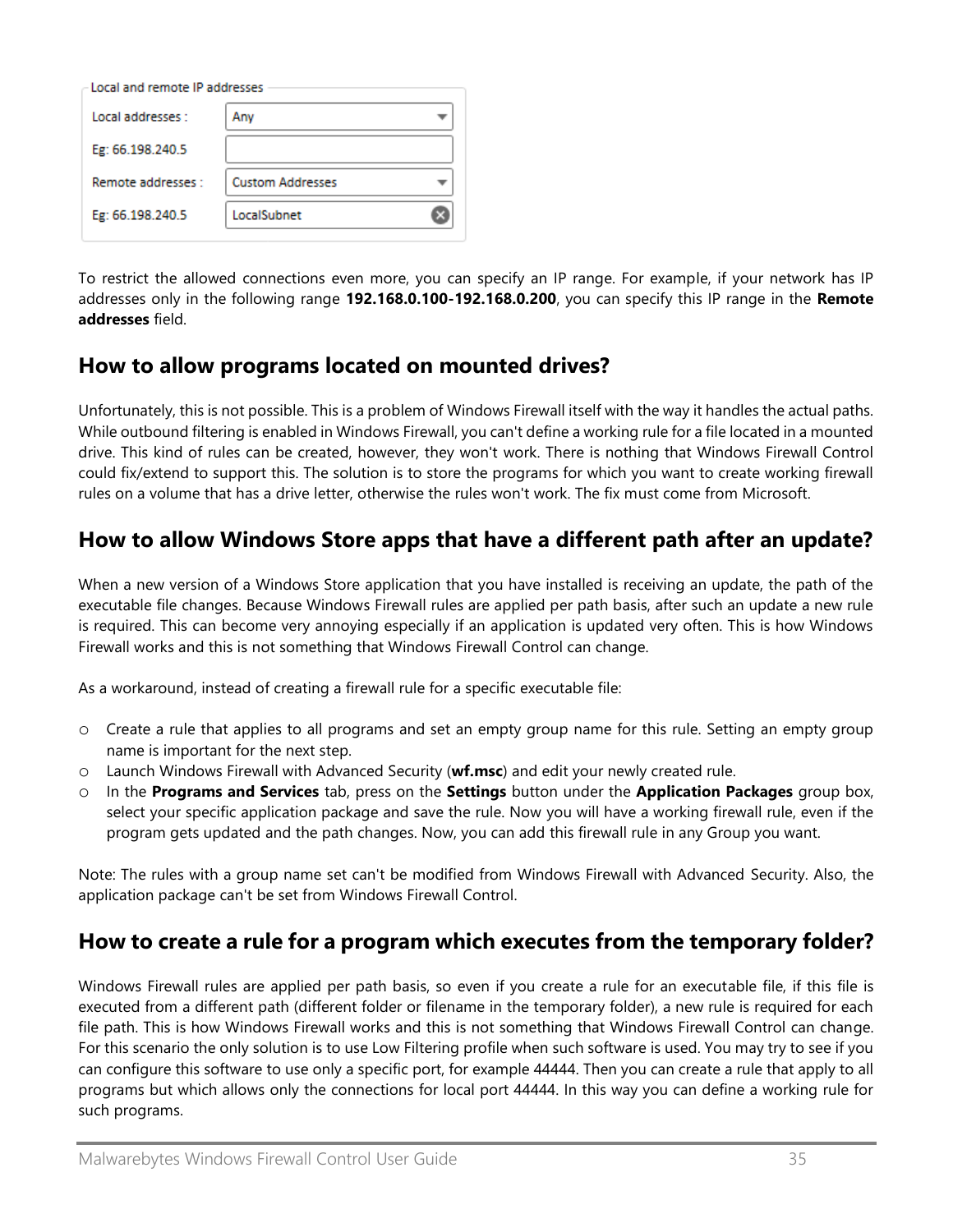# <span id="page-35-0"></span>**Connections Log**

Connections Log offers an integrated and easier way to view the Windows Firewall log. The entries are retrieved from the Security event log of the system and contain only Windows Firewall related entries. Depending on the log size (default 20 MB) and the recently network traffic the log can contain entries from the past minutes or from the past days. When the maximum log size is reached, older entries will be overwritten with newer entries. Note that this functionality will display past connections and is not intended to display the current active connections. To see the current network activity, the operating system already contains a tool named **Resource Monitor** which can be launched by executing **resmon.exe**.

| ◡                    |            | Malwarebytes Windows Firewall Control - Connections Log |                                                       |                               |                         | × |
|----------------------|------------|---------------------------------------------------------|-------------------------------------------------------|-------------------------------|-------------------------|---|
| Time generated       | Process ID | <b>Name</b>                                             | Program                                               | <b>View</b>                   |                         |   |
| 2/18/2019 1:19:04 PM | 16076      | <b>D</b> <sup>2</sup> Microsoft Outlook                 | C:\program files\microsoft office\r                   | 旨<br>$  \cdot  $              |                         |   |
| 2/18/2019 1:19:04 PM | 3712       | Host Process for Wind                                   | C:\windows\system32\svchost.exe                       |                               |                         |   |
| 2/18/2019 1:19:03 PM | 16076      | <b>O</b> <sup>2</sup> Microsoft Outlook                 | C:\program files\microsoft office\r                   | <b>Actions</b>                |                         |   |
| 2/18/2019 1:19:03 PM | 3712       | Host Process for Wind                                   | C:\windows\system32\svchost.exe                       |                               |                         |   |
| 2/18/2019 1:18:57 PM | 12936      | $\bullet$ Firefox                                       | C:\program files\mozilla firefox\fire                 | └ Refresh list                |                         |   |
| 2/18/2019 1:18:57 PM | 12936      | $\bullet$ Firefox                                       | C:\program files\mozilla firefox\fire                 | <b>氚</b> Clear log            |                         |   |
| 2/18/2019 1:18:57 PM | 3712       |                                                         | Host Process for Wind C:\windows\system32\svchost.exe |                               |                         |   |
| 2/18/2019 1:18:57 PM | 3712       |                                                         | Host Process for Wind C:\windows\system32\svchost.exe | Refresh settings              |                         |   |
| 2/18/2019 1:18:57 PM | 3712       |                                                         | Host Process for Wind C:\windows\system32\svchost.exe | Auto refresh on open          |                         |   |
| 2/18/2019 1:18:57 PM | 4228       |                                                         | Host Process for Wind C:\windows\system32\svchost.exe |                               |                         |   |
| 2/18/2019 1:18:56 PM | 3712       |                                                         | Host Process for Wind C:\windows\system32\svchost.exe | Log connections               |                         |   |
| 2/18/2019 1:18:56 PM | 3712       |                                                         | Host Process for Wind C:\windows\system32\svchost.exe | $\sqrt{}$ Allowed connections |                         |   |
| 2/18/2019 1:18:56 PM | 12936      | $\bullet$ Firefox                                       | C:\program files\mozilla firefox\fire                 |                               |                         |   |
| 2/18/2019 1:18:56 PM | 12936      | $\bullet$ Firefox                                       | C:\program files\mozilla firefox\fire                 | $\vee$ Blocked connections    |                         |   |
| 2/18/2019 1:18:56 PM | 12936      | <b>E</b> Firefox                                        | C:\program files\mozilla firefox\fire                 | Display - 100 connections     |                         |   |
| 2/18/2019 1:18:56 PM | 12936      | <b>E</b> Firefox                                        | C:\program files\mozilla firefox\fire                 |                               |                         |   |
| 2/18/2019 1:18:56 PM | 12936      | ٠<br>Firefox                                            | C:\program files\mozilla firefox\fire                 | Connections                   |                         |   |
| 2/18/2019 1:18:56 PM | 12936      | $\bullet$ Firefox                                       | C:\program files\mozilla firefox\fire                 | Recently allowed              | $\overline{\mathbf{v}}$ |   |
| 2/18/2019 1:18:56 PM | 12936      | $\bullet$ Firefox                                       | C:\program files\mozilla firefox\fire                 |                               |                         |   |
| 2/18/2019 1:18:56 PM | 12936      | <b>E</b> Firefox                                        | C:\program files\mozilla firefox\fire                 | Direction                     |                         |   |
|                      |            |                                                         |                                                       | Outbound                      | $\overline{\mathbf{v}}$ |   |

The layout of this view contains:

- o a data grid on the left side which displays the log entries
- o a toolbox area on the right side which contains the available actions

The following properties are saved when Connections Log window is closed and reused when the window is opened again:

- o the size and the location of the window
- o the columns size, order and visibility
- o the last values of the toolbox combo boxes
- o the toolbox width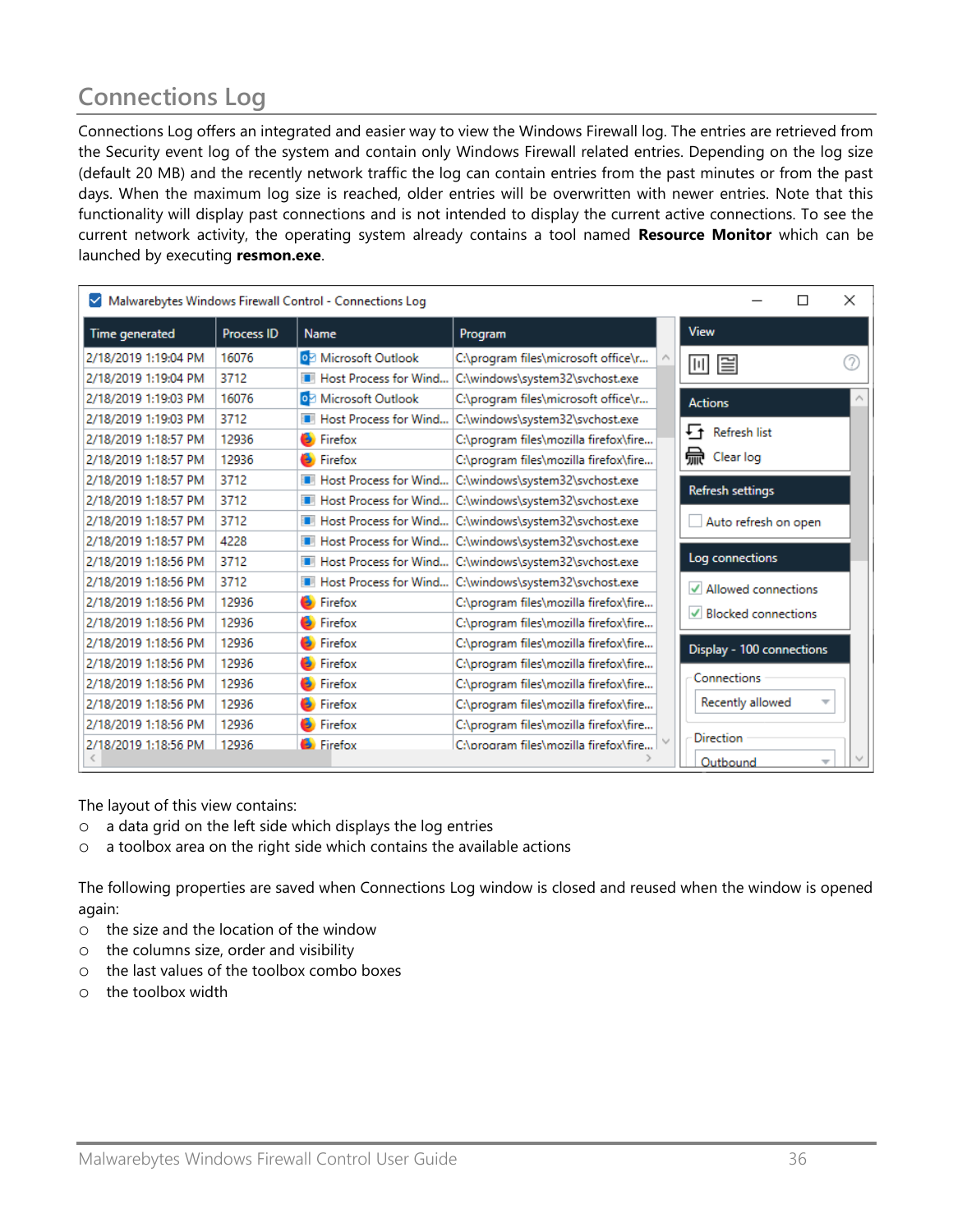# **Data grid columns**

The columns header have a context menu which can be opened by right mouse click. **Reset sorting** menu item can be used to remove any existing sorting. **Freeze first column** menu item can be used to keep always visible the first column. The other menu items can be used to show or hide the data grid columns.

|   | Reset sorting              |
|---|----------------------------|
|   | Freeze first column        |
|   | Time generated             |
| ✓ | Process ID                 |
| ✓ | Name                       |
| ✓ | Program                    |
| ✓ | Direction                  |
| ✓ | Source port                |
| ✓ | Source address             |
| ✓ | Destination port           |
| ✓ | <b>Destination address</b> |
|   | Protocol                   |

### **Log entries context menu**

Each entry from the data grid has a context menu which can be opened by right mouse click. The context menu is available also when selecting multiple entries but based on the selection, some menu items may be disabled or enabled.



#### **Allow this program**

This action will create a generic\* allow rule which for the program that is selected.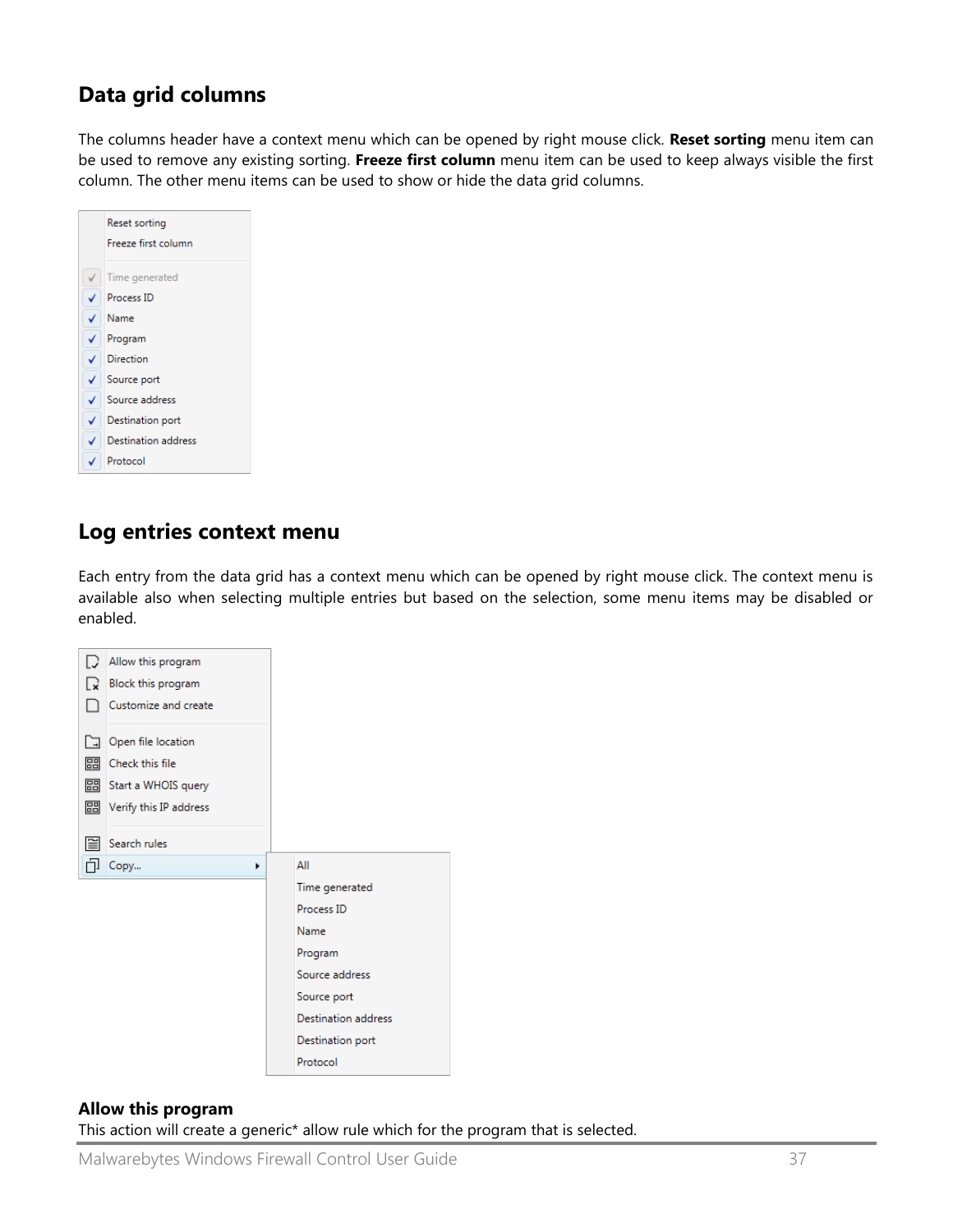#### **Block this program**

This action will create a generic\* block rule which for the program that is selected.

#### **Customize and create**

This action will open the **Customize and create** dialog which can be used to customize the rule before creating it. If multiple entries are selected, all of them must be for the same Program, Direction, Protocol, otherwise this option will be disabled.

#### **Open file location**

This action will open and select the file from the **Program** column in My Computer.

#### **Check this file**

This action will check the file from the **Program** column based on the SHA256 checksum. The check is made with the online service set in the **Tools tab**.

#### **Start a WHOIS query**

This action will start a WHOIS query for the **Remote addresses** column of the log entry. The check is made with the online service set in the **Tools tab**.

#### **Verify this IP address**

This action will check online the **Remote addresses** column of the log entry. The check is made with the online service set in the Tools tab.

#### **Search rules**

This action will open **Rules Panel** and will automatically search for rules defined for the path displayed in the **Program** column.

#### **Copy**

This action will open a submenu which can be used to copy the details of the selected entry to clipboard. This can be used when selecting multiple entries too. For example, to copy all remote addresses from 10 different entries.

\*A **generic rule** means a rule for a program that is defined for all locations, all local and remote ports, all local and remote IP addresses, all protocols. A **custom rule** means a rule that is customized with specific values.

### **Toolbox controls**

#### **Refresh list button**

Based on the applied filters it requests the log entries from the Windows Firewall Control service. This can take a few seconds or a few minutes, depending on the filters that are used and on the log size.

#### **Clear log button**

Can be used to clear the existing entries from the Security log of the system.

#### **Auto refresh on open check box**

Enable or disable automatic refresh of the data grid when the window is opened. The last used filters will be used.

#### **Allowed connections check box**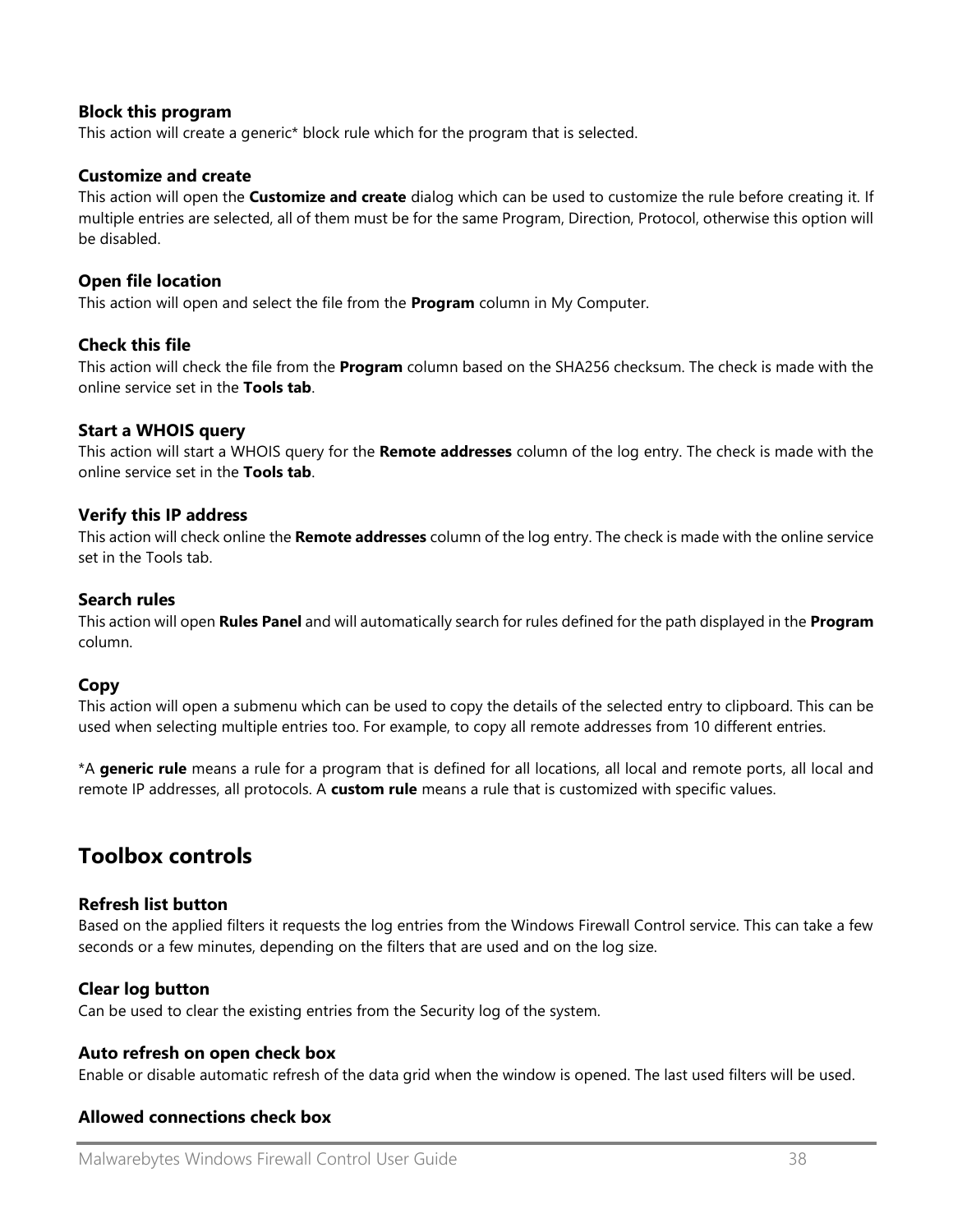Enable or disable the logging of allowed connections in Windows Firewall.

#### **Blocked connections check box**

Enable or disable the logging of blocked connections in Windows Firewall. Disabling the logging of blocked connections will also disable the notifications system.

#### **Connections combo box**

Can be used to filter the log entries based on the recently allowed or recently blocked connections.

#### **Direction combo box**

Can be used to filter the log entries based on the direction of the connections which can be inbound, outbound or both.

#### **Display combo box**

Can be used to choose how many log entries to process from the Security event log. Less entries means faster processing.

#### **Entries combo box**

Can be used to filer the log entries to display only the last entry of each program that is found or all of them.

#### **Search text box**

Can be used to search a string through the log entries. The search is made in the following columns: **Name**, **Program**, **Source port**, **Source address**, **Destination port**, **Destination address, Service**.

#### **Allow this program button**

The same as the context menu item.

#### **Block this program button**

The same as the context menu item.

#### **Customize and create button**

The same as the context menu item.

#### **Open file location button**

The same as the context menu item.

#### **Check this file button**

The same as the context menu item.

#### **Start a WHOIS query button**

The same as the context menu item.

#### **Verify this IP address button**

The same as the context menu item.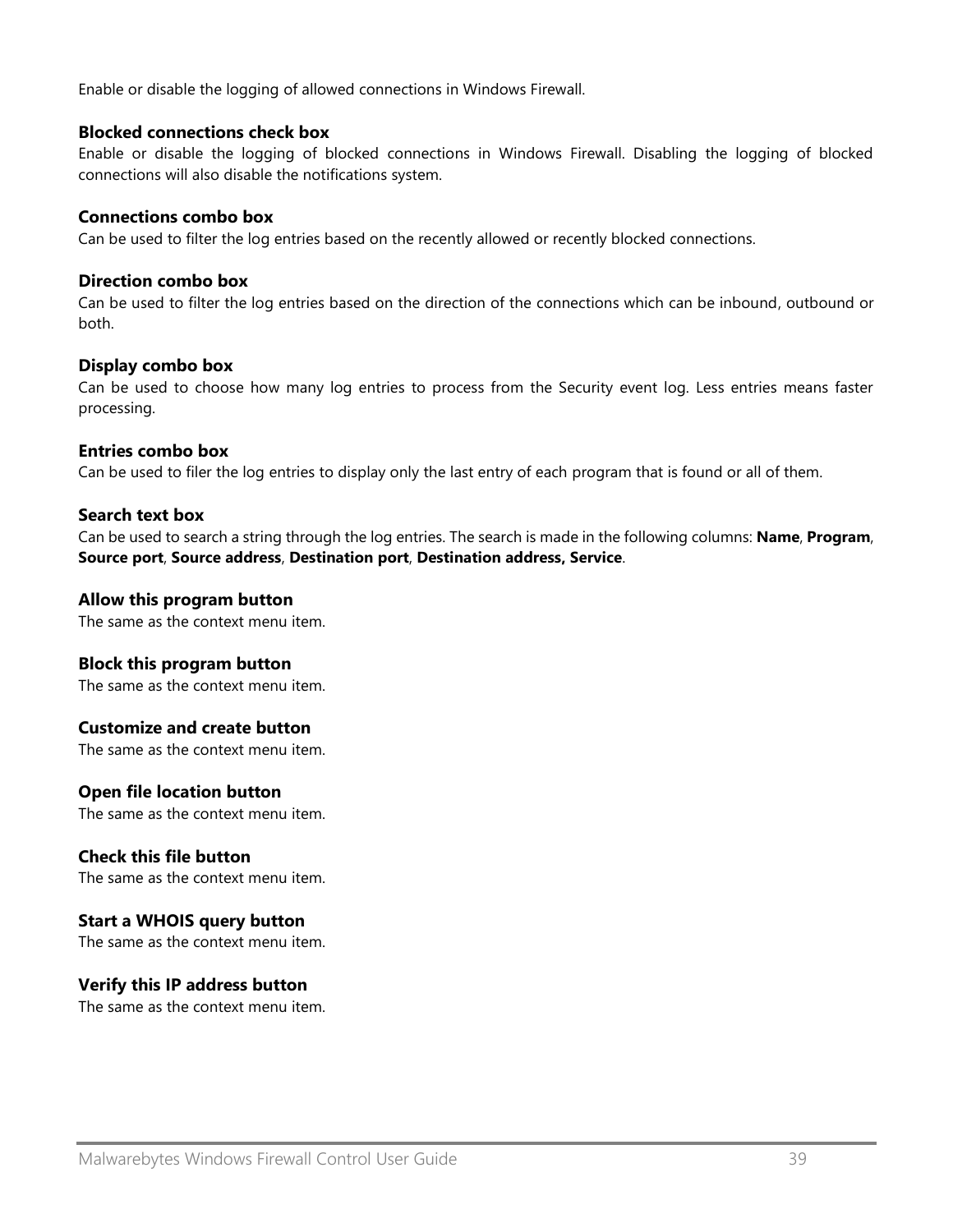# <span id="page-39-0"></span>**Notifications Dialog**

When the notifications system is enabled and a program without a matching rule is blocked, Windows Firewall Control will display a new notification.

There are several shortcuts available by clicking on the **Program**, **Source**, **Remote**, **Process ID** and the program **Icon**. Just move the mouse cursor over them and check the info from the tool tips that will appear.



#### **Customize this rule before creating it**

By default, by choosing one of the options from the notification dialog, a new generic\* rule will be created. By using this functionality, the user can customize the rule details (right screenshot) before creating a new rule.

#### **Allow this program**

If it is used directly (left screenshot) a new generic<sup>\*</sup> allow rule will be created. If it is used while customizing the rule details (right screenshot) a new customized allow rule will be created.

#### **Block this program**

If it is used directly (left screenshot) a new generic\* block rule will be created. If it is used while customizing the rule details (right screenshot) a new customized block rule will be created.

#### **Block for now and ask me later**

This will close the dialog without creating a new rule. This has the same functionality as the **Close** button of the dialog.

\*A **generic rule** means a rule for a program that is defined for all locations, all local and remote ports, all local and remote IP addresses, all protocols. A **custom rule** means a rule that is customized with specific values.

### <span id="page-39-1"></span>**How to create a temporary rule?**

By pressing on the right side buttons in the notification dialog, a context menu will be displayed with multiple options for creating a new temporary rule. There is no option to allow the current instance of the program because Windows Firewall Control is not aware of this information, it doesn't monitor processes.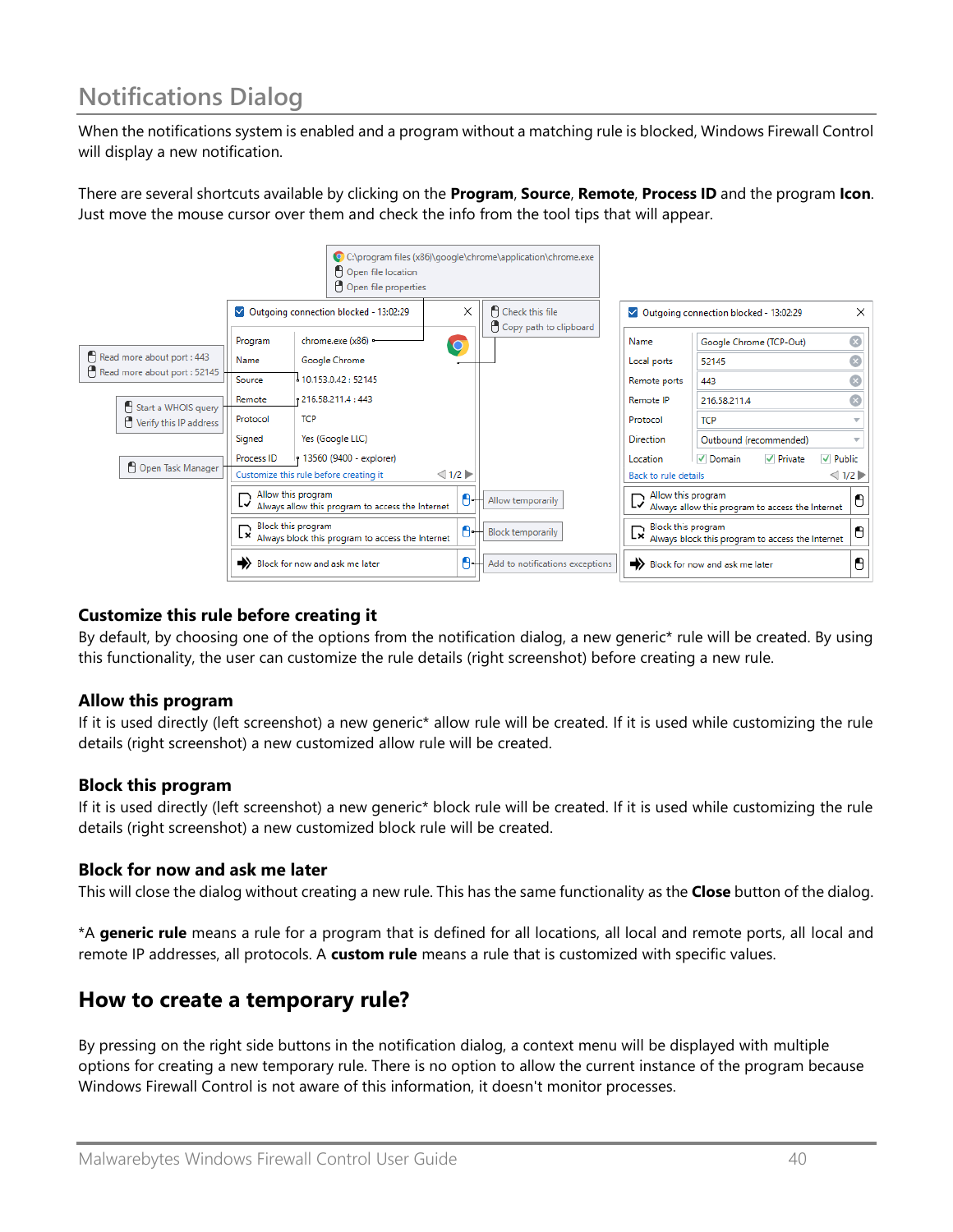|            | Outgoing connection blocked - 13:02:29                                 |                 |                   |  |
|------------|------------------------------------------------------------------------|-----------------|-------------------|--|
| Program    | chrome.exe (x86)                                                       |                 |                   |  |
| Name       | Google Chrome                                                          |                 |                   |  |
| Source     | 10.153.0.42:64599                                                      |                 |                   |  |
| Remote     | 66.198.240.5:443                                                       |                 |                   |  |
| Protocol   | <b>TCP</b>                                                             |                 |                   |  |
| Signed     | Yes (Google LLC)                                                       |                 |                   |  |
| Process ID | 13560 (9400 - explorer)                                                |                 |                   |  |
|            | $<$ 1/2<br>Customize this rule before creating it                      |                 |                   |  |
|            | Allow this program<br>Always allow this program to access the Internet | 8               |                   |  |
|            | Block this program                                                     |                 | Until WFC restart |  |
|            | Always block this program to access the Internet                       | 8               | Allow 60 minutes  |  |
|            | Block for now and ask me later                                         | 8               | Allow 10 minutes  |  |
|            |                                                                        | Allow 5 minutes |                   |  |
|            |                                                                        |                 | Allow 30 minutes  |  |

Temporary rules are displayed with blue text in Rules **Panel**.

| <b>Name</b> | Group | Program                                                                                  | Location |  |  | Enabled   Action   Direction   Local ports   Remote addresses   Remote ports   Protocol   Service |  |  |
|-------------|-------|------------------------------------------------------------------------------------------|----------|--|--|---------------------------------------------------------------------------------------------------|--|--|
|             |       | S Skype (skype.exe) Temporary Rules   C:\program files (x86)\skype\phone\skype.exe   All |          |  |  |                                                                                                   |  |  |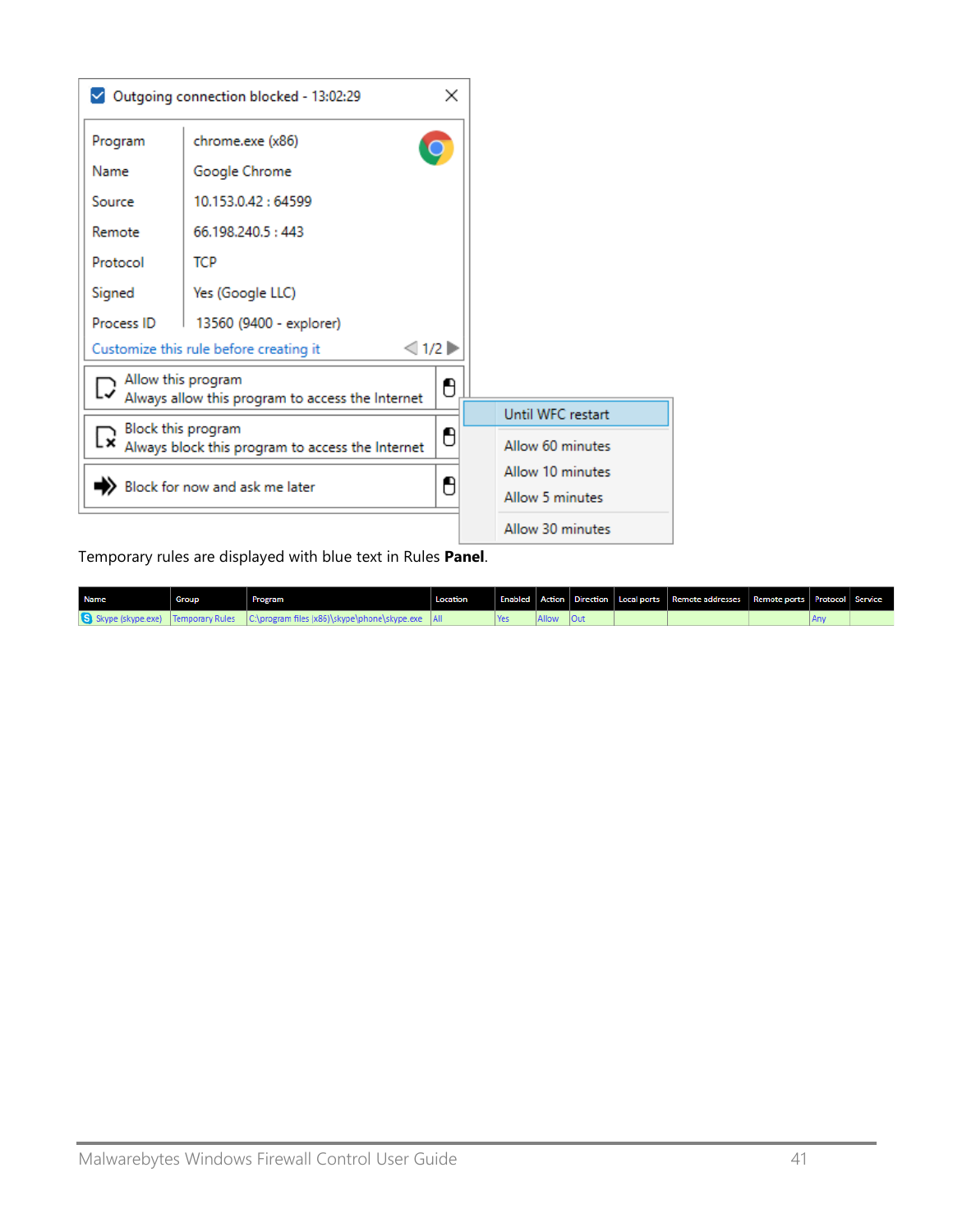# <span id="page-41-0"></span>**Properties Dialog**

The Properties dialog can be used to edit the details of a firewall rule.

| $\triangledown$ Properties                                                |                                        |               |                                         |     | П | $\times$ |
|---------------------------------------------------------------------------|----------------------------------------|---------------|-----------------------------------------|-----|---|----------|
| Program                                                                   |                                        |               | Local and remote IP addresses           |     |   |          |
| This program                                                              | $\overline{\phantom{a}}$               | Browse        | Local addresses :                       | Any |   |          |
|                                                                           | D:\Git\Binisoft\mwfc\bin\Debug\wfc.exe |               | Eg: 66.198.240.5                        |     |   |          |
| Name<br>WFC - Windows Firewall Control Updater                            |                                        |               | Remote addresses:<br>Eg: 66.198.240.5   | Any |   |          |
| Group                                                                     |                                        |               |                                         |     |   |          |
| <b>Windows Firewall Control</b>                                           |                                        |               | Service                                 |     |   |          |
| Description                                                               |                                        |               | Apply to all programs and services      |     |   |          |
| Allow Windows Firewall Control to check if a new<br>version is available. |                                        |               | <b>Direction</b><br>Outbound            |     |   |          |
| Location                                                                  |                                        |               | <b>Action</b>                           |     |   |          |
| √ Domain                                                                  | $\vee$ Private                         | $\vee$ Public | <b>Allow</b>                            |     |   |          |
| Protocols and ports                                                       |                                        |               | Interface types                         |     |   |          |
| Protocol:                                                                 | <b>TCP</b>                             |               | All interface types                     |     |   |          |
| Local ports:                                                              | <b>All Ports</b>                       |               | $\bigcirc$ Specific interface types     |     |   |          |
| Eg: 80,443,9-29                                                           |                                        |               | Local Area Network                      |     |   |          |
|                                                                           | <b>Custom Ports</b>                    | v             | <b>Remote Access</b><br>Wireless        |     |   |          |
| Remote ports:                                                             |                                        |               |                                         |     |   |          |
| Eg: 80,443,9-29                                                           | 443                                    |               | Windows Firewall with Advanced Security |     |   |          |
|                                                                           |                                        | Apply         | Cancel                                  |     |   |          |

The dialog is displayed in:

- o **Rules Panel** when editing an existing rule
- o **Rules Panel** when creating a new blank rule
- o **Connections Log** when customizing an entry before creating a new rule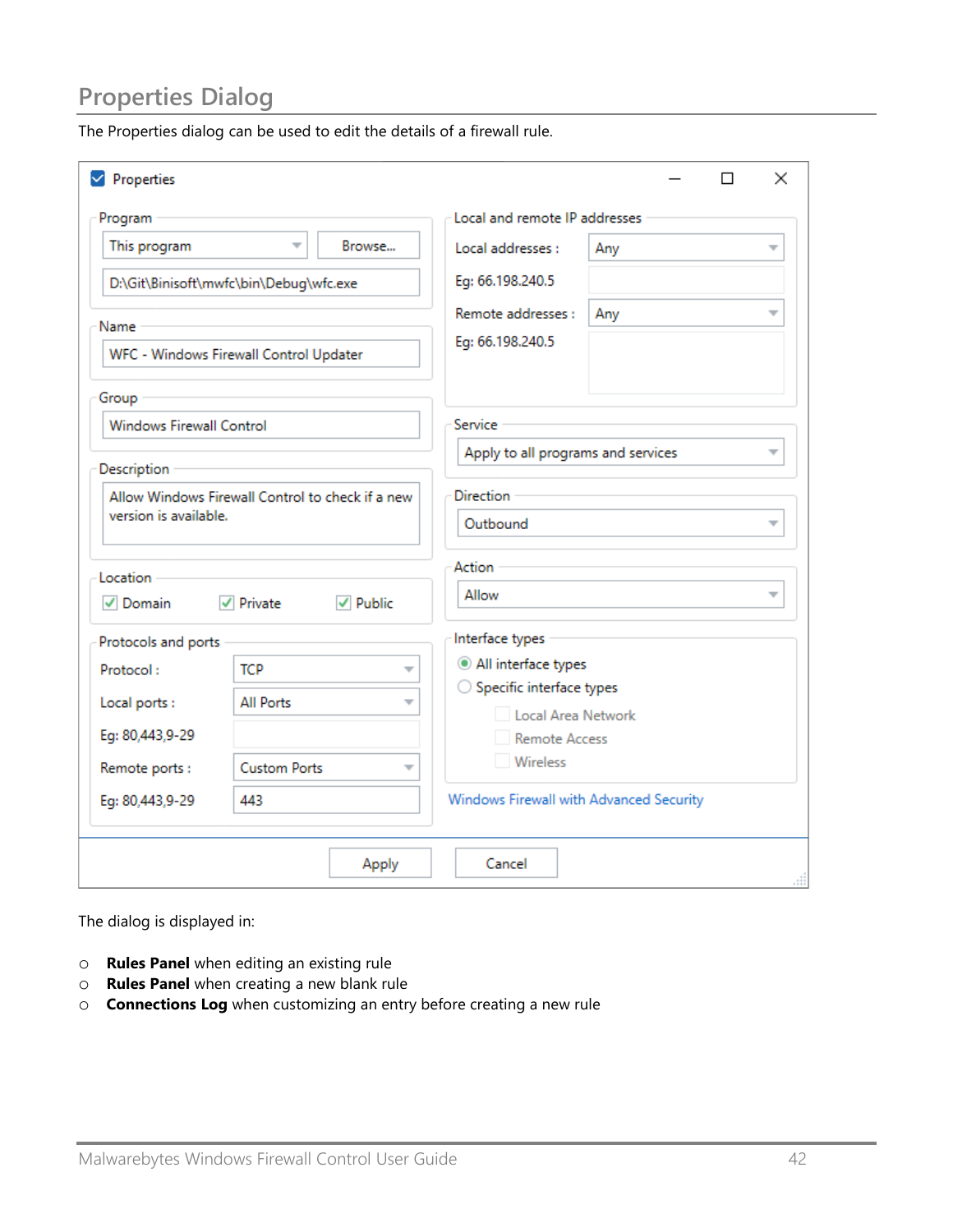# <span id="page-42-0"></span>**Troubleshooting**

Due to many system configurations and various programs used, there may be situations when Windows Firewall Control may not work as expected. The cause may be the program code which may not take into consideration a specific case or even a different software which may conflict with Windows Firewall Control or with Windows Firewall itself.

In order to find the problem, try to follow the next steps:

1. Make sure that our software is not blocked by your antivirus or by other security software that you use. Try to temporarily disable them and see if the behavior changes.

2. Try to add **wfc.exe** and **wfcs.exe** into the white list (exceptions list, allowed list, etc) of your antivirus. Some selfdefense features, anti-executable programs, may block silently our software from execution. Some calls of WFC code involve the use of system tools **netsh.exe** and **auditpol.exe**. Make sure that your antivirus don't block the execution of command line programs that are executed in a CMD window.

3. If you have the possibility, try to install Windows Firewall Control on a different computer or in a virtual machine to see if you can reproduce the same problem on multiple machines.

4. Try to uninstall and reinstall the latest version of Windows Firewall Control and check if the problem is solved.

5. Make sure that you have the latest version of .NET Framework installed. Windows Firewall Control requires .NET Framework 4.5 or a newer version.

6. Please go to Event Viewer (execute **eventvwr.msc**). Under **Applications and Service logs** category, there is a subcategory named **WFC**. There are logged all errors from Windows Firewall Control. If you see errors logged here, from the right panel, use the button named **Save all events** as... to export a .**evtx** file and send it to us to check it.

7. Also in Event Viewer, under **Windows Logs** category, there is a subcategory named **Application**. Here are logged all errors from all programs. Check in this log if there are error entries regarding the files **wfc.exe** or **wfcs.exe**. If so, export a **.evtx** file of this log too and send it to us to check it. We can find here a .NET Framework problem that is causing the problem.

8. If you use a program named **Rivatuner Statistics Server**, open it and set **Application detection level** to None. Otherwise, this software may try to determine the FPS for WFC which uses the GPU to render the user interface.

When sending us an email please provide us as many details of the problem that you have. Write down the exact steps that you did, make a screenshot of the error that you receive, specify your operating system, if it is a virtual machine or a real machine, what other security software you use on the computer. Providing as many relevant details of your scenario will increase the chances to reproduce the problem that you have on our test machines. Then we will be able to provide a solution.

To report a problem regarding Windows Firewall Control send an email to [support@binisoft.org.](mailto:support@binisoft.org) Thank you.

# <span id="page-42-1"></span>**I can't allow Windows Subsystem for Linux through Windows Firewall**

Unfortunately, while the outbound filtering is enabled in Windows Firewall (equivalent of Medium Filtering in WFC), WSL can't connect to the network. Microsoft provided a workaround for firewall developers to be able to allow WSL, but this apply to firewall vendors. Since WFC is not a firewall by itself (it is just a front-end which does not do any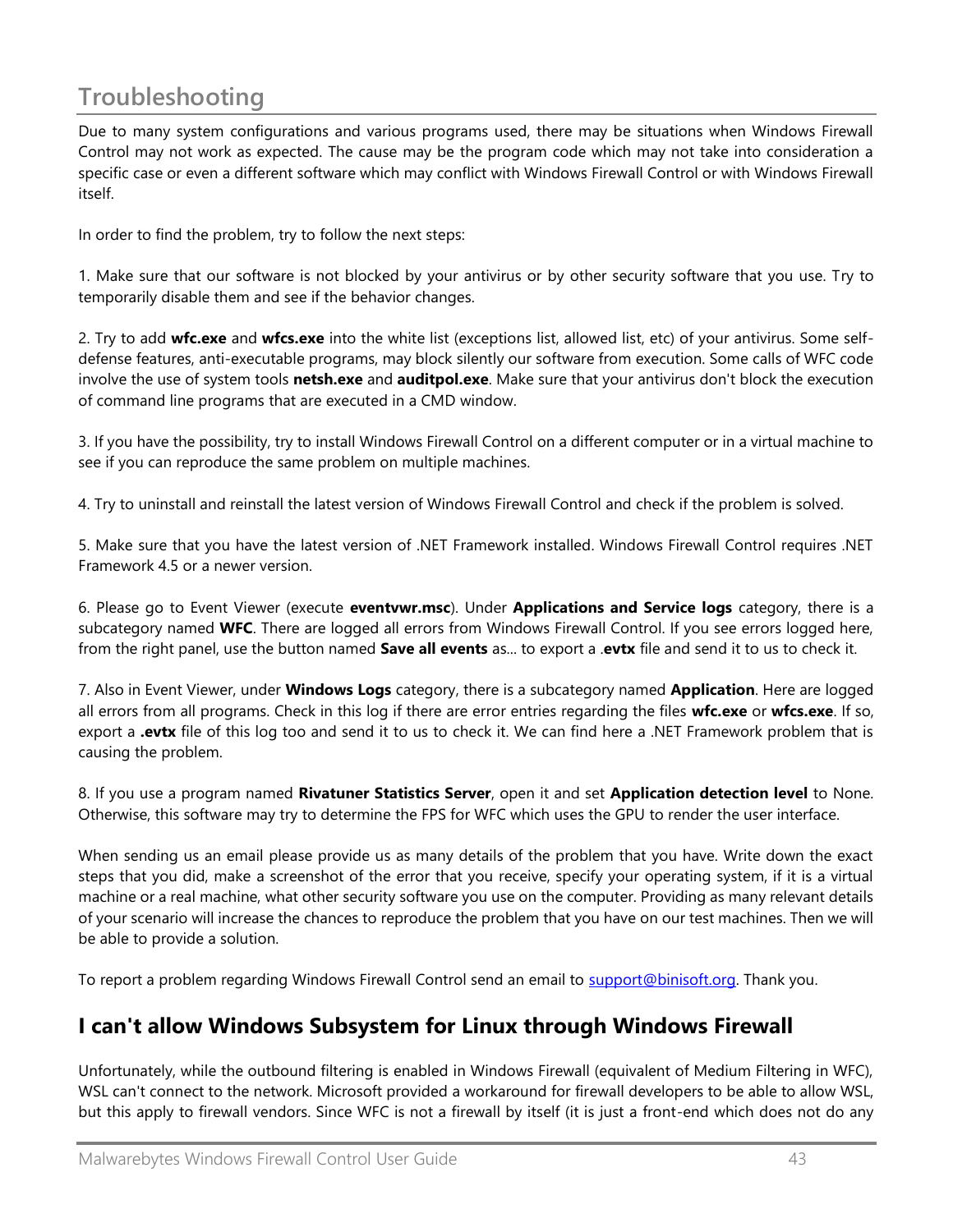packet filtering), it can't implement any fix for this. The fix must come from Microsoft since there is no way to allow Pico (WSL) in Windows Firewall. If you need Linux, I recommend you to use a virtual machine with a full installation of a Linux distribution.

## <span id="page-43-0"></span>**I have enabled the notifications but I do not see them**

Notifications are displayed only when **Medium Filtering** profile is used. Make sure that you don't have in your rules list some allow rules that permit all the connections for all programs. These kind of rules will allow anything and there will not be blocked connections. Avoid creating such generic rules. The firewall rules that you create should be targeted to specific files.

To troubleshoot this, make a backup of your rules and then restore Windows Firewall default set of rules. Now you should have only the default rules. Switch to Medium Filtering profile to enable outbound filtering in Windows Firewall and start over with the creation of your rules. Do you see now the notifications ? If the answer is yes, then one or more rules that you had in your previous rules set is responsible for the missing notifications. If you still don't see any notifications, then this may be a symptom generated by software proxies.

# <span id="page-43-1"></span>**I receive duplicate notifications**

A new notification is displayed if a new blocked connection does not match (ports, IP addresses, protocol, location) an existing allow rule.

If the rules are matching and you still receive duplicate notifications, it may be a symptom that Windows Firewall filtering does not work correctly. This usually happens when a software proxy from a different security product is used for filtering purposes. Windows Firewall is incompatible with software proxies, web filtering modules, NDIS drivers, any filtering modules that intercepts network packets. They redirect the network traffic to the proxy and the problem is that the traffic does not reach anymore the Windows Firewall filtering driver. In this case, Windows Firewall rules do not apply correctly because the traffic appears to be made by the proxy, not by the original program. Try to disable any software proxies, web filtering modules, NDIS drivers from the 3rd party security products that you use in order to restore the filtering functionality from Windows Firewall. This incompatibility is between software proxies and Windows Firewall, not an incompatibility with Windows Firewall Control which does not have any control over this behavior. Known problems between Windows Firewall and various filtering modules were reported for: Avast WebShield, Avira WebGuard, Kaspersky Internet Security, 360 Total Security, Symantec.

Another source that may cause duplicate notifications to be displayed can be a custom hosts file or a program like PeerBlock that blocks IP addresses based on a blacklist. All blocked connections are logged in the Security event log and will generate new notifications even if they weren't blocked by Windows Firewall. Also check your rules for incompatible rules.

Please read also about the advanced notifications settings from the **Notifications tab**.

### <span id="page-43-2"></span>**My antivirus detects this software as a security threat**

An antivirus software is an essential tool that most people need to protect their Windows operating system from malware. Unfortunately, most antivirus companies goes too far with their Virus/Trojan protection, and in many times they classify completely legitimate software as Virus/Trojan/Spyware infection. Windows Firewall Control is a respectable software with a history dating from 2010. If your antivirus detects Windows Firewall Control as a security threat, it is a false positive. To test that this is a false positive, you can scan the suspicious file online on [VirusTotal](newhttps://virustotal.com/) website and see the scan results from more than 50 antivirus vendors.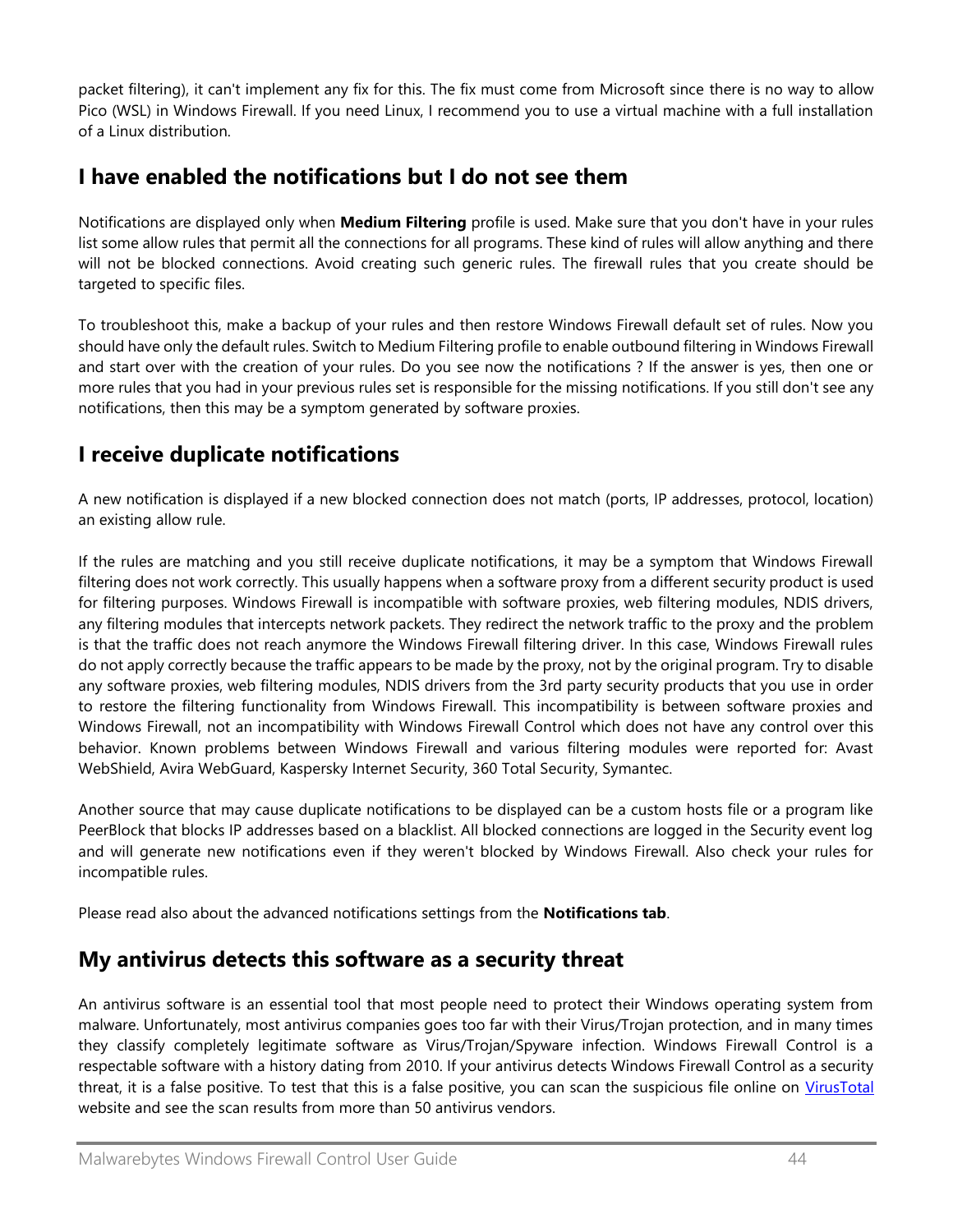False positives are actually mistakes made by antivirus and sometimes antispyware programs. The companies that are trying to protect our computers against the threats are under enormous pressure to get the malware identified and a fix created that there isn't enough time except, for very basic testing, before they must release these identifications and fixes. Add to this fact that the authors of the malware are also using the same program compilers and software libraries that often a good program may get misidentified as a bad one. Typically, the protection programs quarantine area that is made to safely hold a malware will allow you to restore these if you don't get impatient and empty it first. If you report the false positive to your protection company, they will be able to correct their mistake. If users will not report a false positive then they cannot be corrected. Please report any false positive regarding Windows Firewall Control to your antivirus vendor in order to get it removed.

What many people fail to realize with the subject of false positives... is that all antivirus and antispyware programs are prone to these. This is because they must also try and detect unknown malware that has just been released also. Its a case of trying to be safe and making a false detection instead of not being safe and letting the systems get infected. Another issue that many do not understand and is why a good program may get detected as a malware after an update is that the authors of the virus's and spyware also use the very same programs and code libraries that normal program authors are using... So many times regular programs have some of the very same code that malware may have.

The user has to ask themselves would they rather their protection program be a little bit paranoid and make a false detection... or would they rather it miss a newly released malware and end up with an infected computer instead.

### <span id="page-44-0"></span>**Ping command returns general failure**

A firewall rule is required for **SYSTEM** to allow outbound connections on **ICMPv4** protocol in order to use the PING command. To be able to ping an IPv6 host, a similar rule for **ICMPv6** protocol is also required. Windows Firewall Control recommended rules contain several rules for the ICMPv4 and ICMPv6 protocols for this purpose.

When the notifications system is used make sure that you can be notified about blocked connections of **System**  process. If **System** is added in the notifications exceptions list, then the notification will not be displayed.

To debug connectivity problems, when a software is being blocked, use the **Connections Log** to see the recently blocked connections and make an idea of which rule is still required.

# <span id="page-44-1"></span>**The profile changes out of nowhere**

This might be a symptom that a 3rd party software changes the outbound filtering in Windows Firewall. To find out which application modifies the Windows Firewall settings, follow the next steps:

- o Open Event Viewer, by launching **eventvwr.msc**
- o Navigate to the following log name: **Applications and Services Logs -> Microsoft -> Windows -> Windows Firewall With Advanced Security -> Firewall**
- o Select the latest events with ID 2003 and check the **Modifying Application**. It contains the software that changed the outbound filtering in Windows Firewall.

Similar to the event above, you can check the events below to find more info:

Event ID 2004 - A rule has been added to the Windows Firewall Event ID 2005 - A rule has been modified in the Windows Firewall Event ID 2006 - A rule has been deleted in the Windows Firewall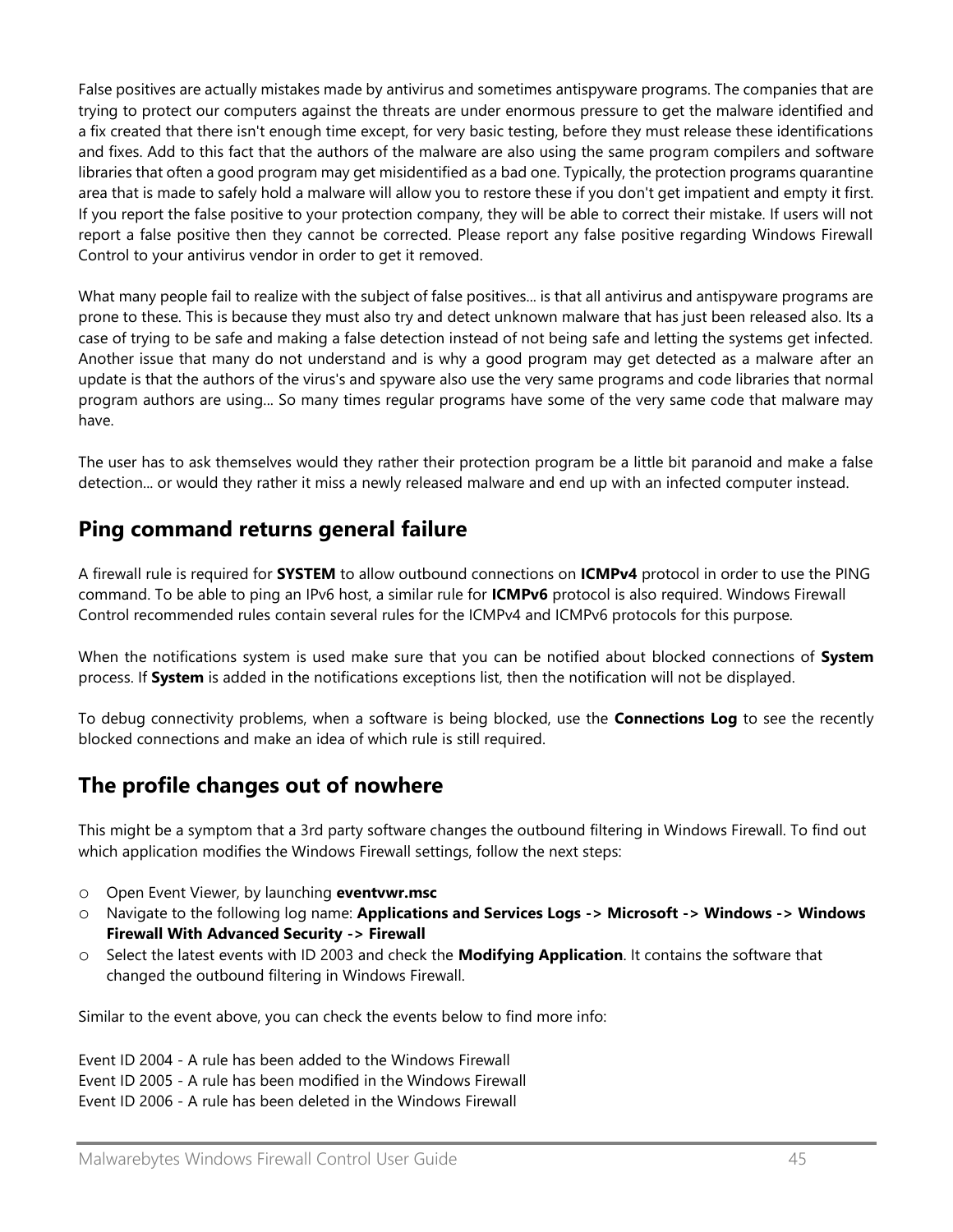# <span id="page-45-0"></span>**The program does not start automatically at Windows start-up**

When the **Start automatically at user logon** option is checked in the **Options tab** a new entry is created for **wfc.exe** in Windows Registry under the following key:

#### **HKEY\_LOCAL\_MACHINE\SOFTWARE\Microsoft\Windows\CurrentVersion\Run**

This entry is available to all Windows user accounts and will launch the program for all user accounts.

1. Make sure that you don't have multiple places from where **wfc.exe** is executed. The program should be executed only from the key above.

2. Make sure that **wfc.exe** is not blocked from being executed by a 3rd party security software, including Windows Defender.

3. Please verify if the system tray icon is not displayed in the hidden icons area.

4. Check in Task Manager if the process **wfc.exe** is running but the system tray icon is missing or if the process is not running at all.

5. Make sure that the **Run this program as an administrator** check box is not checked in the Compatibility tab of **wfc.exe** file properties. When this check box is checked, UAC will prompt the user if he wants to allow the process to be executed. This kind of user interaction is not allowed during the Windows startup, therefore the program will be ignored and will not be started.

### <span id="page-45-1"></span>**The program is locked and I can't remember the password**

While the program is locked with a password, do not attempt to force the uninstall of Windows Firewall Control by using a 3rd party software because you will not be able to access Windows Firewall interface any more. If you forgotten the password used to lock the program interface, follow the next steps to remove a forgotten password:

- Open the lock dialog that you normally use to unlock the program.
- Press on the following key combination on your keyboard: **Right Alt + Right Ctrl + Right Shift + U**
- The lock dialog should close after the key combination was pressed.
- Open the lock dialog again and unlock the program with the following password: **binisoft**

### <span id="page-45-2"></span>**The system tray icon displays an exclamation mark**

Windows Firewall Control has two parts. A GUI part which is **wfc.exe** and which runs as a system tray icon in the system tray area and a Windows service which is **wfcs.exe**. These both files can be found in the installation folder of the program, usually

#### **C:\Program Files\Malwarebytes\Windows Firewall Control**.

If the connections between the GUI part (**wfc.exe**) and the Windows service (**wfcs.exe**) is not possible, then the icon of the tray application will display an exclamation mark.

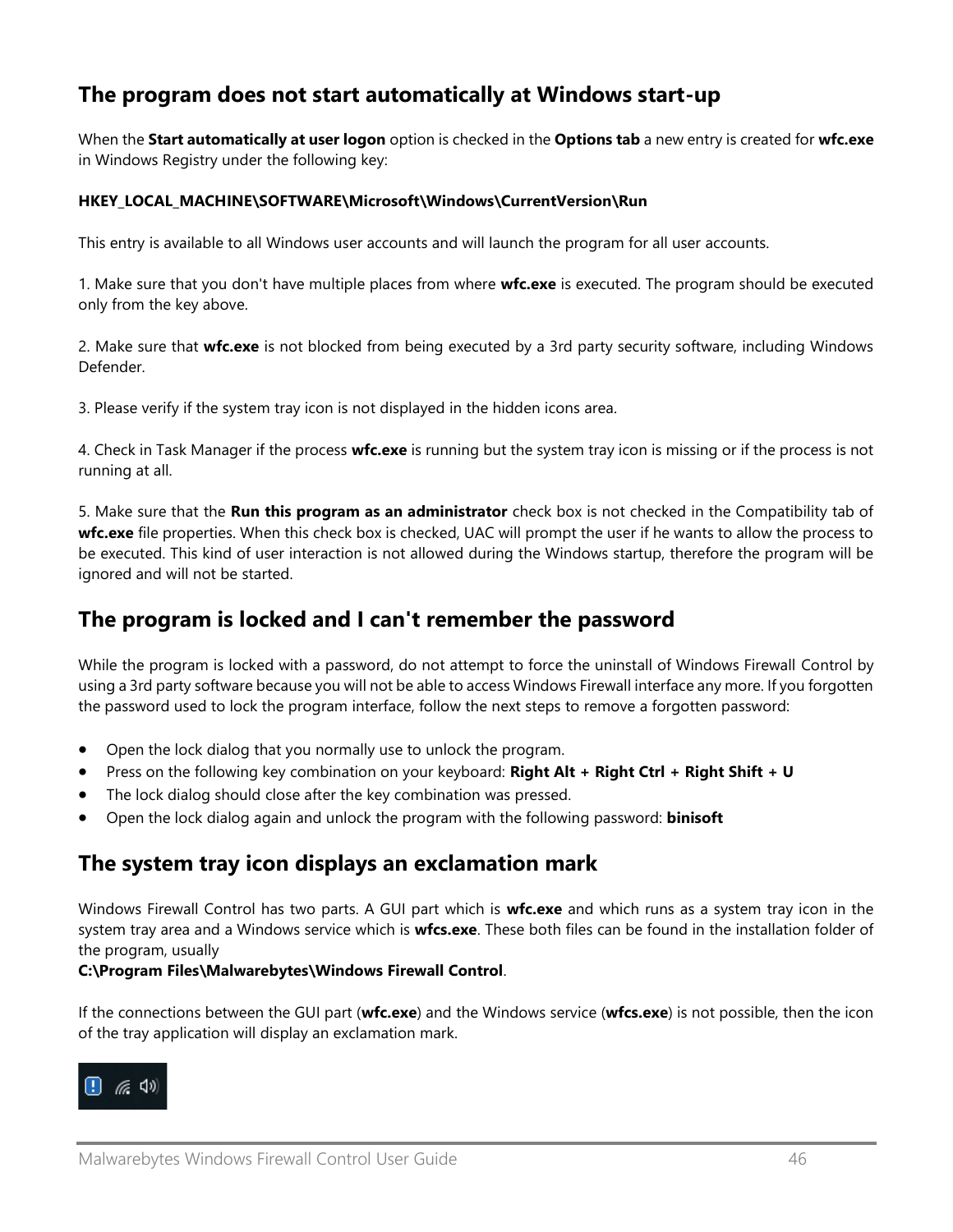There can be multiple causes:

**A)** The service did not start. Execute **services.msc** and check the status of Windows Firewall Control service. The Startup Type should be **Automatic** and the Status should be **Started**.

| Services                            |                                                                         |                                                                                               |                                                                                     |                                      |                                           |           |                                                              | ×            |
|-------------------------------------|-------------------------------------------------------------------------|-----------------------------------------------------------------------------------------------|-------------------------------------------------------------------------------------|--------------------------------------|-------------------------------------------|-----------|--------------------------------------------------------------|--------------|
| File<br>Action<br>View              | Help                                                                    |                                                                                               |                                                                                     |                                      |                                           |           |                                                              |              |
| $\Omega$<br>画<br>⇔<br>$\Rightarrow$ | $\vert$ ?<br>最<br>前<br>$\blacksquare$<br>▶■                             |                                                                                               |                                                                                     |                                      |                                           |           |                                                              |              |
| Services (Local)                    | Services (Local)                                                        |                                                                                               |                                                                                     |                                      |                                           |           |                                                              |              |
|                                     | <b>Windows Firewall Control</b>                                         | ᄉ<br>Name                                                                                     | <b>Description</b>                                                                  | <b>Status</b>                        | <b>Startup Type</b>                       | Log On As |                                                              | $\sim$       |
|                                     | Stop the service<br>Restart the service                                 | Windows Error Reporting<br>Windows Event Collector<br>Windows Event Log                       | Allows errors to be report<br>This service manages pers<br>This service manages eve | Running                              | Manual (Trig<br>Manual<br>Automatic       |           | Local System<br>Network Servi<br><b>Local Service</b>        |              |
|                                     | Description:<br>Windows Firewall Control extends<br>Extended / Standard | <b>C. Windows Firewall</b><br>V Windows Firewall Control<br><b>10 Mindows Foot Casho Sons</b> | Windows Firewall helps pr<br>Windows Firewall Control<br>Optimizer notermance a     | Running<br>Running<br><b>Dunning</b> | Automatic<br>Automatic<br>$A + A + B + B$ |           | <b>Local Service</b><br>Local System<br><b>Local Condice</b> | $\mathbf{v}$ |
|                                     |                                                                         |                                                                                               |                                                                                     |                                      |                                           |           |                                                              |              |

For unknown reason, even if the service is set to Automatic startup type, sometimes the service is not started automatically by the operating system. It happens randomly on our systems with SQL Server service. If you manually start the service and the status of the service changes to **Started**, then in a few seconds, the system tray icon should display the icon of the current profile. Now the GUI part could connect to the service and it should work. If the service status is not **Started**, see below.

**B)** The service did not start because it encountered an error during the startup. In this case it should be an error logged about this in the event log. Please read the Troubleshooting section.

**C)** A different security software, usually an antivirus, detects a false positive and flags **wfcs.exe** as malware. This action will block the execution of the **wfcs.exe** or **wfc.exe**. It is recommended in this situation to disable temporarily all 3rd party security software to see which one detects WFC as malware. Check the black listed processes from these security programs or even try to add **wfc.exe** and **wfcs.exe** in the white list of these security programs. This behavior can be also caused by anti-executable security programs. Please report any false positive to make sure that this is fixed in a future updated definition file.

### <span id="page-46-0"></span>**The system tray icon displays the profile but the context menu does not work**

If the system tray does not launch the **Main Panel** when clicking on it and does not display the context menu on right mouse click, check the logs from the B). If there is no error, then see the C) from the previous answer. This behavior is usually generated by a different security software which blocks Windows Firewall Control.

Make sure that you have the latest version of .NET Framework installed. Windows Firewall Control requires .NET Framework 4.5 or a newer version.

# <span id="page-46-1"></span>**The system tray icon is not displayed even if the program appears in Task Manager**

Try to close the process **wfc.exe** from Task Manager and start it again. If the program appears in Task Manager but not in the system tray, check the answers above.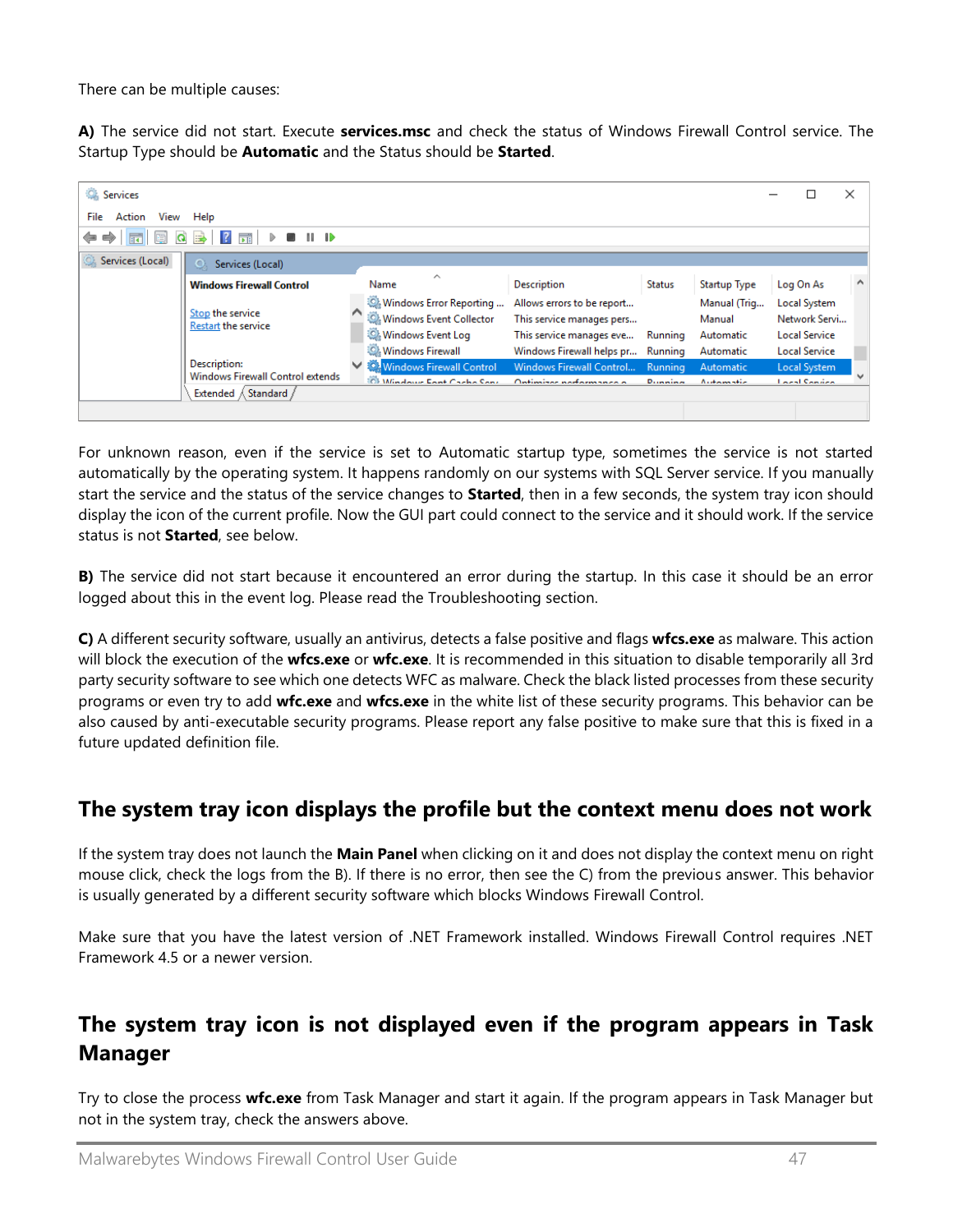Make sure that you have the latest version of .NET Framework installed. Windows Firewall Control requires .NET Framework 4.5 or a newer version.

# <span id="page-47-0"></span>**The window size and position is not remembered**

Windows Firewall Control uses its own mechanism that saves the coordinates of a window when it is closed. These coordinates are restored when the window is reopened. Because the saved coordinates contain absolute values, there are scenarios when these coordinates can't be restored. The default size and position is restored when:

- the window is closed and at least one pixel of it was outside of the screen
- the screen resolution is changed
- a different DPI scaling is used
- the window is closed when a secondary monitor is used and the monitor is removed

# <span id="page-47-1"></span>**Windows Mail can't synchronize folders**

This applies to Windows 10 while **Medium Filtering** profile is used in Windows Firewall Control.

1. To allow the Windows Mail application to connect and synchronize your email accounts, you must create an outbound rule for **svchost.exe**.

2. To send an email you have to create an outbound rule for **C:\program** 

**files\windowsapps\microsoft.windowscommunicationsapps\_17.6002.42251.0\_x64\_\_8wekyb3d8bbwe\hxmail. exe**

3. To be able to add a Google account you have to create an outbound rule for

**C:\windows\systemapps\microsoft.accountscontrol\_cw5n1h2txyewy\accountscontrolhost.exe** and one for **C:\windows\system32\authhost.exe**.

When the notifications system is used make sure that you can be notified about blocked connections of **svchost.exe**  process. If **svchost.exe** is added in the notifications exceptions list, then the notification will not be displayed.

To debug connectivity problems, when a software is being blocked, use the **Connections Log** to see the recently blocked connections and make an idea of which rule is still required.

# <span id="page-47-2"></span>**Windows Update does not work**

Windows Firewall Control does not block or allow any connection. Windows Firewall does based on the firewall rules that are defined. Windows Update requires an outbound allow rule for **C:\Windows\system32\svchost.exe** on remote ports **80,443** and **TCP** protocol. **Windows Firewall Control recommended rules** contain a rule named **WFC - Windows Update** for this purpose.

When the notifications system is used make sure that you can be notified about blocked connections of **svchost.exe**  process. If **svchost.exe** is added in the notifications exceptions list, then the notification will not be displayed.

To debug connectivity problems, when a software is being blocked, use the **Connections Log** to see the recently blocked connections and make an idea of which rule is still required.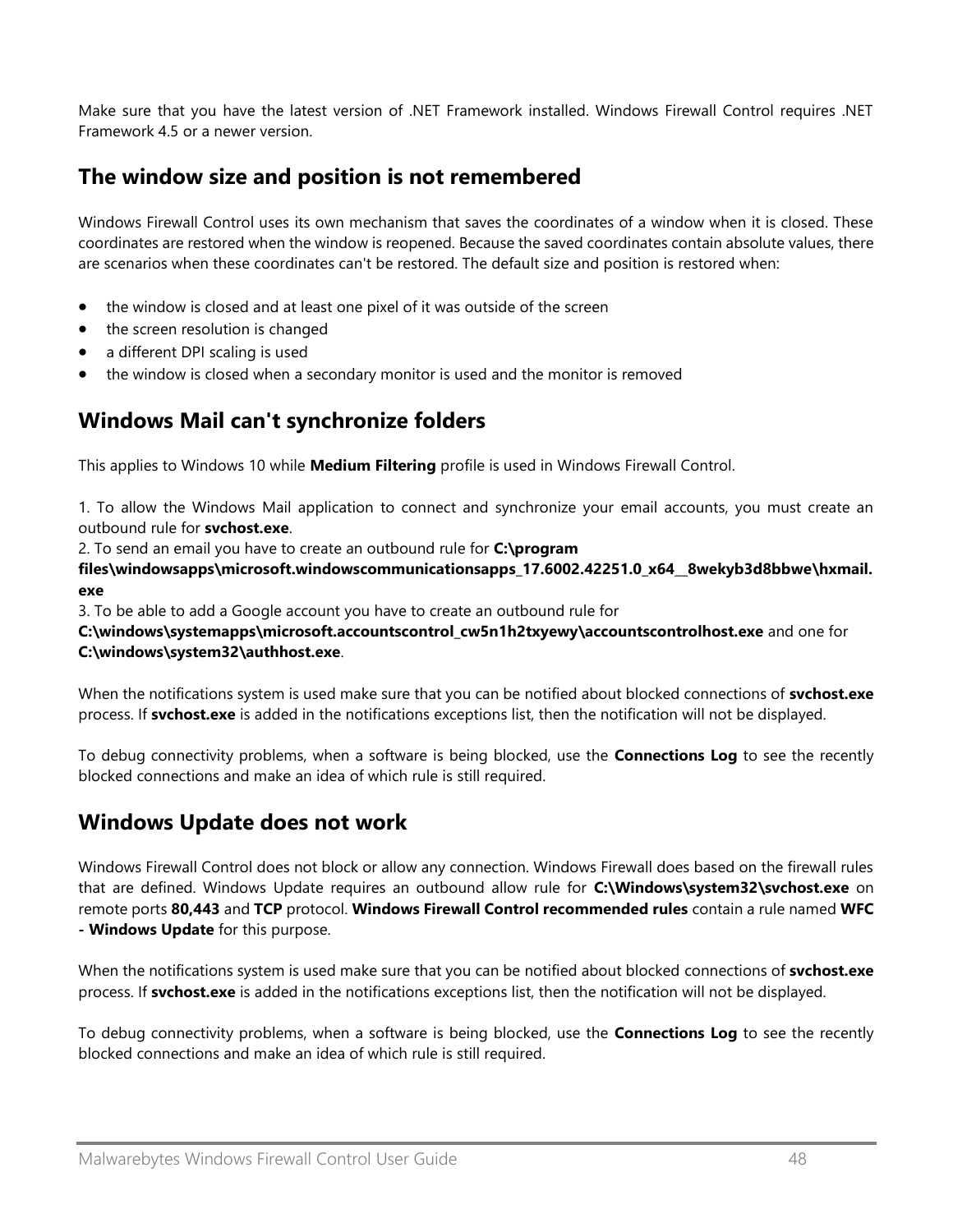# <span id="page-48-0"></span>**When I restart my computer the profile is always set to High Filtering**

Make sure that you don't have Secure Boot feature enabled in the **Security tab**.

Make sure you don't have the revert profile enabled to automatically set High Filtering profile in **Profiles tab**.

When **High Filtering** is set, two new firewall rules are added to the firewall, named *High Filtering profile - Block inbound connections* and *High Filtering profile - Block outbound connections***.** These two rules are defined to block all connections for all programs. When the profile is switched to another profile, these two rules are automatically removed. Check in **Rules Panel** if you don't have multiple rules with these names.

# <span id="page-48-1"></span>**Connections Log entries are missing**

The entries are retrieved from the Security event log of the system and contain only Windows Firewall related entries. Events with ID 5156 are logged when a connection is allowed and events with ID 5157 are logged when a connection is blocked. Depending on the log size (default 20 MB) and the recently network traffic the log can contain entries from the past minutes or from the past days. When the maximum log size is reached, older entries will be overwritten with newer entries.

For example, the user chooses to display recently blocked connections and no entries are shown. If recently there were many allowed connections, they filled the entire log and older blocked connections were overwritten. In this case there is nothing to display in Connections Log since there are no records of blocked connections.

You have two possibilities:

• Disable the logging for allowed connections from Connections Log.



• Increase the Security log size from Event Viewer. In the **Event Viewer** (execute eventvwr.msc) select the **Security** category and from the right click context menu select **Properties.** In the dialog that opens, increase the **Maximum log size** value. Note that an increased log size will make the Connections Log slower since more entries will have to be processed. For best results regarding the performance, the default Security log size is an optimal choice.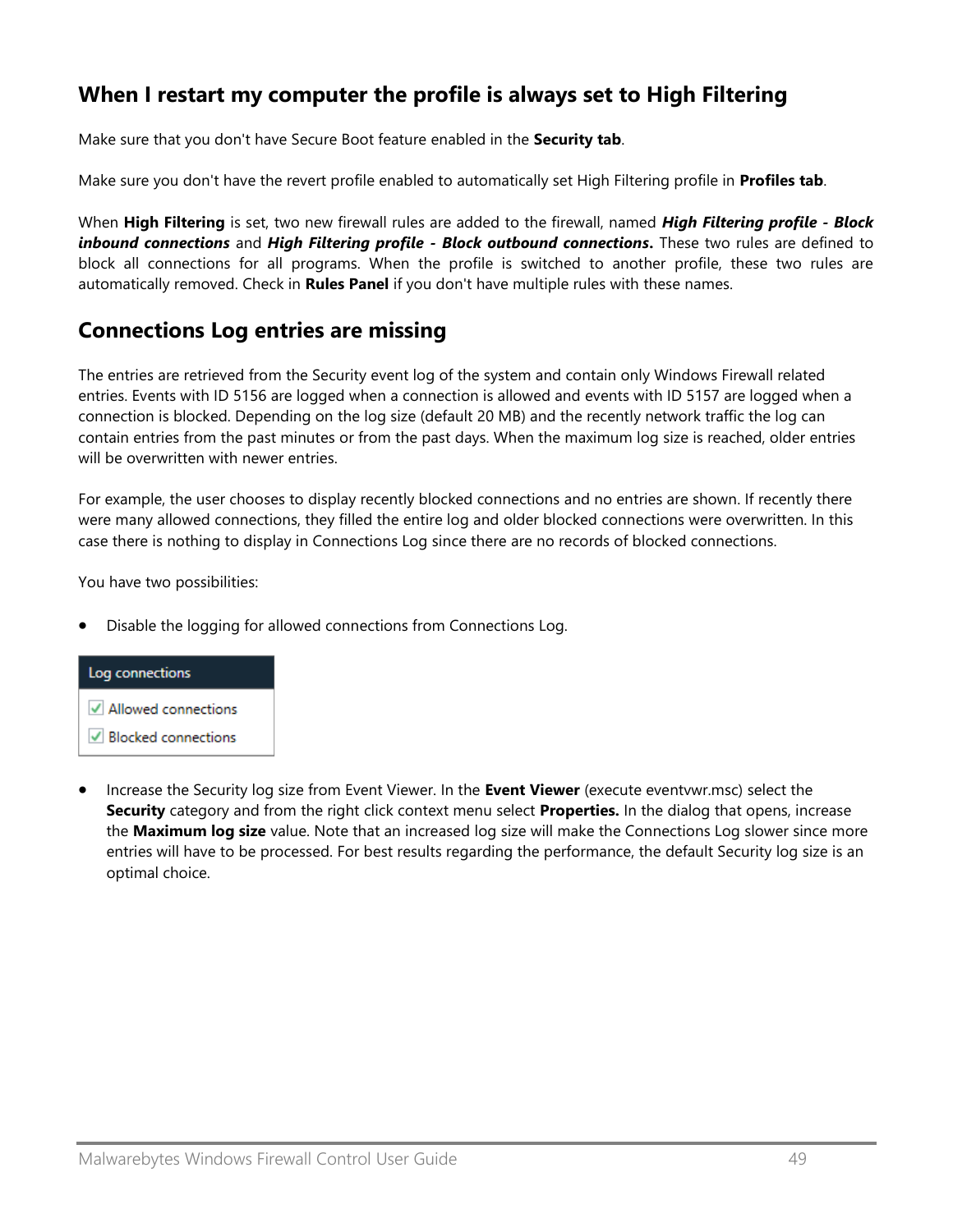| <b>Event Viewer</b>                                                                   |                                                                                               |
|---------------------------------------------------------------------------------------|-----------------------------------------------------------------------------------------------|
| File<br>Action<br>View                                                                | Help                                                                                          |
| $\Leftrightarrow$ $\lozenge$ $\blacksquare$ $\blacksquare$ $\blacksquare$             |                                                                                               |
| Event Viewer (Local)<br><b>Custom Views</b><br><b>Windows Logs</b>                    |                                                                                               |
| Application<br>Security<br>Setup<br>System<br>Forward<br>Application:<br>Subscription | Open Saved Log<br>Create Custom View<br>Import Custom View<br>Clear Log<br>Filter Current Log |
|                                                                                       | Properties                                                                                    |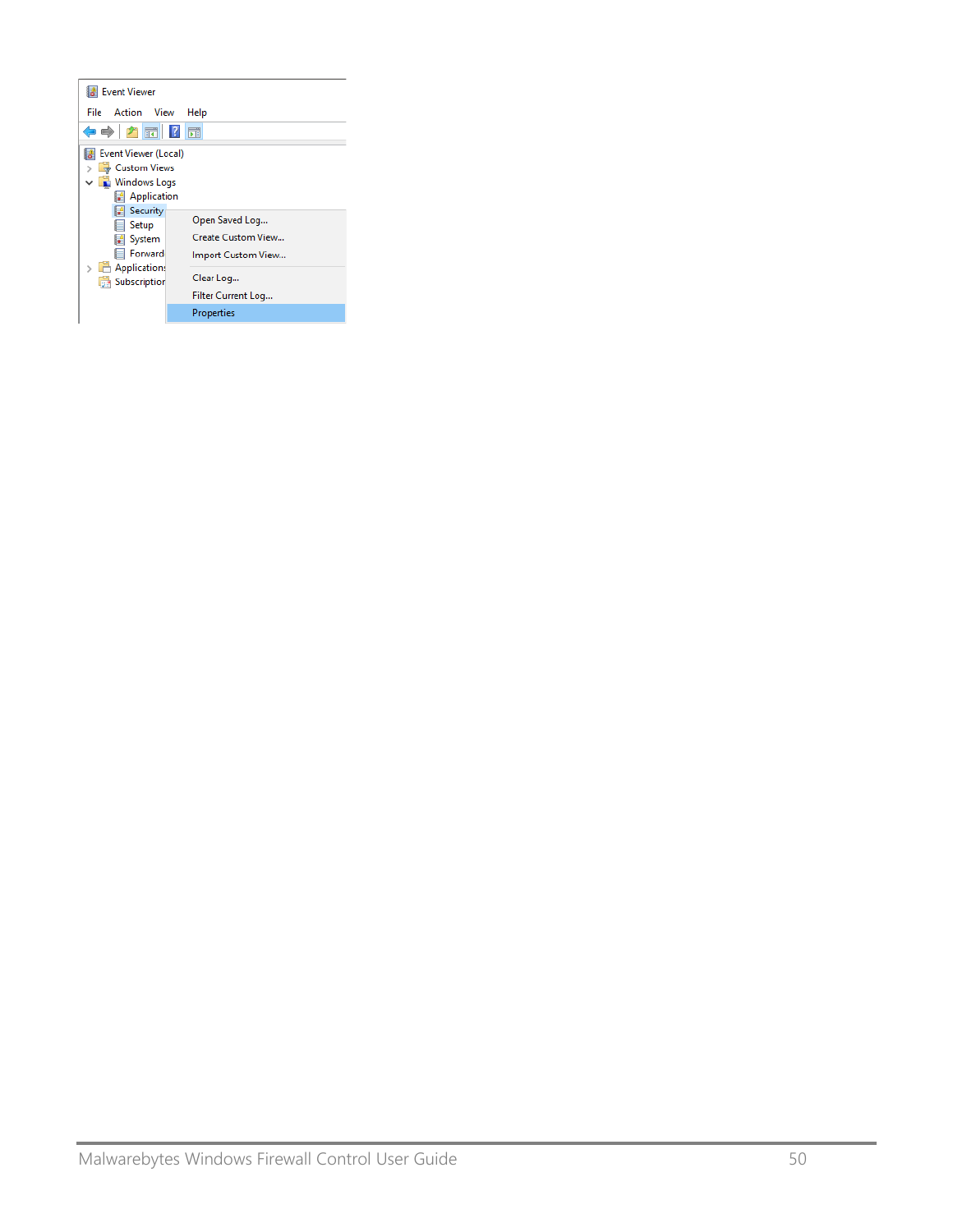# <span id="page-50-0"></span>**Uninstall the program**

Windows Firewall Control should be uninstalled from **Programs and Features** available in **Control Panel**. This will launch the file **wfc.exe** with the **-uninstall** parameter and will display the following dialog:

| ×<br>Malwarebytes Windows Firewall Control - Setup                                                                                                         |  |  |  |  |  |  |
|------------------------------------------------------------------------------------------------------------------------------------------------------------|--|--|--|--|--|--|
| Malwarebytes   Windows Firewall Control<br>◙◙◙⊠                                                                                                            |  |  |  |  |  |  |
| This will remove the program from your computer. Please choose what you would like<br>to do with the current Windows Firewall settings:                    |  |  |  |  |  |  |
| ® Reset to the default Windows Firewall settings. All user created firewall rules will be<br>deleted and only Windows Firewall default rules will be kept. |  |  |  |  |  |  |
| Restore to the state before installing this program. All previous firewall rules that<br>were found at program installation will be restored.              |  |  |  |  |  |  |
| Keep the current firewall rules and settings. Remove the program only and keep all<br>other settings and firewall rules like they are at this moment.      |  |  |  |  |  |  |
| Disable Windows Firewall logging                                                                                                                           |  |  |  |  |  |  |
| Uninstall                                                                                                                                                  |  |  |  |  |  |  |

- o Avoid using a different method or a specialized software to uninstall Windows Firewall Control because it will not work properly. Windows Firewall Control uses a custom installer and other programs will not know how to properly uninstall it.
- $\circ$  If the program is locked with a password, the uninstall will not be allowed by this method. In this case first unlock the program and then try again to uninstall it. While the program is locked with a password do not attempt to force the uninstall of Windows Firewall Control because you will not be able to access Windows Firewall interface any more. If you have forgotten your password, read the following section **The program is locked and I can't remember the password**.

If for some reason, the uninstall does not start by using the method described above, follow the next steps to manually uninstall the program:

- a) Close the process **wfc.exe** by exiting the Windows Firewall Control tray icon or by using Task Manager.
- b) Run a **CMD** window with Administrator privileges.
- c) Execute the following commands:

#### **sc.exe stop wfcs sc.exe delete wfcs reg delete "HKLM\Software\Microsoft\Windows\CurrentVersion\Uninstall\Windows Firewall Control" /f**

d) Delete manually the installation folder. Usually this folder is **C:\Program Files\Malwarebytes\Windows Firewall Control**.